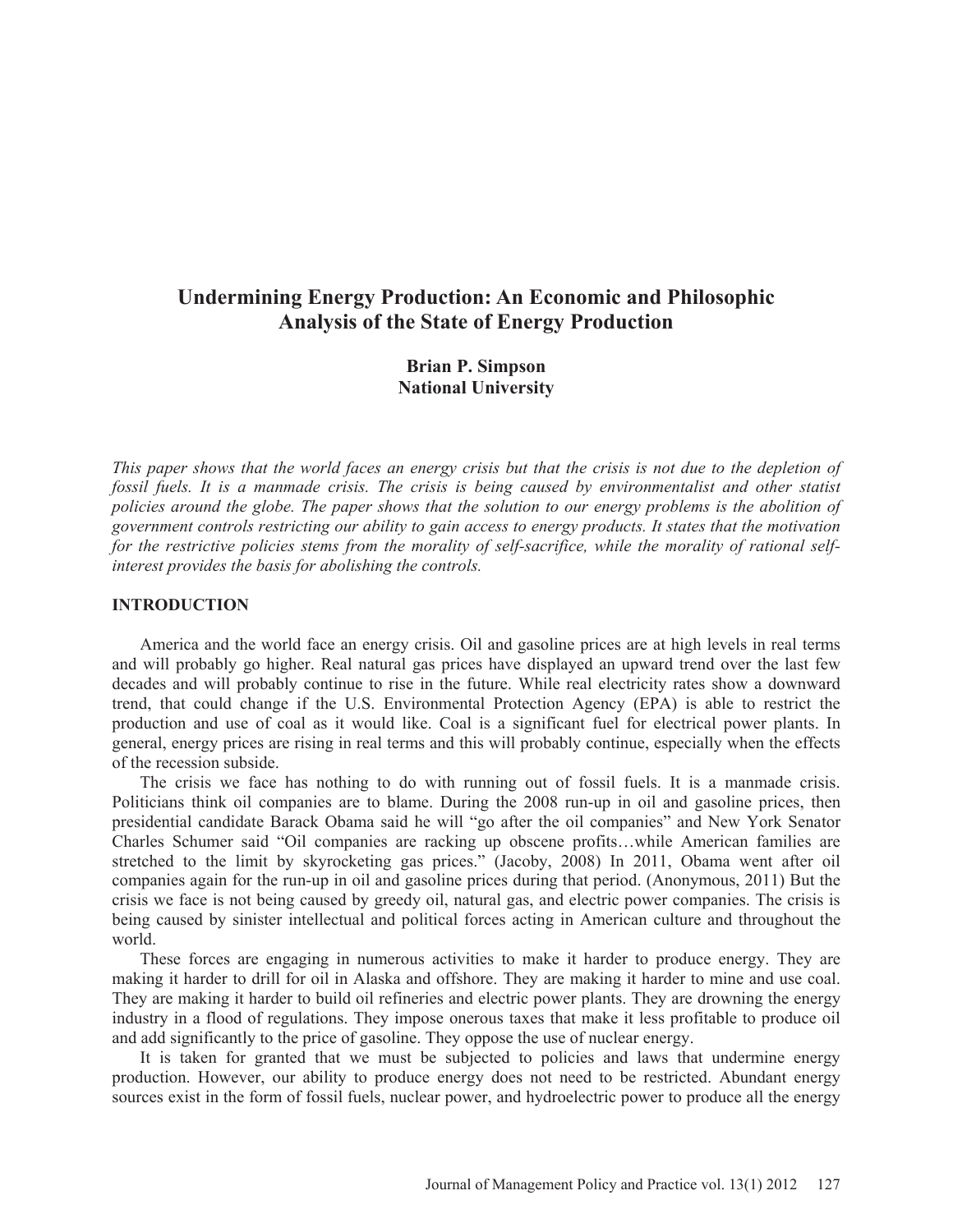we need. The knowledge and technology we possess today to produce energy is so advanced that people do not need to be threatened, as they have been in California, with rolling blackouts and periodic "power emergencies." Neither do we need to conserve energy nor suffer from rising or volatile energy prices.

Some people believe we need to restrict energy production to stop such phenomena as global warming, pollution, and the depletion of natural resources. However, this is false. I will address each of these below. The real crisis is mankind's self-inflicted wounds to the energy industry.

If the forces undermining energy production head unrestrained down their logically consistent path, they will make it impossible to produce the energy we need to enjoy—and even live—our lives. We depend on energy to light, heat, and cool our homes and workplaces. We depend on energy to power machines such as tractors and combines, which help produce the food we need to survive. We depend on energy to transport ourselves and our property by train, truck, car, plane, and ship. We depend on energy to produce the electricity we need to run numerous types of devices that further our lives in countless ways (such as computers, microwave ovens, MRI machines, etc.). We depend on energy products to fuel the Industrial Revolution on which our very lives depend.

A hallmark of the Industrial Revolution is the replacement of human and animal muscle power with manmade or machine power. (Reisman, 1996, pp. 76-78) For instance, we no longer have to plow fields by horse or ox thanks to the existence of tractors powered by fossil fuels. Or, instead of sawing wood by hand we are able to saw it in massive and technologically sophisticated facilities. Likewise, instead of sewing clothing by hand we are able to sew it with the aid of advanced machinery. The same is true for virtually every other good that is produced. As a result, we are able to produce far more (and far higher quality) food, lumber, clothing, and so on.

The dependence of human life on the Industrial Revolution, and the energy that powers it, cannot be stressed too much. Before the Industrial Revolution, the average human lifespan was about twenty-five to thirty years and people performed back-breaking labor from dawn to dusk all for a standard of living probably lower than that experienced in the poorest "Third-World" countries today. Prior to the Industrial Revolution, people could barely produce enough food to keep themselves alive and often could not even produce enough for this, as many died from famine. Periodic plagues, brought about by diseases that are easily prevented and cured in industrialized societies, wiped out huge portions of the population in many areas. The Black Plague of the fourteenth century in Europe killed at least one-third of the population in a few years. People were miserably poor, toothless and lame, lice infested and flea ridden, and slept with their livestock to keep warm. Most people in industrialized societies would be dead if not for industrialization, so they owe their lives to industrialization.

The deadly forces destroying our ability to produce and obtain the energy we need are *environmentalism* and *statism*. To prevent these destructive ideological forces from wreaking even more havoc upon mankind than they already have, we must understand what they are, how they cause such destructive economic consequences and, more importantly, why they lead to such destruction. Further, we must understand the alternative ideas that can lead to a prosperous energy industry and, by implication, to prosperity in general.

## **THE ECONOMIC EFFECTS OF ENVIRONMENTALIST AND STATIST IDEOLOGY ON ENERGY PRODUCTION**

Environmentalist and statist ideology have destructive economic consequences on the production of oil, gasoline, and electric power through the regulations and government controls they spawn. I will first focus on the ways in which these destructive ideas have undermined the ability to produce oil and gasoline. I will then discuss how they are making it harder to generate electricity.

#### **Oil and Gasoline Production**

Environmentalists and statists are harming our ability to produce oil and gasoline in a number of ways. They oppose drilling for oil, the building of refineries, and the use of less expensive octane boosters. By advocating and enacting regulations, they force oil refiners to produce a much larger number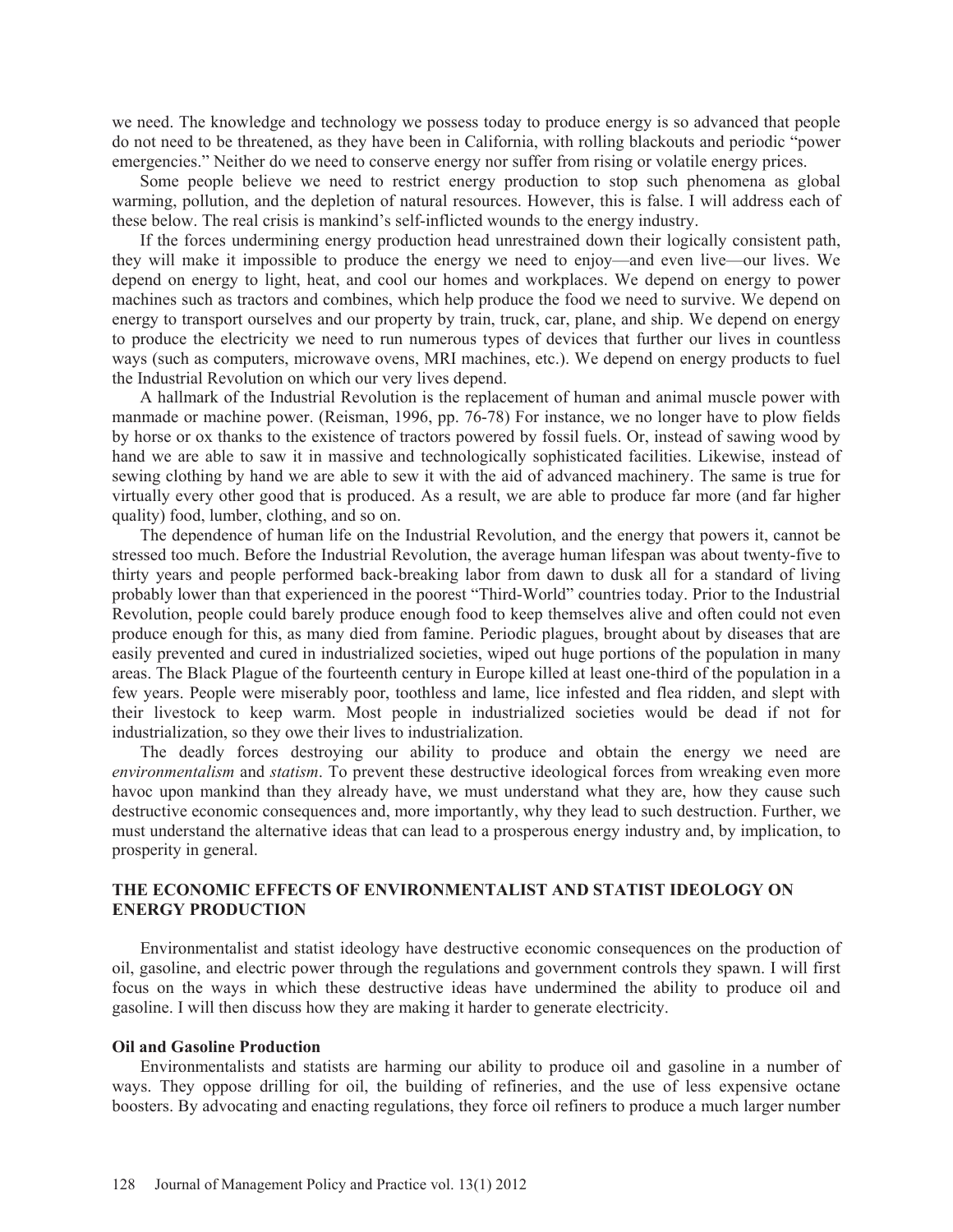of gasoline blends. They impose and threaten price controls and so-called price-gouging laws. They levy taxes on the production and sale of oil and gasoline. They subsidize the production of "alternative" fuels at taxpayer expense. The existence of statist governments around the globe is also making it harder to produce oil and gasoline. All of these controls lead to higher priced oil and gasoline. Let us see, in detail, just how they have made it harder to obtain the oil and gasoline we need.

#### *The Effect of Environmental Regulations and Lawsuits on Oil and Gasoline Production*

In the United States, environmentalists have been the most influential in undermining oil and gasoline production. They restrict the production of oil and gasoline in a variety of ways, both through their advocacy of regulations and their activism in the courts. For example, because of environmental regulations, oil drilling is severely restricted in some areas, such as in northern Alaska and on the continental shelf of the U.S. Many areas declared "conservation areas" based on environmentalist ideas are completely off limits to oil drilling, such as in the Arctic National Wildlife Refuge (ANWR). These actions directly reduce the supply of oil and gasoline and in so doing increase their prices.

Some claim, as an argument for not drilling in ANWR, that if ANWR was opened to oil drilling it would not reduce the price of oil very much because the amount of oil that can be produced there would be small relative to consumption in the United States and even smaller relative to worldwide oil consumption. However, this argument could be used to justify preventing the use of many oil deposits and every individual oil well—any source that would not add significantly to total production. The result, of course, would be to radically reduce the production of oil. This is exactly the type of argument that must be rejected to ensure an adequate supply of oil. Any oil deposit that can be profitably drilled can help ensure that we have sufficient access to the oil we need, and the deposits in ANWR certainly fall into that category.

Environmental regulations and lawsuits impose prohibitive costs and financial risks on oil companies. For example, the EPA brings numerous lawsuits against refiners that cost gasoline producers billions of dollars. In addition, the Clean Air Act Amendments of 1990, as well as the Energy Policy Act of 2005 (which effectively banned the oxygenator MTBE), make it more costly to produce gasoline. As a result, no new refineries have been built in the U.S. in over thirty years. In fact, the number of oil refineries in the U.S. has actually declined since the last one was built in the 1970s and total refinery capacity has declined since the early 1980s.<sup>1</sup> This makes it harder to produce gasoline and is particularly harmful in the face of the dramatic increase in demand for gasoline that has occurred during the last three decades as the economy has expanded.

The adverse impact of fewer refineries and lower capacity in the face of rising demand is particularly acute when a refinery is out of service due to damage (such as after a hurricane) or maintenance. With rising demand and diminished refining capacity, we are now that much more dependent on making sure every refinery is up and running. Capacity utilization rates for oil refineries in America averaged around 70 percent in the 1980s. Today they average just under 90 percent and prior to the recession they averaged more than 90 percent.<sup>2</sup> With less excess capacity in the system, any spike in demand or unscheduled supply outage can cause the price of gasoline to soar.

In addition, the growing age of refineries means they require more maintenance and repair, which leads to more down time and less production. Furthermore, in the face of diminished capacity and rising demand, each refinery must be used more intensively, which can lead to higher maintenance costs and still more down time.

Environmental regulations, such as the Clean Air Act Amendments of 1990, have made it harder to refine oil into gasoline by forcing refiners to produce at least eighteen separate blends of gasoline for different regions of the U.S. and different times of the year. Environmentalists allegedly want the multiple blends for the purpose of reducing air pollution even though oil experts say advances in automobile engine technology make the different blends unnecessary. (Glain & Howe, 2004) Nevertheless, every spring refineries must shut down temporarily to switch over to producing a "summer blend" of gasoline. This blend is more expensive than the "winter blend" and contributes to the price of gasoline being higher in the summer than in the winter. Further, while refineries are shut down in the spring, the supply of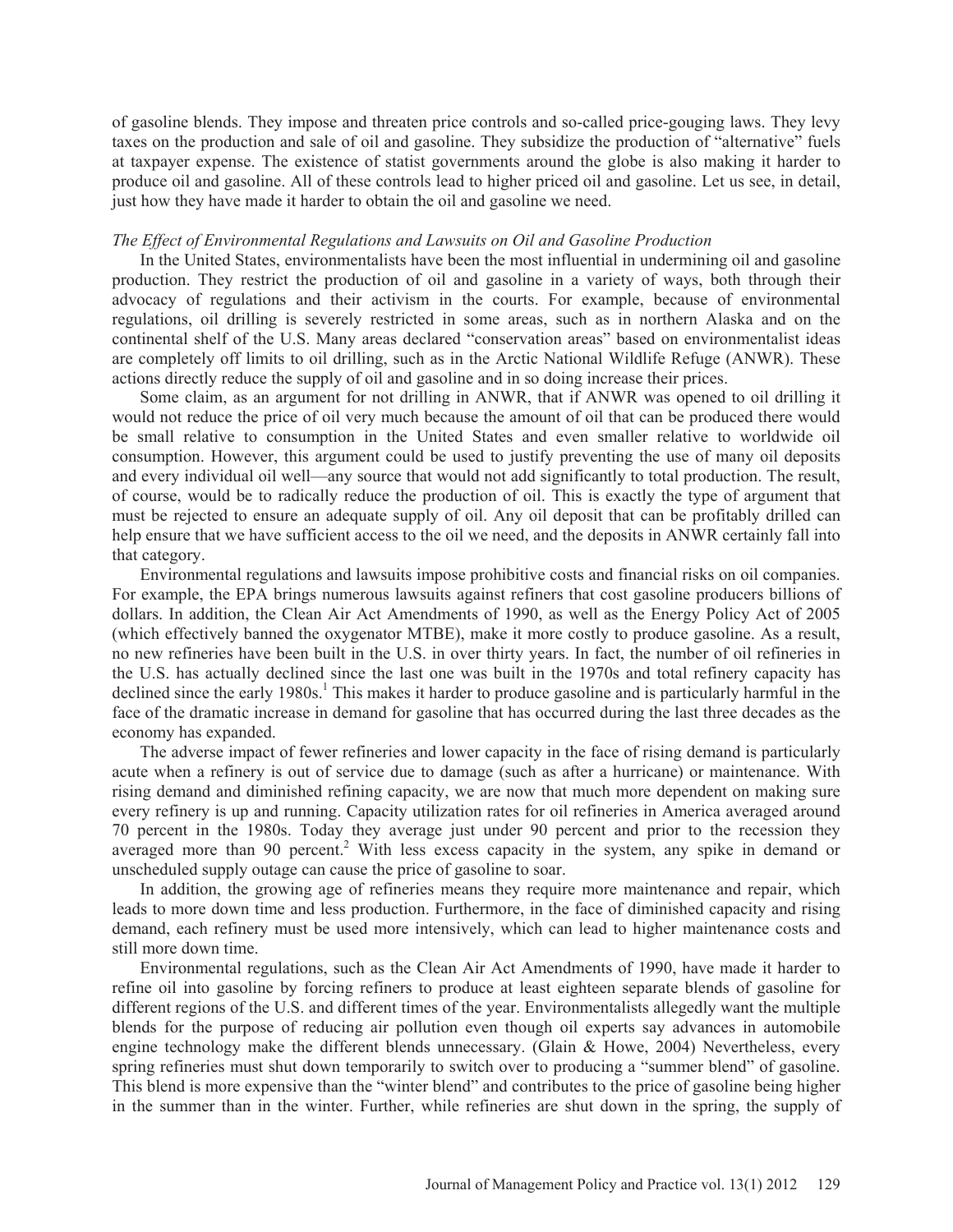gasoline begins to dwindle and prices rise. Prices also rise in the late summer/early fall, in part, due to refineries having to shut down to switch over to producing the "winter blend." The price of gasoline tends to go through the following price fluctuation during the year: it spikes in the spring, falls a bit during the summer months (but generally remains higher than it is in the winter months), spikes in late summer/early fall, and then falls to its lowest levels in the winter. Every year the media, public, and politicians blame oil companies for the spikes in the price of gasoline. However, every year the primary cause is environmental regulation.

While it is true that there are other factors that cause fluctuations in the price of gasoline throughout the year, such as supply manipulations by the Organization of the Petroleum Exporting Countries (OPEC), speculation on the price of oil, increased demand for gasoline for driving during the summer, and decreased demand during the winter, environmental regulations are the primary factor causing the annual fluctuations. OPEC does not engage in manipulations that consistently fit the pattern of seasonal price fluctuations. Speculation does not appear to fit the seasonal pattern either. Besides, speculators cannot arbitrarily affect the price in a systematic manner. If they did, they would lose money and eventually disappear from the market. To make money at speculation, one must correctly anticipate independent factors that drive the price (such as the environmental regulations being discussed here or political instability in oil producing nations). In this case, it would be the independent factors that are the primary cause of the price fluctuations.<sup>3</sup> If the price of gasoline was driven by the seasonal demand for gasoline for driving (sans the environmental regulations) it would tend to spike during the summer months and be at its lowest level during the winter months without the spikes in the spring and late summer/early fall.

The price of gasoline would also tend to be lower overall, throughout the year, without environmental regulations. But forcing refiners to produce multiple blends of gasoline keeps prices high. It does so because of the time and expense required to make the switch between producing the different blends and the greater difficulty of managing a more complex production process.

Requiring the use of ethanol as an additive to gasoline is another way environmental regulations make it more expensive to produce fuel for our cars. For instance, ethanol's properties make it hard to transport. It must be shipped by truck to refineries from factories in the Midwest, since it cannot be produced in the refineries and does not travel well through pipelines. (Allen, 2003) Ethanol also generates only about three-quarters of the energy of regular gasoline, which lowers the gas mileage for cars and increases fuel costs per mile driven. In addition, to the extent that the increased demand for corn to produce ethanol increases the price of corn, ethanol prices will be that much higher. The government subsidies to ethanol producers do not improve the situation. All they do is encourage the production of even greater quantities of an expensive fuel and transfer the cost from producers and consumers of the fuel to taxpayers.

The multiple-blend requirement can also make localized supply reductions more severe and thus local prices more volatile. If every area uses the same type of gasoline and supply is reduced in one area temporarily, say due to a refinery in that area being damaged and taken out of service, then the affected area can easily draw in supplies of gasoline from other areas, ameliorating the harmful effects of the reduced supply of gasoline in that area. However, if due to environmental regulations that area requires a special blend of gasoline, it might not be able to draw in supplies from other areas or it might only be able to draw in supplies from areas that are farther away. This will make the supply reduction more severe and the resulting price spike much worse. This was exactly the situation faced in Phoenix, AZ, during the summer of 2003, when the Tucson-to-Phoenix gasoline pipeline ruptured. As a result, prices spiked by almost twenty-five percent in about three weeks, and at one time as many as sixty percent of Phoenix area gasoline stations ran out of fuel and had to shut down. The special blend of gasoline used in the Phoenix area in the summer made the situation much worse than it needed to be. (Marson & Vandeveire, 2003), (Antosh, 2003), and (Garay, 2003)

Oil companies are routinely blamed for high gasoline prices. For example, a Field Poll in 2004 showed 77 percent of Californians blamed oil companies for the run-up in gasoline prices during the spring of that year. (Talev, 2004) However, environmental controls are really the culprits for high gasoline prices. It is no accident that in California environmental regulations are among the strictest in the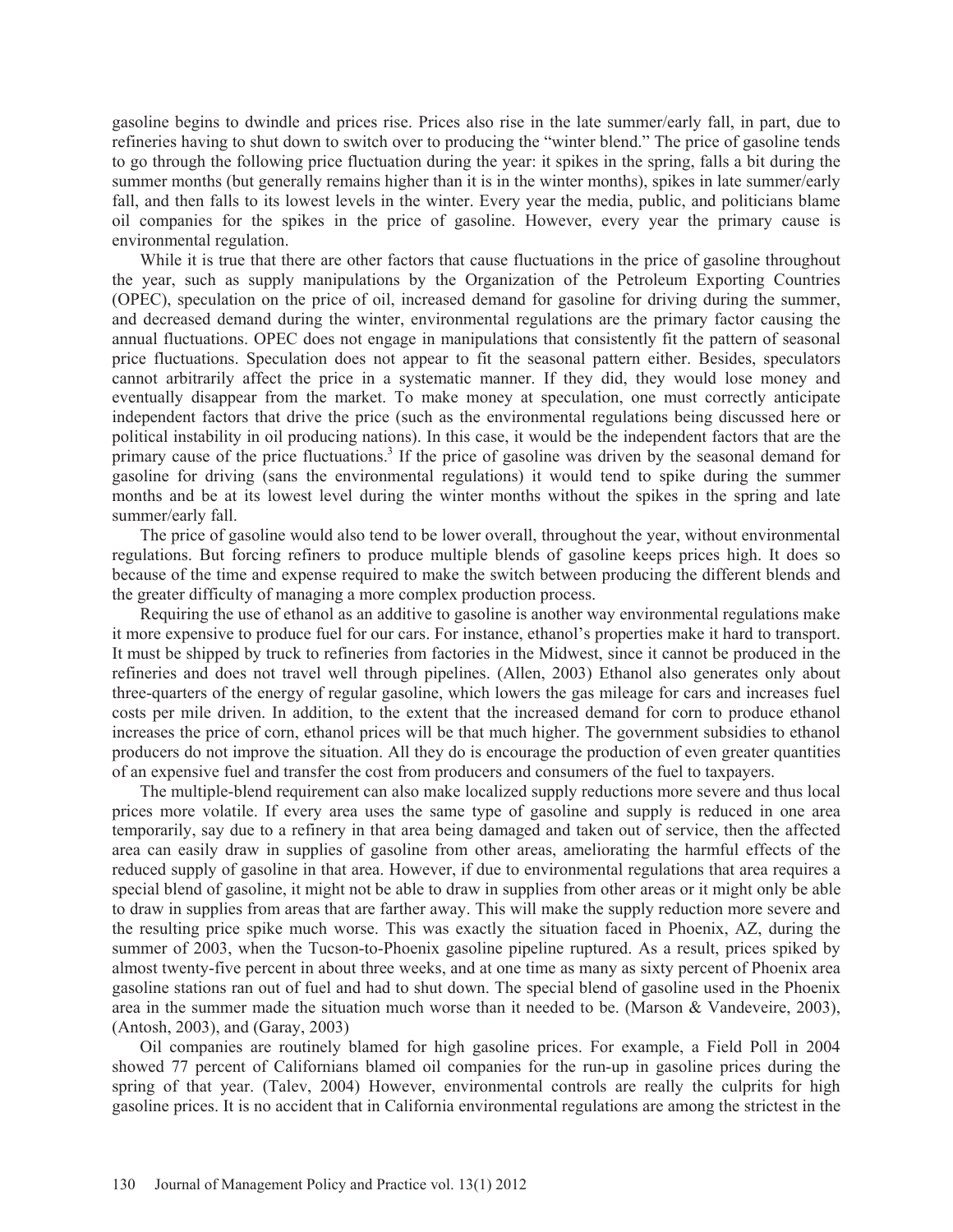nation and the price of gasoline tends to be among the highest in the nation. In fact, the U.S. Department of Energy (USDOE) explicitly states that gasoline prices are higher and more volatile in California than in other states because, "The State of California operates its own reformulated gasoline program with more stringent requirements than Federally-mandated clean gasolines." (USDOE, 2006a) San Francisco is the home of the environmentalist movement and Californians are paying the price as a result.

The fact is that oil companies have done everything they can to produce more oil and gasoline, and environmentalists have done everything they can to stop them. Without the oil companies, there would be no oil and gasoline and our standard of living would be miserably low. There would be no heating oil to heat our homes, no oil to produce electricity, fewer lubricants, and no fuel to power our automobiles, boats, trains, trucks, buses, aircraft, and myriad other machines. Without environmental regulation, the oil companies would have a greater ability to produce oil and gasoline and our standard of living would be much higher.

#### *The Effect of Other Regulations and Authoritarian Governments on Oil and Gasoline Production*

Although environmentalists are responsible for many regulations that undermine our ability to get the oil and gasoline we need, they are not the only statists making it harder to produce and purchase oil and gasoline. Statism comes in many forms. For example, statist politicians impose onerous taxes on gasoline that make it much more expensive. The average, combined state and federal taxes on a gallon of gasoline are about 49 cents in the U.S. (American Petroleum Institute, 2011) Given that the current average price of regular, unleaded gasoline is \$3.39 per gallon in the U.S. and that the prices of manufactured goods, such as gasoline, tend to be governed by their costs of production (including taxes), abolishing these taxes would immediately reduce the price by about 14 percent.<sup>4</sup> This would be the quickest and easiest way to reduce the price of gasoline. The resulting reduction in tax revenue could easily be accommodated by reducing government spending an equivalent amount. Such spending reductions would not be hard from a fiscal standpoint given that federal, state, and local governments waste billions—even trillions—of dollars each year on welfare and other inappropriate forms of spending.<sup>5</sup>

While reducing welfare spending may be unpopular, it is nonetheless the right thing to do, both morally and economically. Morally, taxpayers have a right to their own lives—including a right to the income they earn—and should not be forced to support the welfare recipients. Economically, the reduction in government interference in the economy would help to increase the productive capability. This would be achieved by increasing the incentive for welfare recipients to work. The decreased taxes would also make it possible for taxpayers to keep more of the income they earn, which would give them a greater ability to engage in economically productive activities. As a result, the overall standard of living in the economy would increase.<sup>6</sup>

Historically, statist politicians have also made it harder for people to get the gasoline they want by imposing "windfall-profits taxes" on oil companies. Such taxes were imposed from 1981 to 1986 in response to historically high oil and gasoline prices. Unfortunately, American oil companies were not able to benefit from these high prices because their profits were viciously taxed away by the federal government. While these taxes have not been imposed since the 1980s, they are threatened periodically on various occasions and thus have the potential to be imposed again if it is believed that oil company profits are "too high."

Such taxes undermine the productive capability of American oil companies and make the U.S. more dependent on Arab oil. Profits not only provide the incentive to produce more of a product, they also provide the means to do so. When prices and profits are high, a greater portion of profits is generally reinvested in the business, expanding production and increasing supply. Obviously, this cannot happen to the extent profits are taxed away. By expropriating profits from oil producers, statist politicians have hindered the expansion of the industry. Not only does the U.S. have less oil and gasoline production capacity as a result, it is more dependent on sources of oil that fund terrorist activities. The terrorists are richer and are able to wreak more havoc on the West thanks to the actions of statist politicians in the U.S.

Price controls or so-called price-gouging laws—and the threat of such laws—have also harmed the ability to produce oil and gasoline and made the U.S. more dependent on terrorist oil. Maximum price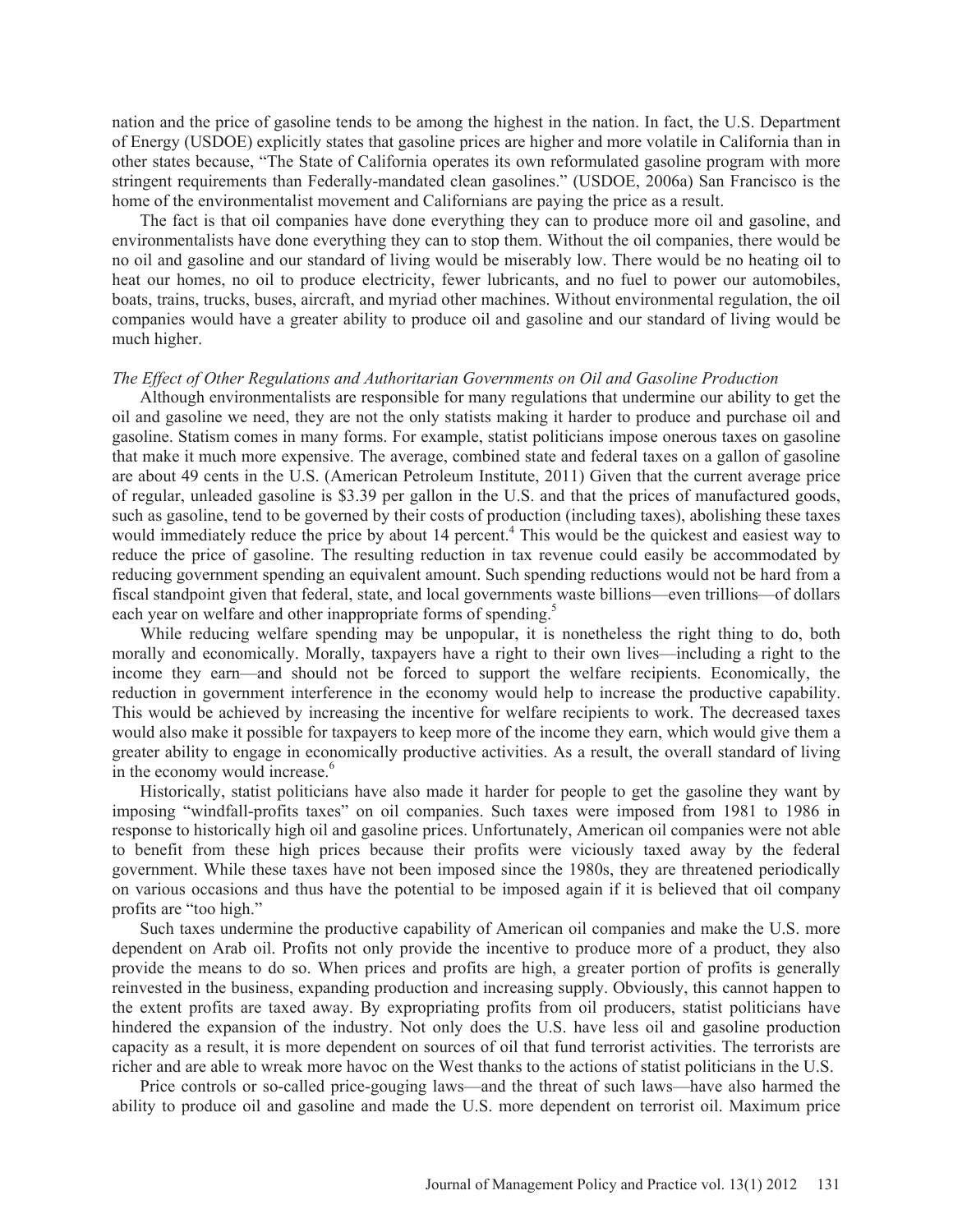controls were imposed during the Arab oil embargo of the 1970s and have been imposed or threatened after natural disasters, such as hurricanes. Such controls keep the price of goods artificially low, reducing profits and investment in the industry and thereby reducing supply.

During the Arab oil embargo, U.S. oil producers could have gained at the expense of Arab producers. At that time, Arab producers refused to sell oil to the U.S., which would normally have the effect of pushing prices higher. However, Arab producers would not have benefited from the higher prices, since they were refusing to sell. American oil companies could have profited and expanded at the expense of the Arab producers, but none of this occurred because statist politicians in the U.S. prevented prices from rising.

Price controls not only destroy the incentive and ability to produce a good, they increase the quantity of a good demanded because of the artificially low price. The result is a shortage: people attempt to purchase the good at the controlled price but are unable to find enough available. In the gasoline market in the 1970s, this led to long lines at gasoline stations and rationing by the government, where people were forcibly restricted to buying gasoline only on certain days based on the license plate numbers on their cars.

During the embargo, the prices of oil and gasoline needed to rise. Higher prices would have signaled to consumers to reduce their consumption of a good that was in reduced supply. More importantly, the increased price would have diverted supplies of oil bound for other countries to the U.S., since the higher price would have made it more profitable to sell the oil in the U.S. Further, the higher price would have given American producers an incentive to expand their production. These actions would have helped to ameliorate the harmful effects of the embargo. Unfortunately, statists prevented this from happening and thus were responsible for making the effects of the oil embargo worse. In fact, we are even worse off today to the extent that American oil companies were unable to expand their production capacity because of the controls.

Price controls have had particularly harmful effects in areas after natural disasters. For example, after Hurricane Hugo passed through South Carolina in 1989, price controls were imposed on gasoline and other products in Charleston, SC, which was among the coastal areas hardest hit by the hurricane. Before the price controls were imposed, the price of gasoline had reached \$10.95 per gallon. This gave strong incentives for suppliers of gasoline outside Charleston to bring their supplies into the city, helping to lessen the harmful effects of the hurricane. People could make enough money to take time off from their regular jobs to purchase goods outside Charleston and bring them to Charleston to sell them at much higher prices.

In response to the higher prices, a "price-gouging" law was passed by the city of Charleston, placing a ceiling on the prices of badly needed goods. This caused the flow of goods into Charleston to stop. Shippers would stop and sell their goods outside the harder-hit Charleston area. Buyers in Charleston waited in long lines (sometimes up to five hours) and still often came away with nothing. Fortunate buyers in Charleston would sometimes take what they purchased in Charleston, at the forcibly imposed low prices, and drive outside Charleston to sell the goods at the higher uncontrolled prices. Shortages became so bad that military guards were required to protect shipments and maintain order. (Gwartney, Stroup, & Sobel, 2000, p. 98)

Local statist politicians wreaked havoc on Charleston all to prevent what they call "price gouging." Price gouging is a term used to denounce a seller whenever anyone *feels* that the price he is charging is "too high." Price gouging is a smear term used to denounce the legitimate and moral act of an individual selling his product—his own property—for a price he thinks people are willing to pay. "Price gouging" is what novelist and philosopher Ayn Rand called an "anti-concept": "an artificial, unnecessary, and (rationally) unusable term, designed to replace and obliterate some legitimate concepts." (Rand, 1967, p. 176)

How much does a seller need to raise the price of a good for it to be considered "gouging"? Is a ten or twenty percent rise considered "gouging"? If twenty percent, then why not twenty-five percent or fifteen percent? No rational answer can be given to these questions because the claims of "price gouging" are arbitrary, as are so-called price-gouging laws. There is no rational standard for gougermongers to use to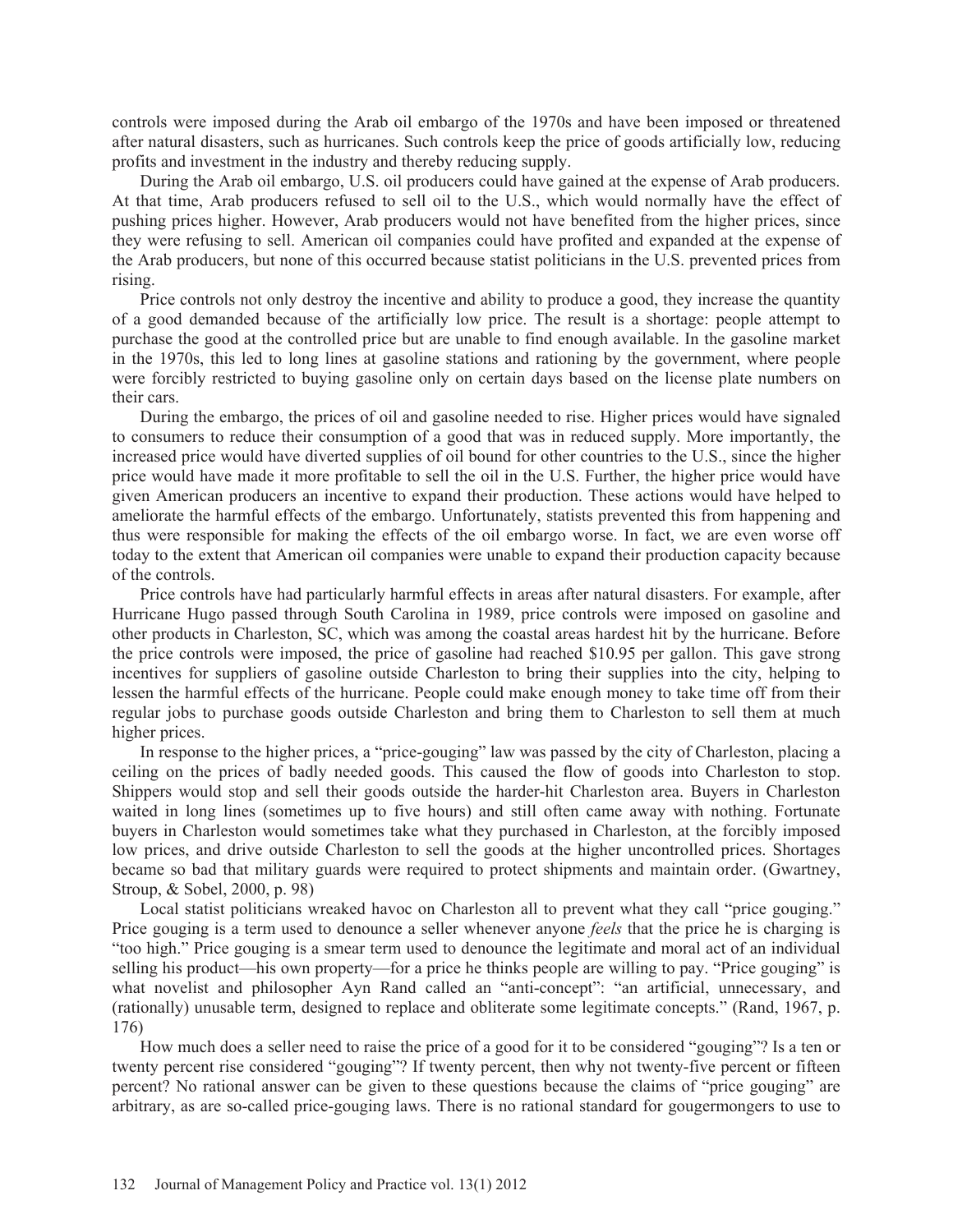determine whether a price is "too high." Claims of "price gouging" are based on people's emotions. This can be seen in the following quote from Charlie Crist, a supporter of laws prohibiting it who was the Florida Attorney General at the time, "I don't think it would be too hard to give it [price gouging] some significant definition in the mind of a juror *who would probably be very upset* with someone trying to take advantage of a catastrophe." (Mufson, 2006) (Emphasis added.) The implication is clear. People are to be convicted of an alleged crime simply because their actions make jurors upset. Any conviction that rests on jurors being upset is a travesty of justice and sets a precedent that will lead to worse travesties. "Price-gouging" laws should be abolished. There is no rational basis for such laws.

Individuals have a moral right to their own lives and property and this means they have the right to determine the price that others will pay to purchase their property from them. If owners of gasoline decide that \$10.95 per gallon is the best price—or even \$100.95—then they have a moral right to charge such a price. Buyers always have the right to refuse to purchase the product. Those who invoke the use of the term "price gouging" show their utter ignorance of economics and their desire to reach for a gun, through the government, to forcibly impose their whims on others. Such laws have led to nothing but destruction because they violate the freedom on which production—and human life—depend, as the case of Charleston after Hurricane Hugo eloquently illustrates.

It must be emphasized that even the mere *threat* of price controls or so-called windfall-profits taxes can damage the productive capability. Such a threat can discourage investment in an industry because of the financial risk created by the threat of price controls and higher taxes. Further, they can reduce the amount by which producers might raise the prices of their products, to avoid the screams for maximum price controls and windfall-profits taxes, and thus reduce the incentive and ability to expand their productive capacity.

Finally, statists have not restricted themselves only to the United States. Statists have acted with far more destructive results abroad, such as in Venezuela, the Middle East, Russia (and the former Soviet Union), North Africa, and Mexico, among other places. These are places in which most of the world's known oil deposits exist. In fact, over three-quarters of the world's proven oil reserves are under the control of national oil companies (oil companies that are controlled by national governments). (Mares and Altamirano, 2007) Statists have not been held back in these locations by a history of respect for individual rights and freedom, as in the U.S. In these regions, rights have been violated and property has been nationalized on a massive scale.

The attack on the private Russian oil company Yukos is just one example. The Russian government locked away the company's CEO and principal shareholder, Mikhail Khodorkovsky, in a Siberian prison and pushed the company into bankruptcy through trumped-up charges of tax evasion and a mock trial. Most of the assets have ended up in the hands of the state-controlled oil company Rosneft, now Russia's largest oil company. (Anonymous, 2007a) Another example is Venezuela's socialist dictator Hugo Chavez seizing control of oil fields in Venezuela operated by private, foreign oil companies. The latest round occurred during the first half of 2007, in which he used a government decree to seize majority control of oil fields in the Orinoco River belt. Oil analysts say the only reason he did not confiscate the properties outright from the companies is because he needs their expertise to help him perform the complicated refining process necessary to turn the extra heavy, tar-like oil extracted from these fields into a usable synthetic crude. (Hays, 2007) Statist power grabs such as these abrogate the freedom to produce and thus inhibit or destroy the ability and incentive to produce. They lead to much less production than could otherwise be achieved in these areas.

People need to be free to use their minds to think and act in their own rational self-interests for production to be possible. The miserably low standard of living in statist countries around the world, such as in Cuba, North Korea, the Sudan, and the former Soviet Union and East Germany, just to name a few, and the high standard of living of the relatively free countries, such as the U.S., Japan, and Great Britain, is a testament to this fact. East Germany and North Korea vs. their counterparts of West Germany and South Korea come as close as one can get to an economic experiment and demonstrate that freedom leads to greater production and statism leads to misery and poverty. Both West Germany (and now Germany) and South Korea have progressed forward to the extent that they have protected the rights and freedom of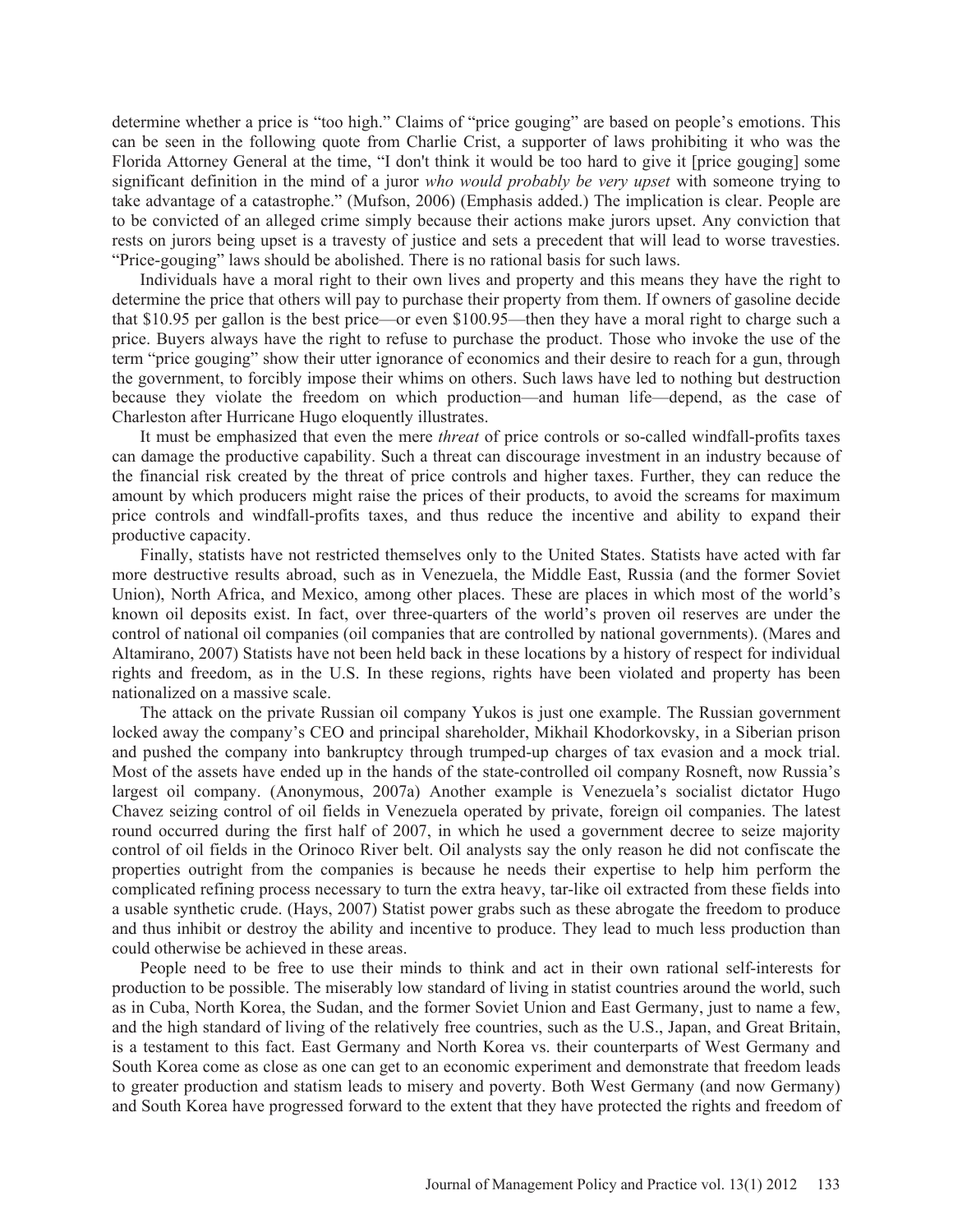individuals.

To improve the world's ability to produce oil and gasoline, statist policies need to be abandoned in the major oil producing countries. Freedom and the profit motive must be established to provide the maximum possible ability and incentive to produce oil and gasoline. If property rights are protected in these countries—which means, if property owners are protected from others forcibly preventing them from producing, using, and disposing of material values—Western oil companies would be eager to invest and expand production. Indeed, Western oil companies were the ones that developed oil production in most of these countries in the first place, only to have their property confiscated by statist regimes.

As a part of their movement toward freedom and capitalism, authoritarian governments that confiscated property from Western oil companies (such as in the case of Venezuela above but also including such cases as Iran and Saudi Arabia, where the oil industries were nationalized through similar means) should give the confiscated property back to the companies to return it to its rightful owners. Western oil companies used their expertise, technology, and capital to develop the oil fields. Returning property that rightfully belongs to them would send a clear message that, once and for all, property rights will be protected. This will provide a strong incentive for Western capital to flow into these regions. A greater and more steady flow of oil would soon follow.

#### **The Demand for Oil and Gasoline**

While environmentalists and statists are responsible for the price of oil and gasoline being higher than it otherwise would be, they are not the only factors causing the price of oil and gasoline to rise in the last couple of decades. The demand for oil and gasoline has risen dramatically in China and India due to the implementation of relatively more free-market oriented government policies in these countries. These increases caused China to move from being the fifth largest consumer of oil in the world in 1990 to second in 2010. India moved from twelfth to fourth during the same time period. In addition, China moved from being the sixth largest net importer of oil in 2000 to second in 2010, while India moved from eighth to sixth during the same period.

China's increases have been particularly large. From 1990 to 2010, annual oil consumption increased in China by 6.9 million barrels-per-day (b/d), which is the largest increase of any country. In contrast, consumption has increased in the U.S. by only 2.2 million b/d during the same time period, which is the second largest increase. Further, net imports increased in China from 2000 to 2010 by 3.5 million b/d, while they *decreased* in the U.S. by 1.2 million b/d during the same period. China's increase in net imports is the largest increase in net imports during this period. The increases in consumption and net imports in India during the above corresponding time periods were 2.0 million and 870,000 b/d, the third largest increases in both categories.<sup>7</sup>

Before going any further, let me make it clear that I am not saying that China and India are capitalist countries. China is nominally communist and socialist, while India is very socialistic. Socialist countries are countries in which governments initiate physical force against the citizens of the countries to control the means of production and violate freedom in other ways. In recent decades, governments of both countries have relinquished some of their control and moved slightly toward capitalism, although in an unprincipled, pragmatic fashion. As a result of their moves toward capitalism, the production of wealth has increased in these economies, which is why the demand for oil has increased. Since oil and gasoline production has not kept pace with demand in these countries, they must import more of these goods from abroad, increasing the worldwide demand for them and driving up their prices.

Nonetheless, increased demand for oil and gasoline in these countries is not, ultimately, a threat to Americans getting the oil and gasoline they need. If China and India continue to make their economies more capitalistic, their productive capabilities will continue to expand dramatically. This means, over time, companies in China and India will be able to provide more capital goods and/or investment funds to produce more oil and gasoline in their own countries and around the world. So China's and India's increased production contains the means to bring the price of oil and gasoline down by helping to increase the global production of these goods.

The real threat to Americans—and Chinese, Indians, and everyone else—getting the oil and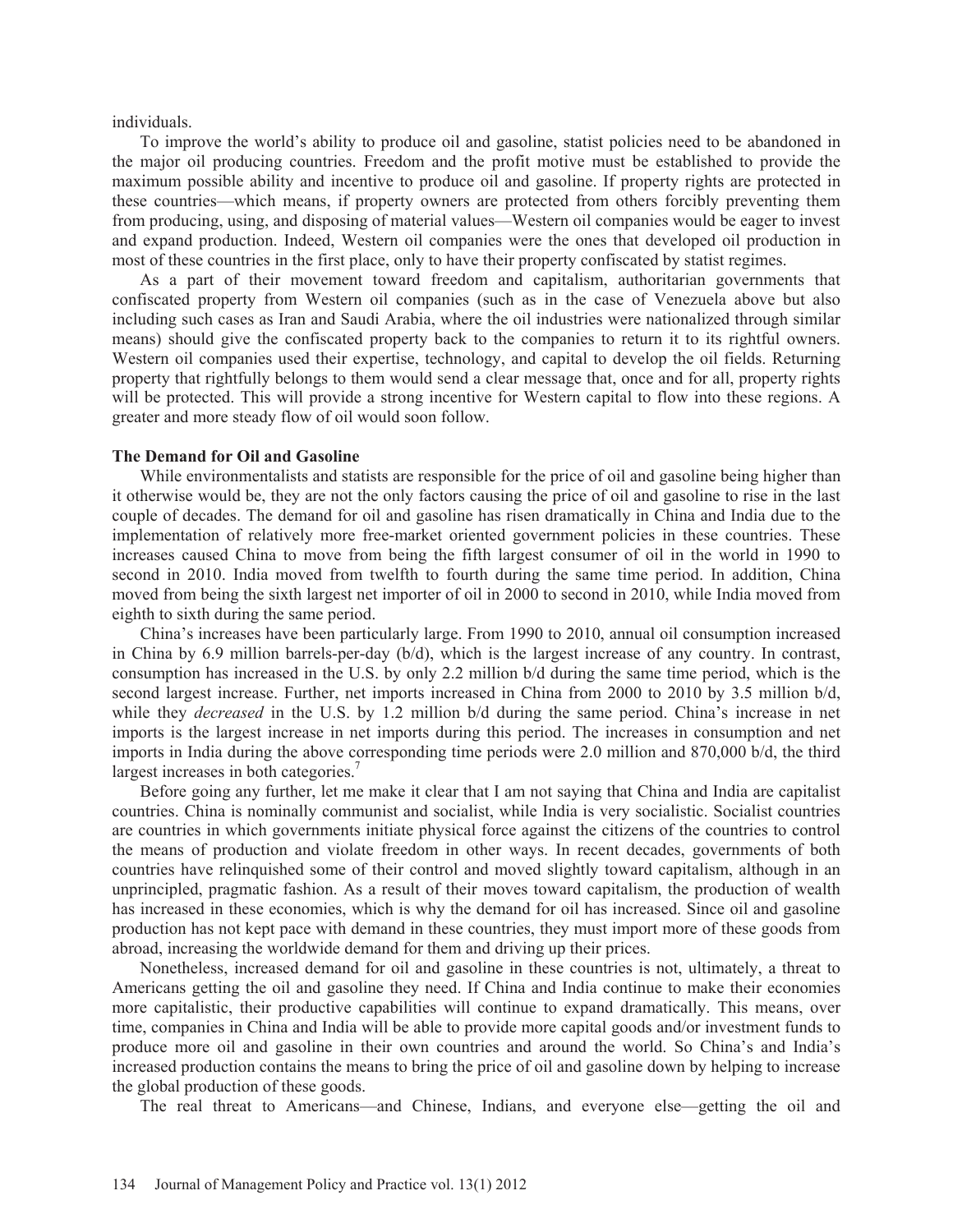gasoline—and all other goods—they need is environmental regulations and other government controls. They stand in opposition to what the production of oil and gasoline—and everything else—requires. The production of wealth requires the freedom for individuals to pursue their own rational self-interests; that is, the freedom to drill for, transport, and refine oil and gasoline. In a word, we need capitalism. Capitalism is the political and economic system that protects freedom; it protects people from compulsion and coercion by the government and private parties. If freedom is protected, the profit motive will provide an enormous, selfish incentive to produce abundant supplies of oil and gasoline. This is the benevolent type of result to which greed leads if it is based on a commitment to pursue life-promoting values and thus to acquire wealth and income through voluntary trade.

#### **The Volatility of Oil and Gasoline Prices**

The prices of oil and gasoline are volatile. This is due, in part, to the fact that oil and gasoline are what economists call inelastic goods. That is, the quantities demanded of oil and gasoline are not very sensitive to changes in their prices. This means that when supply is reduced, prices must rise dramatically before people will reduce their consumption. Oil and gasoline are inelastic because there are no practical alternative fuels, so people have nothing else to switch to when the price of gasoline rises and they will continue to consume almost the same amount even in the face of a large price rise.

The prices of oil and gasoline would normally be more volatile than many other goods' prices due to their inelasticity, but people often think speculation causes oil and gasoline prices to be more volatile than they otherwise would be. While speculation may be the proximate cause of oil and gasoline prices fluctuating dramatically during a specific time period (such as in early 2011, when speculators appeared to be driving up the price of oil due to political instability in many Middle Eastern countries), speculation overall tends to have a dampening effect on price fluctuations. Speculators buy goods when prices are low and sell when prices are high. This is how they make money and this tends to smooth prices because speculators counteract the prevailing trends. To the extent that speculators fail to buy when prices are low and sell when prices are high, and thus make prices more volatile, they lose money and become less influential or are completely eliminated from the marketplace and thus will have less effect on prices. Moreover, as stated previously, speculators cannot arbitrarily affect the price of a good in a systematic manner. They must correctly anticipate the effect independent factors will have on the price. Here, the independent factors driving the price are the ultimate cause of the price fluctuations.

The role of government interference in the form of the Federal Reserve (and central banks more generally) must be recognized here in making prices more volatile. The Fed makes housing prices, stock prices, and commodity prices more volatile by manipulating the supply of money and credit and thus fueling economically unsound speculation. When credit is easily forthcoming not much forethought and due diligence are put into the investments people make, and prices soar. When the supply of credit is contracted or even just the rate of increase is reduced sufficiently, prices collapse.

This type of interference fueled the run up in housing prices in the U.S. through 2006 by pumping massive supplies of money into credit markets from 2001 to 2004. Then, when the Fed tightened the flow of money into credit markets from 2004 to 2007, housing prices collapsed and individuals and companies began to go bankrupt. This caused an exodus of money out of housing and stocks and into commodities such as oil, driving up the price of oil through the summer of 2008. As the Fed's financial crisis turned into a full-blown recession, even the price of oil began to collapse in late 2008. The Fed's easy money policy since the depths of the recession in 2008 and 2009 added to the volatility of oil and gasoline prices in 2011 as well.

Speculation does not make it harder to get the oil and gasoline we need and it does not make the prices of oil and gasoline more volatile. In fact, it makes it easier to get the oil and gasoline we need and prices less volatile. Again, environmental regulation and other government controls are the actual threats. They reduce the supply of oil and gasoline and make them more expensive. They force us to switch between producing different blends of gasoline during the year. They make oil and gasoline prices more volatile by fueling speculation. They do this through unstable, statist governments in the Middle East and through the manipulation of the supply of money and credit by central banks. In addition, by reducing the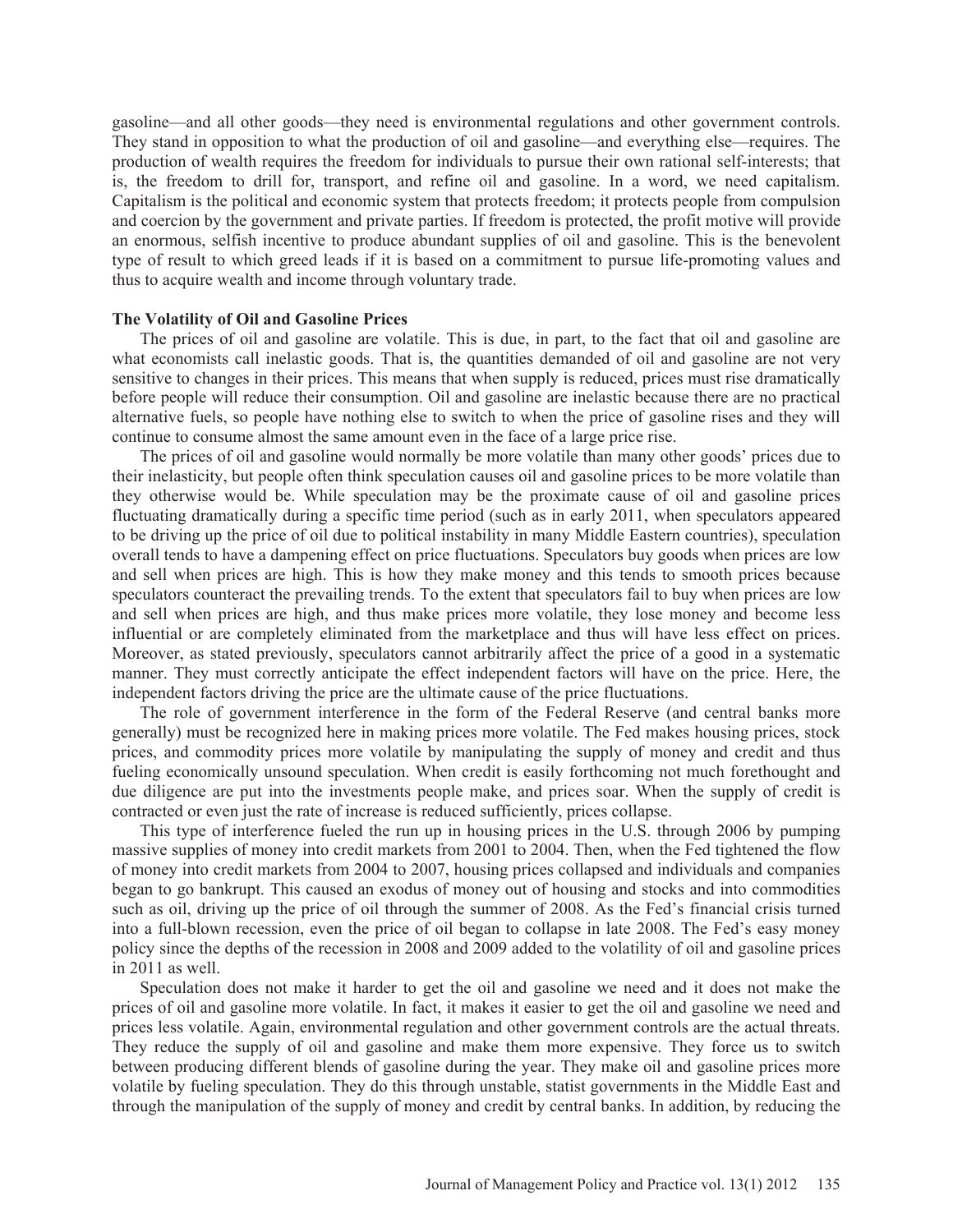supply of oil and gasoline to the point that we have little or no excess capacity, they make it so small changes in supply or demand cause drastic swings in prices.

#### **Electricity Production**

As with oil and gasoline production, electricity production is also being undermined in the U.S. Environmentalists oppose the use of nuclear power, they oppose the use of coal, and they oppose the building of dams, power plants, and transmission lines. In addition, other statists have imposed rate caps (maximum price controls) on the sale of electricity since the early days of the industry. All of these are wreaking havoc on the electric power industry.

#### *The Effect of Environmental Regulations and Lawsuits on Electricity Production*

Environmentalists have reduced the supply of electricity in a number of ways. They oppose the building of nuclear power plants. They have made it much more expensive than necessary to build such plants, they have even prevented such plants from operating after the plants have already been constructed, and they have caused nuclear power plants to be taken out of service long before the plants reached the limits of their useful lives. Greater use of nuclear power could significantly increase the supply of electricity.

The Diablo Canyon Power Plant in San Luis Obispo County, California is just one example of environmentalists' opposition to nuclear power. Regulatory delays created by environmentalists forced the construction of the plant to take seventeen years. By contrast, it takes only five to six years to build a nuclear power plant in France. Further, the cost of the Diablo Canyon plant increased twelve times because of the obstacles created by environmentalists: from \$500 million to \$6 billion. (Isaac, 2001)

The Shoreham Nuclear Power Plant on Long Island, New York is another example. The construction cost for the plant was \$5.5 billion. It was decommissioned in 1994 before it ever went into commercial operation due to irrational, environmentalist fears of nuclear power. (Anonymous, 1994)

Environmentalists consider no number of safety precautions or shutdown mechanisms safe enough to warrant the use of nuclear power. However, nuclear power is routinely used around the world without any problems. Ten nations get more than forty percent of their electricity from nuclear power, led by France with 78.5 percent. (Stuckey, 2007) The two common examples used until recently to justify abandoning nuclear power, Three-Mile Island (TMI) and Chernobyl, do not justify abandoning it. TMI provides proof that safety systems can be built into nuclear power plants to prevent the reactors from completely melting down. Despite media reports, TMI's safety features worked as planned, and the additional radiation that was emitted into the surrounding area as a result of this incident was far less than that emitted naturally from the ground each year. (Ray, 1992)

Chernobyl is an indictment of the destructive nature of authoritarian government, in this case in the form of communism and socialism. The safety features of the power plant were inadequate by the standards of nuclear power plant construction in the West at the time and, to the extent they were built into the system, they were often purposely circumvented. Communists and socialists do not respect the rights of others. Therefore, they have no problem putting others at risk—sacrificing others—by building unsafe nuclear power plants (or unsafe products in general). Building unsafe products is not a problem for statists because sacrificing individuals is a routine part of statism.<sup>8</sup>

Even the nuclear crisis at the Fukushima power plant in Japan after the earthquake and tsunami in 2011 does not provide justification to abandon nuclear power. While this disaster does provide evidence that greater safety precautions should be taken in the construction of some nuclear power plants (such as possibly building higher seawalls to protect those built in areas susceptible to a tsunami), one must not forget the huge number of nuclear power plants routinely used around the world in a safe manner. Instead of justifying abandoning nuclear power, we must learn from the Fukushima and TMI incidents to build safer nuclear power plants.

Ultimately, the key to making sure nuclear power plants—and all other products—are as safe as possible is to protect individual rights and freedom. This means establishing private ownership in the provision of all goods and services, including nuclear power. It means the profit motive must reign free of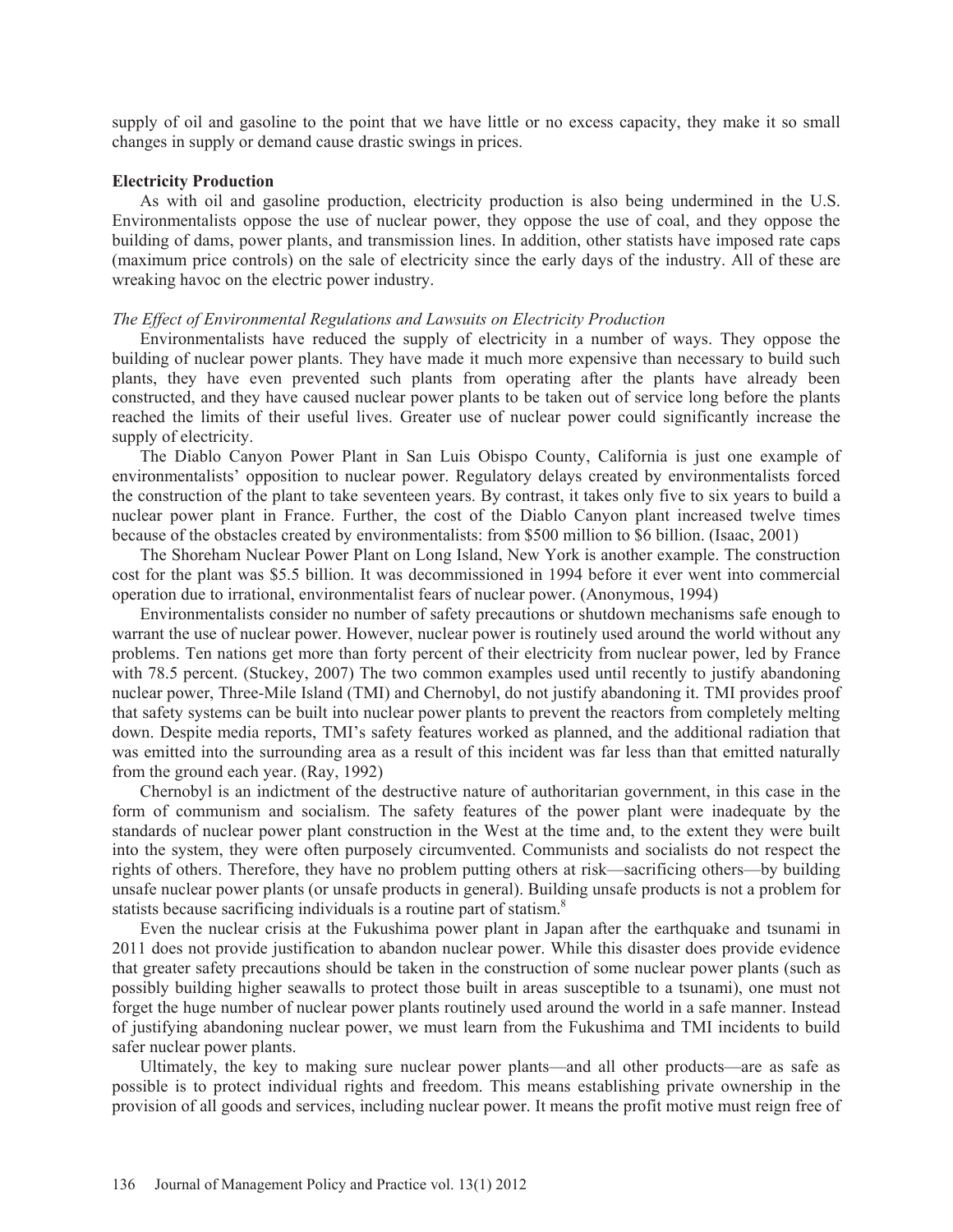government controls. The profit motive gives producers an incentive to provide safe products to customers. One does not grow rich through the profit motive by harming or killing off one's customer base.

Further, in a capitalist society, individuals are held responsible for their own actions. This means if they build products that could be potentially dangerous to others they must take the appropriate safety measures. Under capitalism, no man can violate another man's right to his own life or create an objective threat to this right, such as by building a nuclear power plant without taking the appropriate safety precautions. Capitalism, unlike socialism, does not survive by some men living off the sacrifices of other men, but by men offering rewards to each other through voluntary trade.

In contrast, government provision of goods leads to less safety and quality because a government does not act based on the profit motive. This means it has little incentive to do things efficiently and effectively, which leads to higher costs, less innovation, and therefore a lesser ability to produce safe, high quality products. In fact, government regulation of safety and quality often harms and even kills people. For instance, the Food and Drug Administration is responsible for causing more deaths and harm to people than it prevents due to its regulation of prescription drugs.<sup>9</sup>

In addition to more nuclear power plants, the building of more dams would increase our supply of electricity, as well as improve flood control and increase the supply of drinking water and recreation areas. However, environmentalists oppose the building of dams because they want rivers to be freeflowing and untouched by man. In fact, a 2002 study shows that more dams have been dismantled for environmental reasons than for any other reason in recent decades. Not surprisingly, California leads all states in the removal of dams for environmental reasons. (Pohl, 2002)

The Edwards Dam on the Kennebec River in Maine is just one dam that has been dismantled for environmental reasons. The dam was removed to give fish access to upstream spawning grounds. The "interests" of the fish were considered more important than the generation of electricity. The Edwards Dam is just one victim of the misnamed Electric Consumers Protection Act of 1986, which elevated consideration of the protection of fish and wildlife to equal status with power generation in hydroelectric projects. (Pohl, 2002) and (Paulson, 1999)

Hydroelectric power requires no consumption of fossil fuels or nuclear material and creates no pollution. Environmentalists should embrace it given their desire to have "renewable" sources of energy that do not pollute. In fact, as I will show below, environmentalists oppose this source of energy because they oppose all production by man.

Environmentalists also oppose the strip mining of coal, as well as the use of coal-burning power plants. Michael Brune, executive director of the Rainforest Action Network, states this explicitly with regard to coal-fired power plants. He wants environmentalists to "move on to greater goals like banding together politically to shut down coal-fired power plants." (Williams, 2007) President Obama agrees with this goal. As stated during the election campaign in 2008, he wanted to put the most aggressive cap and trade system into place:

[E]very unit of carbon or greenhouse gases emitted would be charged to the polluter. That will create a market in which whatever technologies are out there that are being presented, whatever power plants that are being built, that they would have to meet the rigors of that market and the ratcheted down caps that are being placed, imposed every year. So if somebody wants to build a coal-powered plant, they can; it's just that it will bankrupt them because they're going to be charged a huge sum for all that greenhouse gas that's being emitted. (Anonymous, 2008)

Since cap and trade has been shot down in Congress, environmentalists are using the EPA to impose onerous rules on electricity producers to make it much harder to use coal. These government controls, known as the "EPA train wreck," could impose thirty major regulations, 170 major policy rules, and hundreds of billions of compliance costs on businesses. Many of the regulations specifically target shutting down coal-fired power plants. Up to twenty-two percent of such plants could be shutdown if all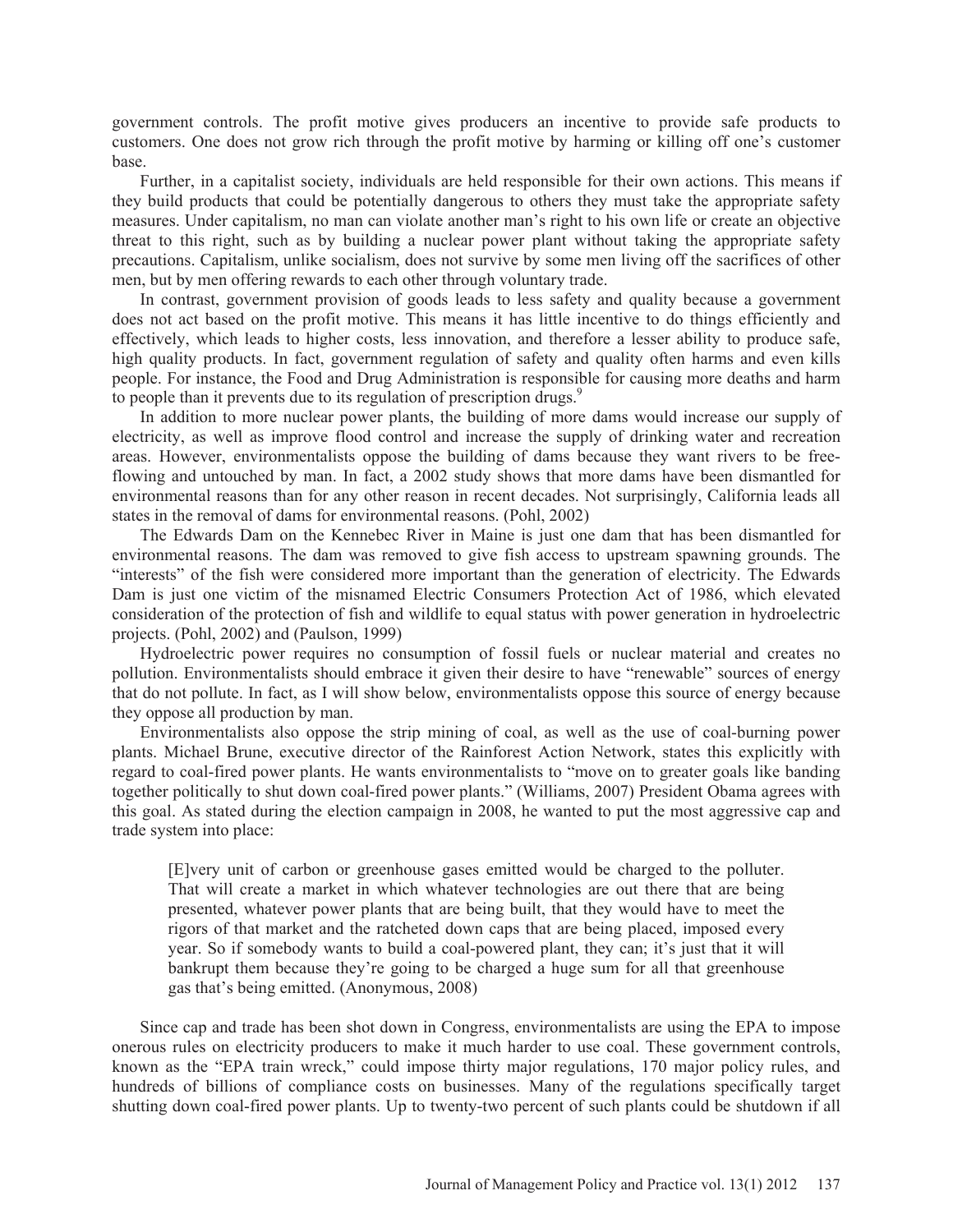the proposed regulations are implemented. It will create a significant increase in energy costs. (Hammerton, 2011)

Environmentalists oppose strip mining and the use of coal over alleged concerns about pollution, global warming, and altering the natural landscape. Both the increased use and strip mining of coal could dramatically improve our ability to produce electricity. This would make it less expensive to provide the electricity that people need.

An earlier example of the attack on coal-burning power plants began with the EPA's attempt to impose more onerous rules for ozone and soot emissions on electric utilities in 1999. When an appeals court ruled against the EPA, saying it was overstepping its legal bounds, the EPA, several environmental organizations (including the Natural Resources Defense Council [NRDC] and the Sierra Club), and the states of New York and Connecticut promptly filed suits against several coal-burning facilities in the Midwest and South. The suits claimed the defendants were violating existing provisions of the Clean Air Act by making major modifications to their facilities without seeking the required permitting and making the necessary upgrades to their pollution control devices, which the act requires whenever a major modification is made. The utilities denied that the new permitting or upgrades needed to be made, claiming that the changes were not major. Several more suits against additional facilities were filed throughout the new millennium until, eventually, fifty-one facilities were involved. The suits culminated in a case heard by the Supreme Court in 2007. The high court sided with the EPA but sent the case back down to a lower court for further review. (Rubenstein, 2000), (Silverstein, 2006), and (Beveridge & Diamond, 2007)

In another example, in 2004 public utilities were sued by several environmental organizations, several states, and the city of New York for allegedly contributing to global warming. This suit claimed that utilities should be liable under public nuisance laws. A district court threw the suit out but an appeals court ruled that the suit could go forward. The case was heard by the Supreme Court in 2011. While the High Court found in favor of the utilities this is not a victory for energy producers and users. Utilities will still be subjected to regulations of emissions by the EPA. The High Court has assured us of that. In 2007, the Court ruled that the EPA can regulate the emission of carbon dioxide  $(CO<sub>2</sub>)$ . All of these lawsuits add significantly to the cost of producing electricity. Due to the large legal fees, this is true even if the utilities ultimately prevail in the suits. (Suarez & Coyle, 2007) and (Silverstein, 2010)

Environmentalists have also routinely attempted to block the construction of new power plants and transmission lines by engaging in lawsuits, imposing regulations, and creating other obstacles that make them more costly, and sometimes impossible, to build. Fewer transmission lines mean a lesser ability to get electricity from the plant to the end users. Fewer power plants mean less electricity produced and a higher price of electricity.

In one case in 2006, several environmental groups, including the NRDC and Communities for a Better Environment, sued to block the building of six new power plants in Southern California. This in the state that experienced rolling blackouts not all that long ago and that still experiences periodic "power emergencies" when the demand for electricity approaches the capacity of the electrical system. (Hanson, 2006)

In another example, environmentalists hampered a California electric utility's attempt to provide more reliable electricity services by interfering with the building of a major transmission line from southeastern California to the San Diego region because the line would run through state park or national forest land. San Diego desperately needs another major transmission line into the region. As stated by the California Energy Commission (CEC), "the San Diego region's transmission problems are acute and graphically illustrate the importance of adequate transmission." (CEC, 2005, p. 92) San Diego Gas & Electric (SDG&E) has reported, "virtually all of the imports [of electricity into the San Diego region] are delivered through two points of interconnection. Neither of these points of interconnection is capable of meeting the peak load import requirements of the area if the other is out of service." (USDOE, 2006b, pp. 45-46)

Multiple transmission lines improve reliability by reducing dependency on any one line. With multiple lines, if one line becomes unusable then electricity can still be provided to the region through the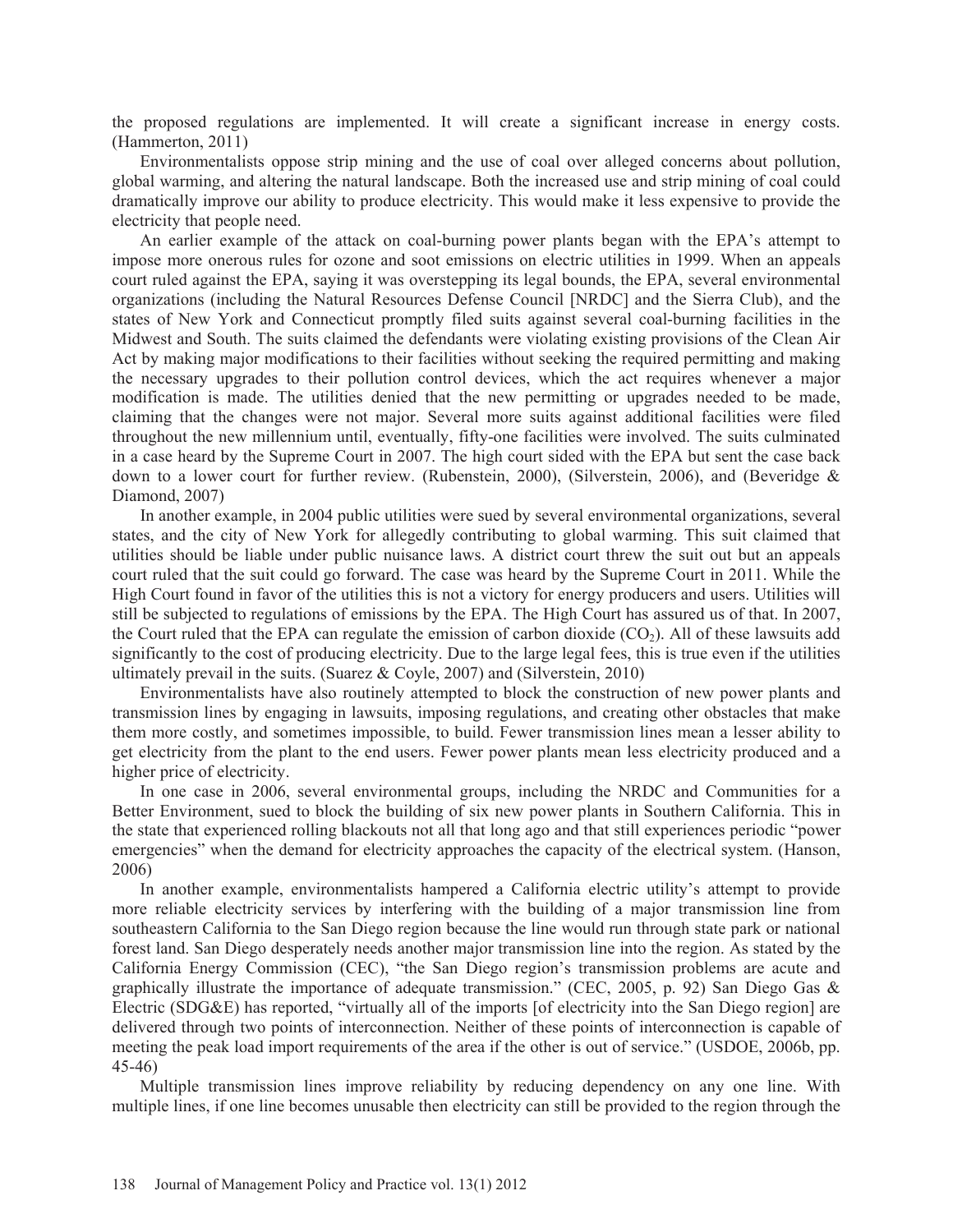other lines. Reliability also improves by running lines through different areas. This makes it so multiple lines are less likely to be damaged or destroyed by manmade or natural disasters. If all lines run through one area, they can all be destroyed by one disaster, and electricity to the region is cut off. However, if each line runs through a separate area, a disaster in one area will leave other lines untouched, so electricity is still free to flow.

While the transmission line was finally approved by the California Public Utilities Commission (CPUC) and construction is in progress on the line, it took three years after the proposal was first made by SDG&E to get the line approved. There is much opposition to the line by environmentalists and this opposition has made the line much more expensive: the estimated cost is now almost \$2 billion, double the original estimate. Part of this cost is due to environmentalists forcing SDG&E to build the line along a more costly path to avoid state park and national forest land. The new route also reduces the improvements in reliability the new line will bring because it follows the same route as an existing line for a much longer distance and, in general, is much closer to the existing line than the original route proposed by SDG&E. As costly as it has been for SDG&E just to get the transmission line approved, it is likely to face additional costs since opponents of the line have vowed to continue to fight the CPUC's approval and the actual building of the line.<sup>10</sup>

San Diego, and California in general, desperately need more power plants and transmission lines. However, this has not stopped environmentalists from opposing building more of them. As an alternative to more plants and lines, environmentalists advocate conservation as the solution to our electricity problems. But conservation is not a means of meeting the electricity needs of people. It is a means of depriving people of the electricity they need and forcing them to suffer unnecessary inconveniences and potential harm from rolling blackouts.

In addition to the above problems, fewer power plants and transmission lines also mean we are more dependent on existing plants and lines. These will have to be used more intensively and will break down more, require greater maintenance cost, and be out of service more. When plants and transmission lines are out of service, whether due to maintenance or repair, the lack of supply is exacerbated.

Finally, the reduced use of nuclear power, coal, and hydroelectric power to produce electricity exacerbates the problems environmentalists have caused with regard to the prices of oil and gasoline. Reduced use of these forms of power mean an increased demand for oil to produce electricity. This reduces the supply of oil available to produce gasoline and increases the prices of oil and gasoline.

#### *The Effect of Other Regulations on Electricity Production*

There are many ways in which statists other than environmentalists hamper the production of electricity. One way is through restrictions on who can produce electricity. Government regulators typically restrict who can enter the electric power industry by providing producers government franchises to be the only producer of electricity in a given geographic region. This limits competition in the industry and leads to higher costs of production, less supply, and higher prices.

Regulators limit entry into the market because, it is claimed, the electric power industry is a so-called natural monopoly; that is, an industry in which one firm can most efficiently supply the market. Statists also claim that electricity rates need to be regulated by the government because otherwise the one supplier would charge arbitrarily high prices. While it may be true that one supplier is the most efficient method to use to produce electricity, it is still a violation of individual rights and economically inefficient to prevent entry and regulate prices. When firms are guaranteed certain rates of return, through regulated prices, they have little incentive to improve efficiency and quality. This is why regulated utilities, such as electricity, water, natural gas, cable television, and, in the past, telephone, are notorious for being inefficient and providing poor customer service.

Competition in a free market is the best way to determine what is the most efficient way to produce a good or service. If provision of the good or service by one firm is the most efficient method, the one firm that survives will have to prove itself in the marketplace. It would probably have to offer contractually fixed rates to ensure customers that it will not arbitrarily raise rates if it becomes the only supplier. It would have to *earn* the right to be the only supplier by out competing rival firms in voluntary trade. It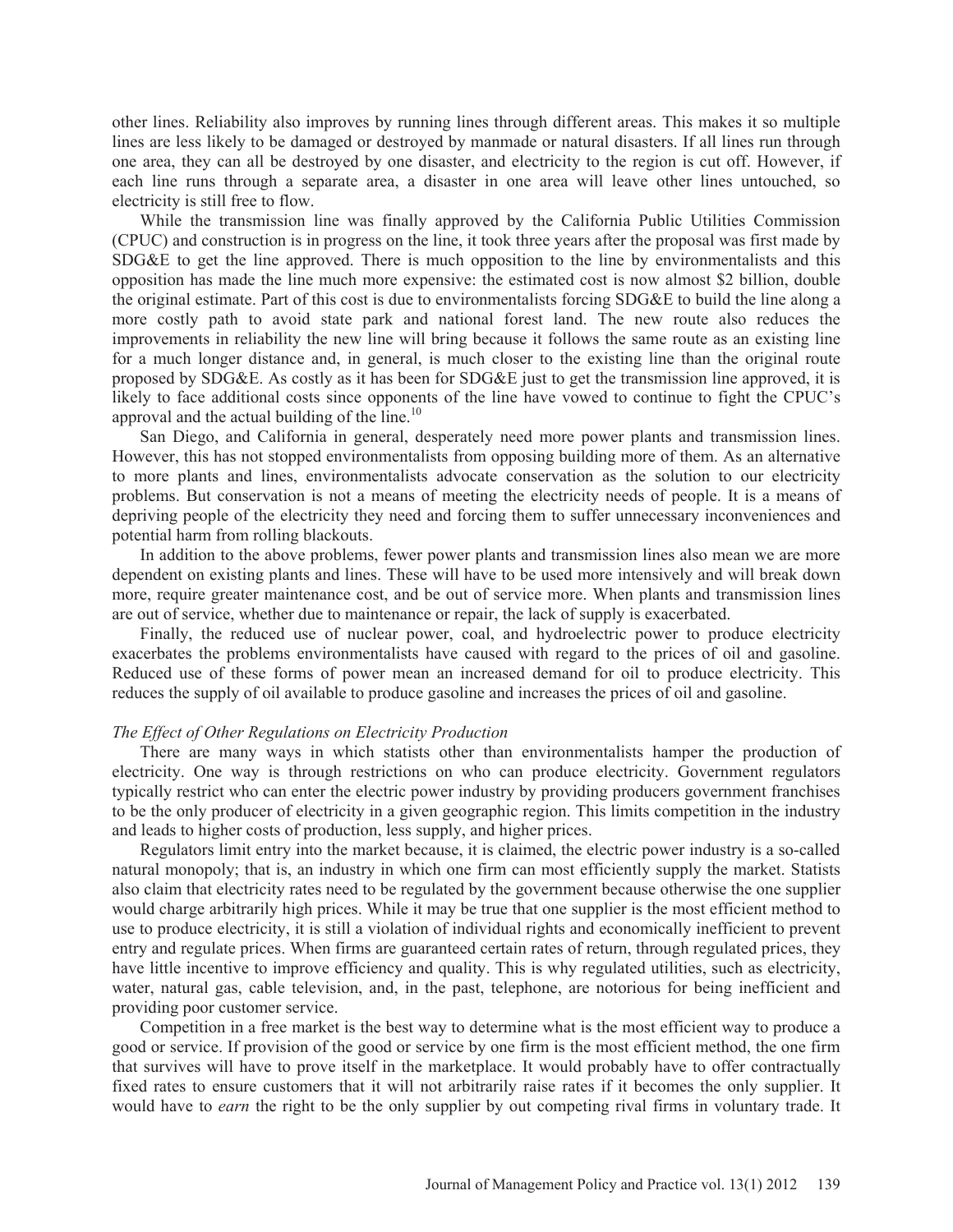could not obtain its sole-supplier position through the government's use of force to keep competitors out.

In the context of today's economy, in which large utilities have already been given sole-supplier positions through government force, it would be appropriate to start out with contractually fixed rates for customers during the process of abolishing government regulation and establishing the freedom of competition. Since electricity grids are connected across wide areas today, in many cases electricity buyers will be able to immediately benefit from the incentive suppliers will face to drive costs and prices down, and quality up, due to other firms selling the same good in a given geographic region. For areas that do not have multiple suppliers, the sole firm will have to provide reasonable, and probably contractually fixed, rates to keep potential competitors out. The legal freedom to enter the industry will also provide a strong incentive for a sole supplier to become more efficient and improve quality to keep potential competitors out. This is something that regulated utilities with guaranteed rates of return have little incentive to do. America's utility industries are in terrible shape today, in part, due to government protection from competition.

The regulated electricity prices referred to above are a form of maximum price controls. Maximum price controls have been much more onerous in the electric power industry than in the oil and gasoline industry. Price caps on electricity have existed since the early days of the industry. As discussed in the section on oil and gasoline, price controls reduce the supply of a good and encourage over consumption by forcibly keeping the price below what it otherwise would be.

Setting price caps below the price that would be established in a free market creates a greater likelihood that more electricity will be demanded than can be supplied. The result is brownouts, which have occurred in the eastern U.S., and rolling blackouts, which have occurred in California. Brownouts occur when there is not enough electricity to support the demands for it, so the lights dim. Rolling blackouts are the government's way of preventing wider blackouts due to demand that exceeds the capacity of the system. If electricity users were to attempt to draw more electricity from the system than the system could provide, widespread failures of the system would occur. Hence, the government "shuts off the lights" in localized regions to reduce the demand for electricity.

Electricity problems have been most prevalent in California, and this is no accident. Californians are paying for having the nation's strictest environmental laws not only through a reduced supply and higher price of gasoline, but through a lesser supply and higher price of electricity as well. California has an abundance of energy resources that power companies are eager to exploit, including rapidly flowing rivers descending from the Sierra-Nevada Mountains (for hydroelectric power), large petroleum deposits under the continental shelf, and plenty of coastline to take advantage of cooling water in the Pacific Ocean (for nuclear power). (Wakeland, 2001, p. 16) Using these resources, power companies could easily produce the electricity Californians need. However, environmentalists refuse to let them do so. California has the most onerous environmental restrictions in the nation on the building of new power plants. (Oliver, 2001) Environmental regulations, along with price caps and the increased demand associated with a growing population and expanding economy, have pushed California's electricity grid to its limits. While the current recession may provide a temporary reprieve from rolling blackouts, they will return once the economy recovers if California does not adequately expand its electricity production capacity.

Some people blame California's electricity problems on the attempt to "deregulate" the electricity markets in the state in 1996. However, this is a straw man—in fact, California's electricity market was never deregulated. While price caps were lifted temporarily in California across the state in the wholesale market and in San Diego County and the adjacent portion of southern Orange County in the retail market, the California state government still regulated and controlled the production and distribution of electricity through the California Power Exchange (Cal PX), a state controlled trading floor through which most buying and selling of wholesale electricity took place. New regulations also forced utilities to sell much of the electricity they generated to competitors and buy it back through the Cal PX. Further, most longterm purchase contracts of electricity were outlawed in the Cal PX, and along with them the long-term business planning and price stability that these contracts make possible. New regulations forced most purchases of wholesale electricity into the Cal PX's volatile day-ahead market, in which electricity was purchased for delivery the next day. New regulations also forced purchases into the even more volatile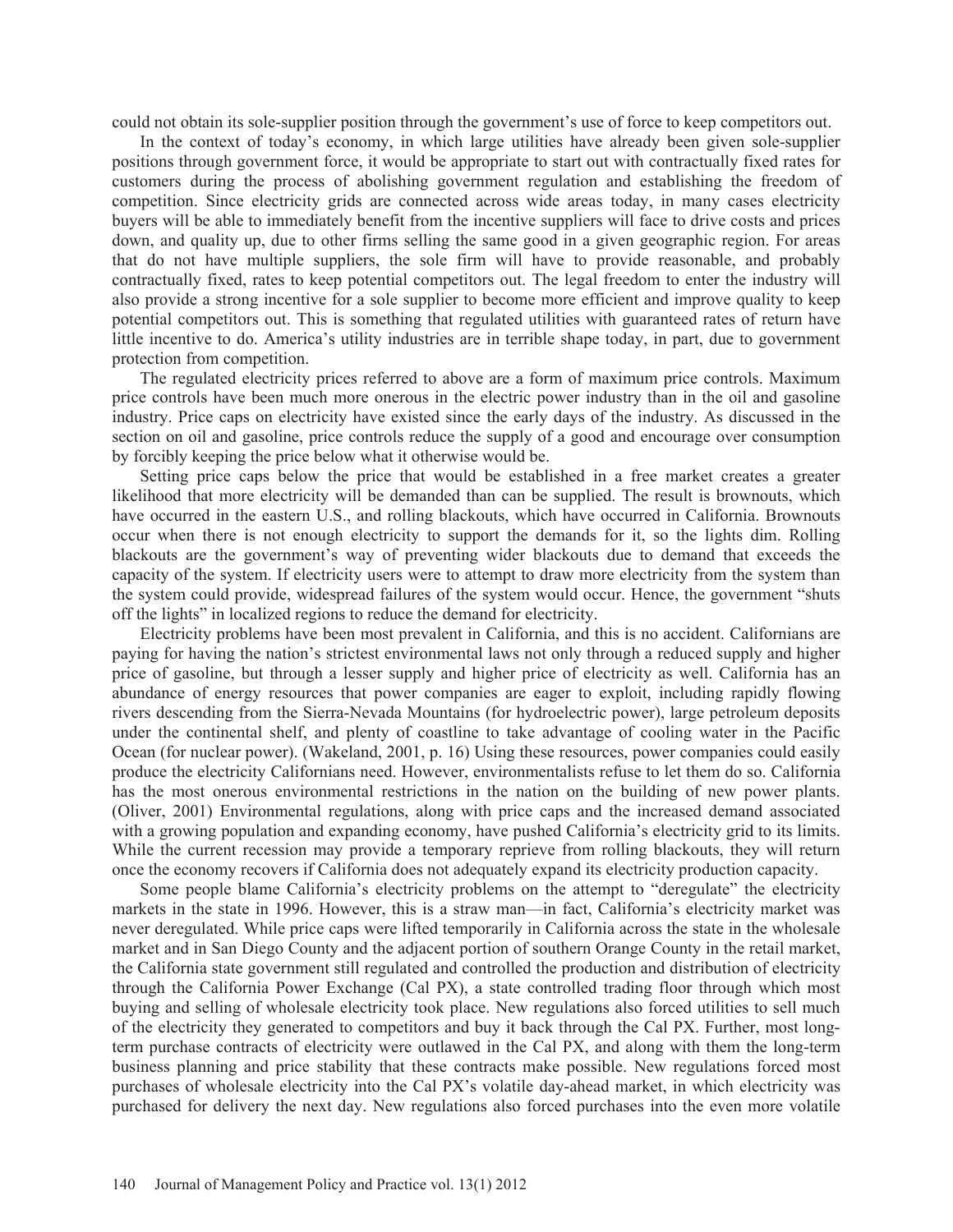same-day spot market, where purchases were made by the state created and controlled California Independent System Operator. (Vogel, 2000) and (Wakeland, 2001, pp. 24-29) The law passed in 1996 burdened the electricity market with such a mass of new regulations that only through the most profound ignorance and evasion could one consider it a form of "deregulation."

The lifting of price caps was only one of many changes necessary to deregulate California's electricity market and end its electricity problems (and these were not even lifted on all electricity prices and were not lifted for very long when they were lifted!). California also needed to abolish environmental regulations that restrict the production and transmission of electricity, and end restrictions on who can enter the electricity market. Further, instead of re-instituting price caps once prices began to rise, it needed to extend the abolition of the price caps to all electricity prices across the state. In addition, it never should have created any new regulations during the "deregulation" of its electricity markets in 1996.

By lifting price caps across the state on the wholesale price of electricity but only in San Diego County and southern Orange County on the retail price of electricity, the California government exacerbated its electricity problems. When maximum price controls are imposed, the price is forced below the free-market price. This means that when the price controls are lifted, the price of the product will rise. In the case of the California electricity market, this meant that most distributors had to buy the electricity at high wholesale prices and sell it at retail prices that were kept at artificially low levels. This is why two of the major electricity providers in California, Southern California Edison and Pacific Gas and Electric (PG&E), suffered severe financial losses, with the latter actually declaring bankruptcy. The one major electricity provider that did not suffer as badly, SDG&E, was able to sell electricity for a time at higher prices in the region it serviced, since the retail price caps were temporarily lifted in its region.

The price caps, restrictions on entry into the industry, and environmental regulations and lawsuits reduced the supply of electricity relative to the rapidly growing demand in California. From 1996 until the crisis in 2000, demand rose by 50 percent while supply increased by only 6 percent. (Oliver, 2001) From the late 1980s until the time of the crisis, the generating capacity of California's electricity system actually declined, while at the same time demand soared.<sup>11</sup> The rising price of electricity that occurred in 2000, after the price caps were lifted, merely revealed the fact that a shortage existed; it did not create the problem. The problem was created by the prior existence of the price caps, environmental regulations and lawsuits, and myriad other regulations that have strangled electricity producers.

In fact, the rise in the wholesale and retail prices of electricity, due to the lifting of the price caps, was much higher than it needed to be. This was due to the continued existence of the price caps in the retail market outside of San Diego County and southern Orange County. Customers in the retail market outside these areas—which is most of the retail electricity market in California—could continue to buy electricity at the government imposed, artificially low price. This means they bought more electricity than they would have had the price been free to rise. In turn, this forced distributors of electricity to these customers to purchase more electricity in the wholesale market, since distributors were legally required to provide the electricity demanded by their customers. However, since prices were free to rise in the wholesale market, they were forced up in this market due to the additional purchases. This also, indirectly, pushed prices higher in the retail market in San Diego County and southern Orange County, since SDG&E was free to raise prices in its retail market to compensate for the higher wholesale prices it was paying.

This greater than necessary rise in the price of electricity in the uncontrolled markets occurred due to spillover demand. When maximum price controls are imposed in only part of a market or in only a portion of all markets for a good, demand spills over from the areas that have price controls to the areas that do not have price controls because of the shortages created in the controlled regions. Those who cannot get the good in the controlled regions will attempt to obtain the good from other regions. They will bid up the price of the good in the uncontrolled regions to help fulfill their partially unfulfilled demand at the government imposed, artificially low price. (Reisman, 1996, pp. 247-256) Further, the larger is the controlled market relative to the uncontrolled market, the greater is the spillover demand relative to the uncontrolled market and the larger is the price rise in that market. In this case, the controlled market was extremely large relative to the uncontrolled market.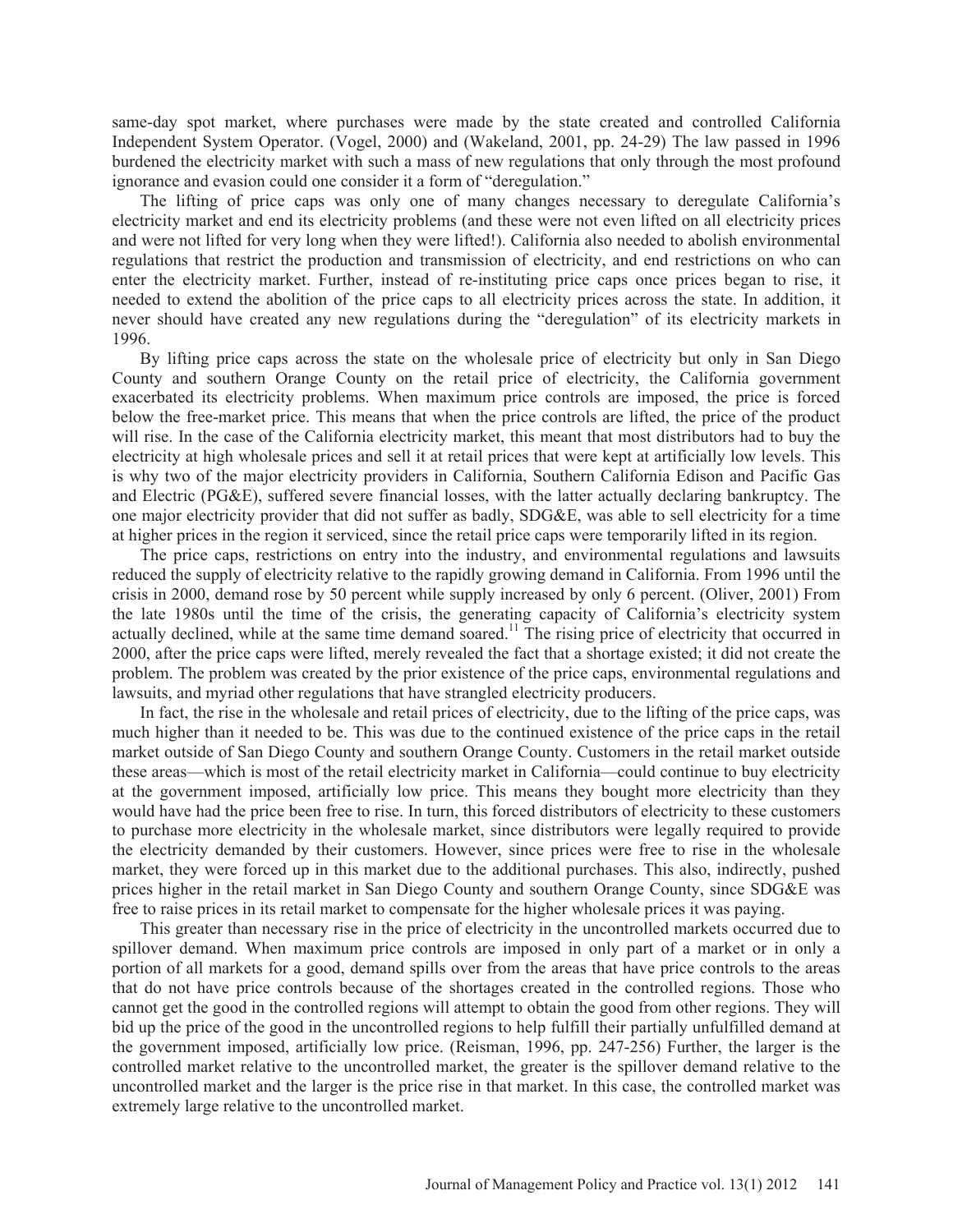To solve the problem created by the partial price controls, the California state government should have extended the abolition of the price caps to all markets across the entire state. This would have lessened the rise in the price of electricity since there would have been no spillover demand.

The higher uncontrolled price, along with abolishing environmental and other regulations, would provide the incentive and ability to expand the capacity to produce electricity. A free market in electricity would also provide an incentive for producers to find ways to reduce their costs of production, and thus the prices they charge to electricity users, since this would give them a competitive edge over existing rivals and potential entrants to the industry and help them earn higher profits. All of this would lead to more abundant and more affordable electricity.

Unfortunately, the California state government did not extend the abolition of the price caps. Instead, it re-instituted the rate caps at the retail and wholesale levels. This merely perpetuates the problem. It is like an alcoholic going "off the wagon" because he cannot handle the pain of withdrawal symptoms. He does not reach a state of better health by doing this and, in fact, only further harms his health. In the electricity market, the rate caps are the alcohol. They keep the economy in an unhealthful state. When they are lifted, individuals must experience the temporary pain of withdrawal symptoms in the form of higher prices—caused by the government imposed drinking—before the industry reaches a state of better health, which will consist of a greater supply and lower price of electricity. By re-imposing the rate caps, the government is forcing individuals to drink even more. This will only continue to limit the incentive and ability to produce electricity and make Californians less secure in the existence of this vital good.

As a result of the continued existence of the rate caps, California continues to face the threat of rolling blackouts each summer, when electricity demand is highest. While some power plants have been built since the first rolling blackouts in 2000, it is questionable whether new capacity is being added to the system at a rapid enough rate. Even in some of the years since the first rolling blackouts, the rate of increase in electricity consumption has exceeded the rate at which capacity has been added to the system, especially before the recession of 2008-9.<sup>12</sup> California will experience more problems in the future, especially once the effects of the recession subside, if environmentalists and statists are able to continue to exert their destructive influence.

Environmentalists are especially to blame for California's electricity woes by refusing to allow man to produce the electricity he needs to further his life and happiness—even in the middle of a crisis! This is witnessed in their previously mentioned suit to block the construction of the six new power plants in Southern California. Another example, even more revealing of the destructive nature of environmentalism and its opposition to man's well being, occurred in the summer of 2000. When San Francisco was in the midst of suffering rolling blackouts, PG&E, in a heroic effort to prevent more rolling blackouts, proposed to moor a floating power plant in San Francisco Bay that would be used during power emergencies. Upon hearing this news, environmentalists screamed in protest and even threatened to board and disrupt the operation of the power plant. PG&E eventually gave up on the idea. Even though San Franciscans faced the greater threat of getting stuck in elevators, getting in accidents at traffic intersections due to traffic lights being out of operation, and other dangers and inconveniences, environmentalists cheered at the news that PG&E had given up on the plan. (Baker, 2000) More rolling blackouts eventually did occur in the Bay area. The floating power plant may have been able to prevent these, but that did not matter to environmentalists. The preservation of nature is their goal, not man's safety and well being.

One reason California has not experienced actual blackouts more frequently is due to the decline in electricity demand because of the recession in 2001 and the most recent recession in 2008-9. Another reason is due to the push by the state government to get Californians to reduce electricity consumption during "power emergencies." These are not solutions to the problem. Pushing the environmentalist agenda to conserve electricity during peak demand periods is an inconvenience Californians do not need to tolerate.

If sufficient supply is not added to the system and electricity consumption rises enough, rolling blackouts will be forced on Californians once again by the state government. The solution to California's electricity problems is to abolish environmental and other regulations. One could start doing this by abolishing government regulations inhibiting or preventing the building of more transmission lines and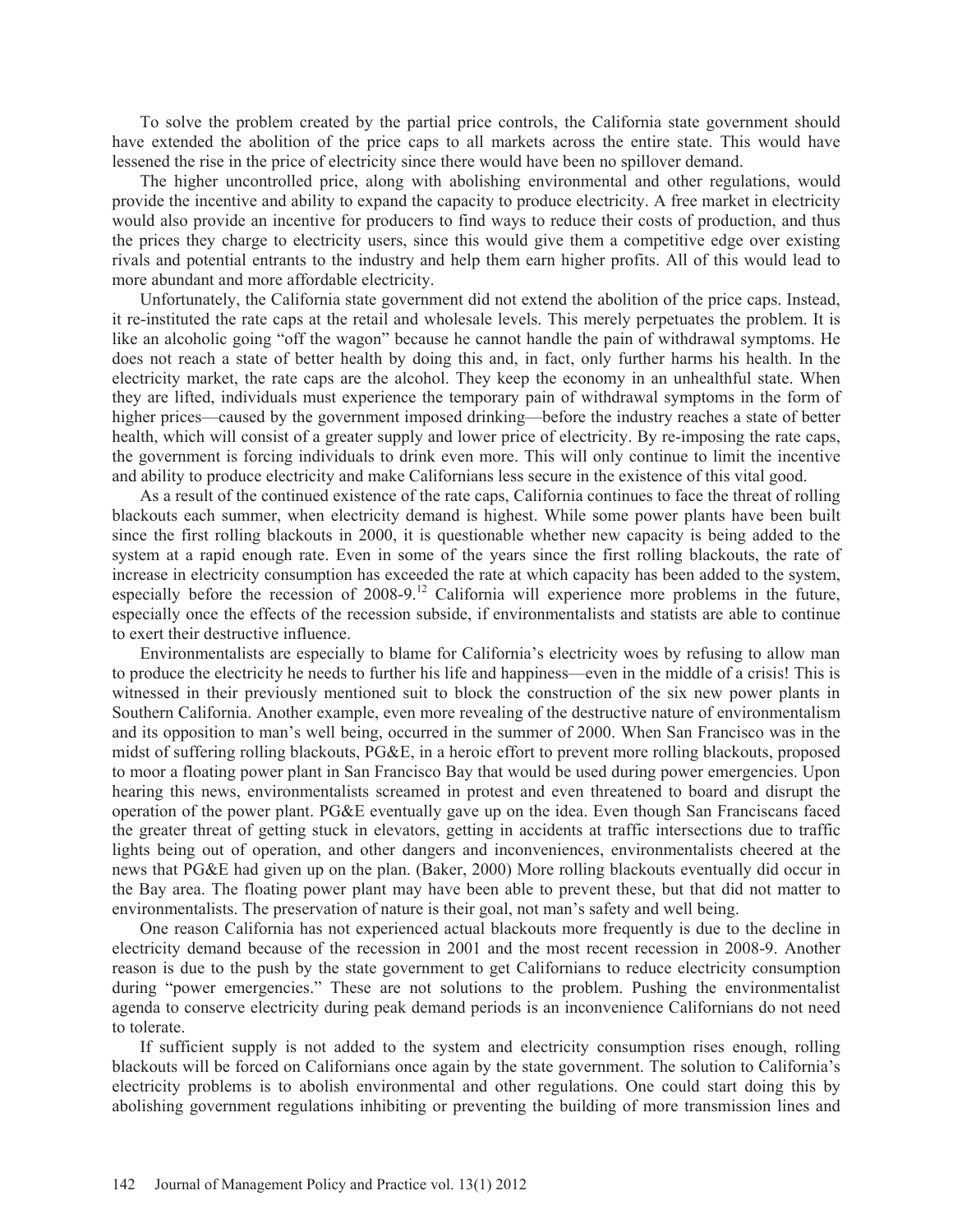large-scale power plants. The rest of the nation can avoid the problems California faces by rejecting environmentalist and statist policies and implementing policies that protect the freedom to produce in the electric power industry—and all industries.

There is one last topic that needs to be addressed in connection with the California electricity crisis. It is often claimed that California's electricity problems were caused by power producers and distributors that manipulated supply and prices. However, this is not true. While some power companies, such as Enron, engaged in some dishonest acts, many of the trading tactics criticized by government officials, the media, and the public were legitimate methods used to avoid government controls. In fact, most—if not all—of the schemes that were criticized were made possible by the regulations created during California's "deregulation" of its electricity market. Partial price controls and forcing most trades into the day-ahead and same-day markets create an environment that is ripe for arbitraging and manipulation. The California state government is ultimately to blame for making such schemes possible.<sup>13</sup>

Furthermore, some of the power plants were taken off line during the crisis because they were unprofitable to run at the low, government controlled prices. They were not taken off line to manipulate prices. Power plants were also taken off line, in some cases, to meet pollution limits imposed by environmental regulations. In addition, the lack of transmission lines, due to environmentalists' opposition to building such lines, caused bottlenecking problems. Bottlenecking often prevented excess supply in one area of the state from reaching other areas. The California government—driven by environmentalist and statist ideology—is to blame for California's electricity woes. Electric power producers and distributors of electricity should be commended for doing the best job possible in the face of an onslaught of regulations and other restrictions.

## **Conclusion to the Economic Effects of Environmental and Other Statist Policies**

Environmentalists and statists are making it much more difficult to get the energy we need. They are doing so by restricting oil drilling, preventing the building of refineries, making it harder to refine oil, and imposing taxes on oil companies and on the sale of gasoline. They are also responsible for the establishment of authoritarian governments in many countries with large oil reserves and imposing price controls on oil, gasoline, and electricity in the U.S. They engage in lawsuits to hinder, discourage, and prevent the productive activities of oil companies and electricity producers. They block the construction of power plants, restrict entry into the electric-power industry, block the use of nuclear power and the building of dams, make it harder to use coal, and prevent the building of transmission lines. Energy producers are being suffocated under a mountain of regulations and other legal obstacles based on environmentalist and statist ideology.

Left unrestrained, environmentalism and statism would lead to the complete destruction of our ability to produce energy. This raises a question: Why do environmentalism and statism lead to such destructive results? I will answer this question below. I will also address the issue of what needs to be done to reverse the destructive trends being created by these vicious ideologies. Before I do this, I will discuss three topics environmentalists use to create much confusion on the subject of energy production: "alternative" fuels, pollution, and global warming (now climate change).

## **"ALTERNATIVE" FUELS, POLLUTION, AND GLOBAL WARMING**

A paper that discusses the destructive consequences of environmental regulation on energy production must address claims made by environmentalists on such issues as "alternative" fuels, pollution, and global warming. Environmentalists make a number of claims on these topics that have led to great confusion on the subject of energy production and consumption. The following sections will clear up these confusions.

#### **"Alternative" Fuels and the Limits of Natural Resources**

"Alternative" forms of energy, such as solar power, wind power, electric cars, and others, are not the solution to our energy needs. These forms of energy are not economically viable; they are far more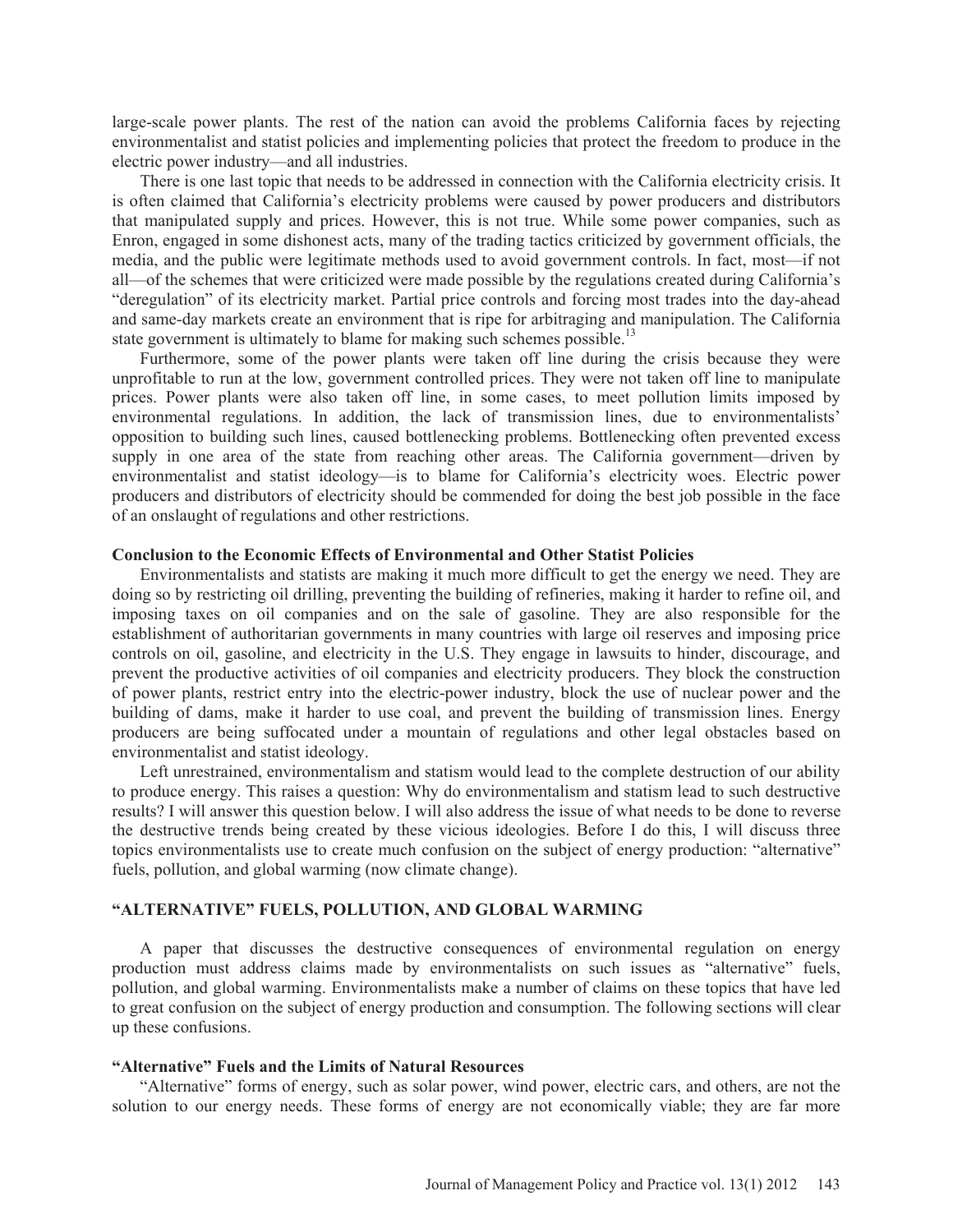expensive than traditional forms of energy. The reason they are used, to the extent that they are, is because of government regulations that force their use, often through subsidies. However, even with the significant government interference forcing their use, "alternative" forms of energy only account for about five to ten percent of the total energy produced. If we attempted to replace all conventional energy with "alternative" forms of energy, it would radically increase the cost of energy and thus radically reduce our standard of living. It may be that "alternative" forms of energy would be used to a very limited extent without the government violations of rights currently employed to get people to use them; however, they would only be used by people willing to pay the higher prices.

To the extent that these forms of energy are being forced on individuals, such as through The Energy Independence and Security Act of 2007 or legislation in California requiring a certain percentage of automobiles sold to be low-emission vehicles, people are being forced to have a lower standard of living. With regard to the 2007 Energy Act, the federal government is forcing a six-fold increase in the use of ethanol: from 6-billion to 36-billion gallons-per-year. Ethanol is more expensive than conventional fuel and thus lowers the standard of living. With regard to the California legislation, funds have been expended by automobile manufacturers to develop and produce low-emission vehicles when the funds could have been invested more wisely in the production of less expensive vehicles for individuals to purchase. Manufacturers might also use higher prices on standard vehicles to cover some of the extra cost of the low-emission vehicles, which leads to a lower standard of living for the purchasers of the standard vehicles.

To the extent that taxes are used to subsidize the consumption of solar, wind, and other forms of expensive power, taxpayers are forced to pay for more expensive forms of energy. Such an act is doubly destructive to taxpayers: not only are the rights of taxpayers violated when they are forced to subsidize someone else's energy consumption, but they are forced to subsidize the consumption of expensive forms of energy.

At this time, the economically viable forms of energy products are coal, oil, natural gas, hydroelectric power, and nuclear power. It may be that one day in the very distant future we will run out of fossil fuels; however, long before we do, the prices of these products will begin to rise. Production of these products will peak probably decades before they are no longer economically viable. There will most likely be a long, slow decline in the production of these products before they become economically unviable, and any small decrease in the supply of oil and gasoline will cause a large rise in the prices of these products because of their inelastic nature. This will provide a strong signal well in advance for individuals to begin conserving on their consumption of these products and turn to different sources of energy. Further, producers will have an incentive to find alternative sources of these products or work existing sources more intensively to obtain every last bit of these resources. Finally, as the cost of obtaining fossil fuels rises, it will provide a strong incentive for energy producers to develop and produce other forms of energy.

Let me emphasize that the day we run out of fossil fuels is not coming as soon as many people think.<sup>14</sup> People have been predicting we will run out of oil since the early days of the industry, just shortly after the first oil well was drilled in the U.S. in Pennsylvania in 1859.<sup>15</sup> They continue to make such claims today. (Watkins, 2006, p. 508) However, the facts belie these predictions. Predictions based on "peak oil theory" have been proven to be grossly inaccurate over and over again. The most interesting question the theory raises is not when oil production will peak, but why forecasters merely generate new forecasts, using virtually the same models that have proven to be grossly inaccurate in the past, without explaining the cause of the previous errors. (Lynch, 2002, p. 387 and 2009)

Looking at the facts, we can see the years-of-reserves of oil available have continued to increase despite the dramatically increased consumption of oil around the globe. The years-of-reserves for coal, natural gas, and nuclear energy also continue to grow. The years-of-reserves is the estimate of how long *known* reserves will last if consumption continues at its current rate. The years-of-reserves do not even take into account the endless supply of hydroelectric power available. (Lomborg, 2001, pp. 122-129) As long as men are free to apply reason to the task of production, oil companies will continue to find more deposits of oil and will continue to improve their ability to extract more oil out of any given deposit.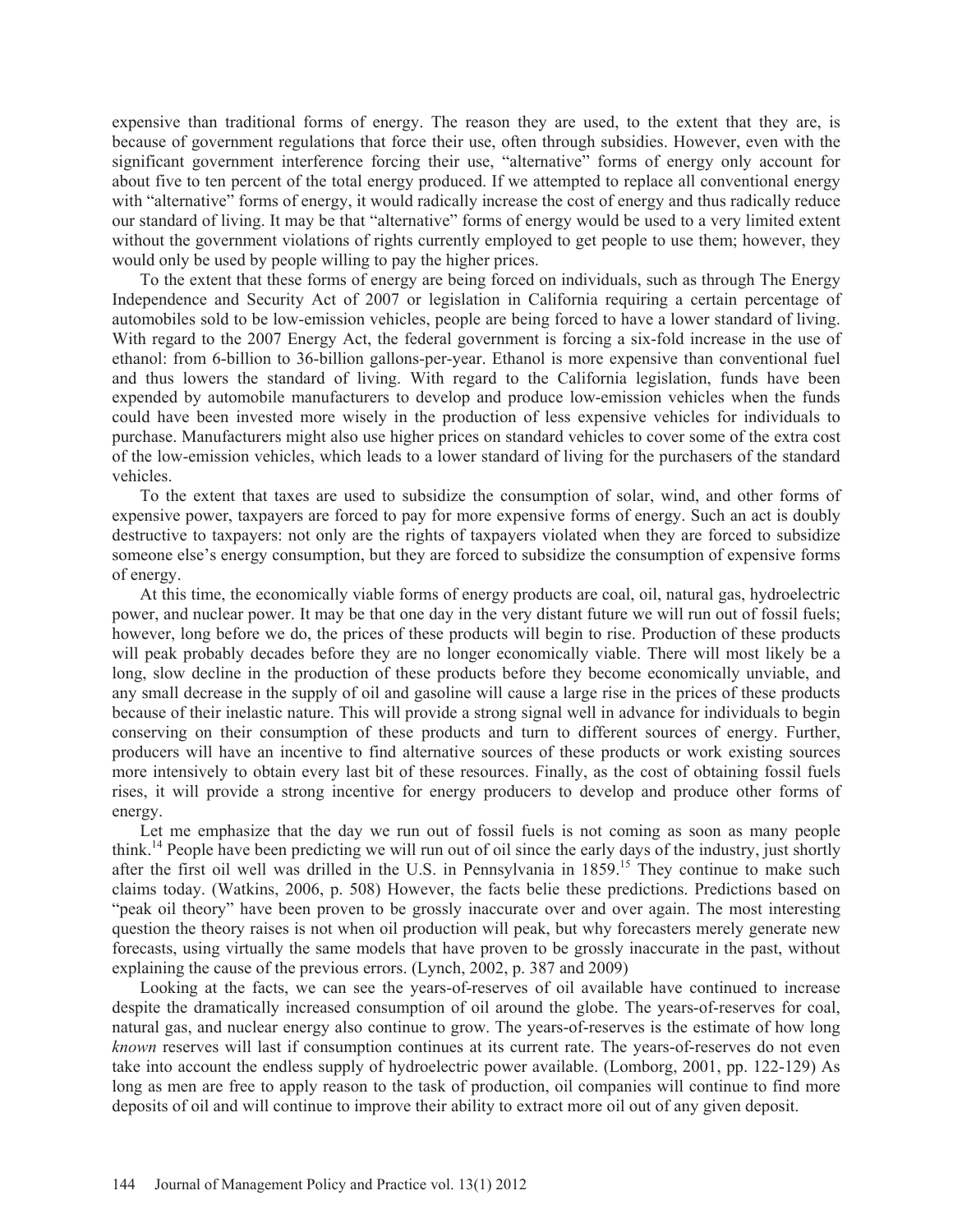More importantly, we are not running out of natural resources. The earth is a solid ball of chemical compounds and elements, from its molten core to the tip of its gaseous atmosphere. We have barely begun to scratch the surface to gain access to the resources contained within the earth. This is seen in the fact that the deepest mines go only about one or two miles down and the deepest oil wells go nearly seven miles down; however, it is almost *four-thousand miles* from the surface of the earth to its core. If one considers the sheer physical volume of resources contained within the earth—about 260-billion cubicmiles—then one can begin to understand that we may not run out of fossil fuels and other raw materials for *many centuries* to come based on the small fraction of the earth we have tapped into at this time. One economist, George Reisman, has even made some back-of-the-envelope calculations to show that we may not run out of raw materials for *millions of years*. (Reisman, 2006)

George Reisman also shows that we are not running out of energy either. He states:

More energy is discharged in a single thunderstorm than mankind produces in an entire year…Heat from the sun provides a constantly renewed supply that is billions of times greater than the energy consumed by man…From a strictly physical-chemical point of view, natural resources are one and the same with the supply of matter and energy that exists in the world and, indeed, in the universe. Technically, this supply may be described as finite, but for all practical purposes it is infinite. It does not constitute the slightest obstacle to economic activity. (Reisman, 1996, p. 63)

The supply of *economically useable* natural resources—the supply of natural resources man has acquired the knowledge of how to use and to which he can gain access—has increased throughout the Industrial Revolution and continues to increase to this day. Prior to the Industrial Revolution, man could gain access to only a very limited amount of natural resources at the surface of the earth, with a pick and a shovel. Today, he can gain access to far more resources through the use of explosives, earth-moving equipment, sonar, and other forms of advanced technology. The application of man's reason to production has radically increased the supply of economically useable natural resources.

Thanks to economic and technological progress, and the acquisition of knowledge on which both depend, we know how to employ far more natural resources to benefit man and can gain access to far more than we ever could before. These natural resources no longer lie dormant in the earth, useless to man. They are now used to further man's life and happiness. For instance, much iron ore no longer lies in the ground in the Mesabi Iron Range in Minnesota, but exists in the form of buildings and bridges that are of benefit to man. Much oil and natural gas no longer lie far beneath the earth's surface, but help keep men warm in the winter, provide electricity, and help them move themselves and their property around the globe. If man is free to continue to apply his reason to production, he will be able to continue to expand his knowledge of and command over nature and thus continue to expand the supply of economically useable natural resources.

The problem of producing more energy is not one of a lack of natural resources; it is a manmade problem. The problem is the restriction of man's freedom imposed by environmentalists and statists. If man's freedom to produce is protected, he will be able to produce the energy—and the many other products—he needs to survive.<sup>16</sup>

The alleged desire by environmentalists for "alternative" fuels is a red herring. Environmentalists do not want man to use "alternative" fuels any more than they want him to use conventional fuels. This is best seen in the fact that environmentalists vehemently oppose the use of the one form of conventional energy that produces no pollution and whose source is constantly replenished: hydroelectric power. If reducing pollution and providing sources of energy that we will not run out of are actually goals of environmentalists, why don't they support the use of this conventional fuel?

Moreover, imagine if any "alternative" forms of energy ever become economically viable. Imagine, say, windmills covering the landscape or solar energy panels covering the desert. Imagine garbage dumps filling up with the spent batteries that were used to power electric cars. Environmentalists would attack the use of these forms of energy probably even more viciously than they have attacked the current forms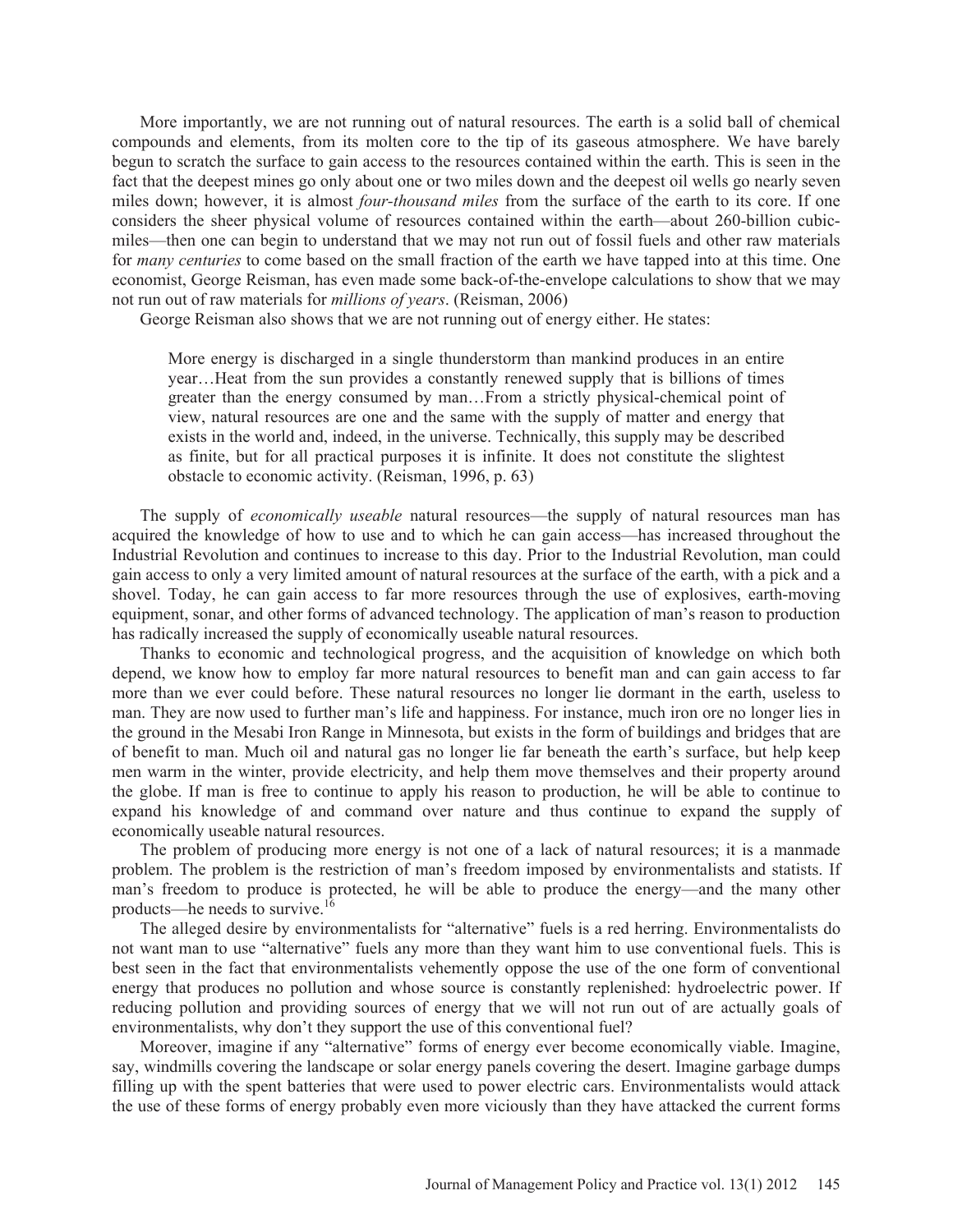of energy. Indeed, they already engage in such attacks. For instance, they are complaining that man is using too much solar energy! (Leung, 2007)

As another indication, environmentalists have generally been more favorable toward the use of natural gas, relative to other fossil fuels (especially coal), because it creates less pollution. However, due to recent technological advancements, they have begun to attack the use of natural gas because the advancements stand to radically increase the ability to produce natural gas and lower the cost of producing it. Environmentalists did not mind the use of natural gas when it was used in a more limited fashion. Now the prospects of inexpensive natural gas and the use of much larger quantities of it have caused them to turn against this form of energy. (Hayward, 2011)

Environmentalists attack the use of conventional fuels and support "alternative" fuels as a means of preventing the use of the conventional fuels, not as a means of promoting the use of the "alternative" fuels. In the end, they want man to use no fuels. They want this because the ideas on which environmentalism is based are anti-production and anti-man. I will discuss those ideas in detail below.

#### **Pollution**

It is often claimed that we need environmental regulations to reduce the amount of pollution that exists. Without such regulation, it is claimed that the levels of pollution produced by, for instance, coalfired power plants would be harmful to human beings. While harmful levels of pollution are a legitimate concern, environmentalists are not concerned about the effects of such pollution on man. If they were they would be advocates of capitalism. The rising standard of living under capitalism is what makes it possible for people to produce and afford products that reduce the levels of harmful pollution. For example, technological advancement achieved through economic progress under capitalism has made possible the building of automobiles that emit less particulate matter. Without the ability to produce these products, all the environmental legislation in the world will not bring them into existence. The difference in productive capabilities explains why there is more air pollution in large cities in poor countries (such as Mexico and India) than in rich countries (such as the United States). If you are starving because you cannot produce enough food to eat, reductions in pollution will be of no help to you. Once an economic system has achieved a certain productive capability, and thus people are able to satisfy their most urgent needs and wants, they can afford to focus on improving their lives by reducing the levels of harmful pollution.

In fact, capitalism and industrialization have actually reduced the level of pollution in which people must live. Evidence of this fact is seen in air pollution data collected in London, the city for which data exist for the longest period of time. These data show that air pollution peaked in the late nineteenth century in London and that the air is cleaner in London today than it was long before industrialization began to take place. Data also show that environmental regulation has had, at best, only a marginal positive effect on the ability to reduce air pollution. (Lomborg, 2001, pp. 164-165 and 170) When the increased costs of environmental regulation are taken into account, the overall effect is that it will make it harder to reduce pollution because it undermines the productive capability and standard of living. This makes it harder to produce, and thus harder for people to afford, products that reduce harmful levels of pollution.

The way to solve any legitimate problems concerning pollution is to establish and protect private property rights. For example, if one man pollutes another man's property, the latter can seek redress in a court of law for this violation of his property rights. The property owner can get a court to order the offender to cease the polluting and clean up the property. Any legitimate problems concerning air pollution could be solved in a similar manner. In these cases, the plaintiff must show objective proof that demonstrable physical harm was caused.

The protection of property rights is exactly what is needed with respect to the 2010 oil spill in the Gulf of Mexico. The responsible companies should be held accountable (if they have not been already) for the harm done to property owners along the gulf and those who earn their livelihood fishing in the area and who were temporarily unable to do so due to the spill. The solution to the gulf oil spill is *not* to stop or scale back offshore drilling. While it may be appropriate to require oil companies to better assure that their operations in the gulf will not lead to a similar spill, drilling must continue (both at existing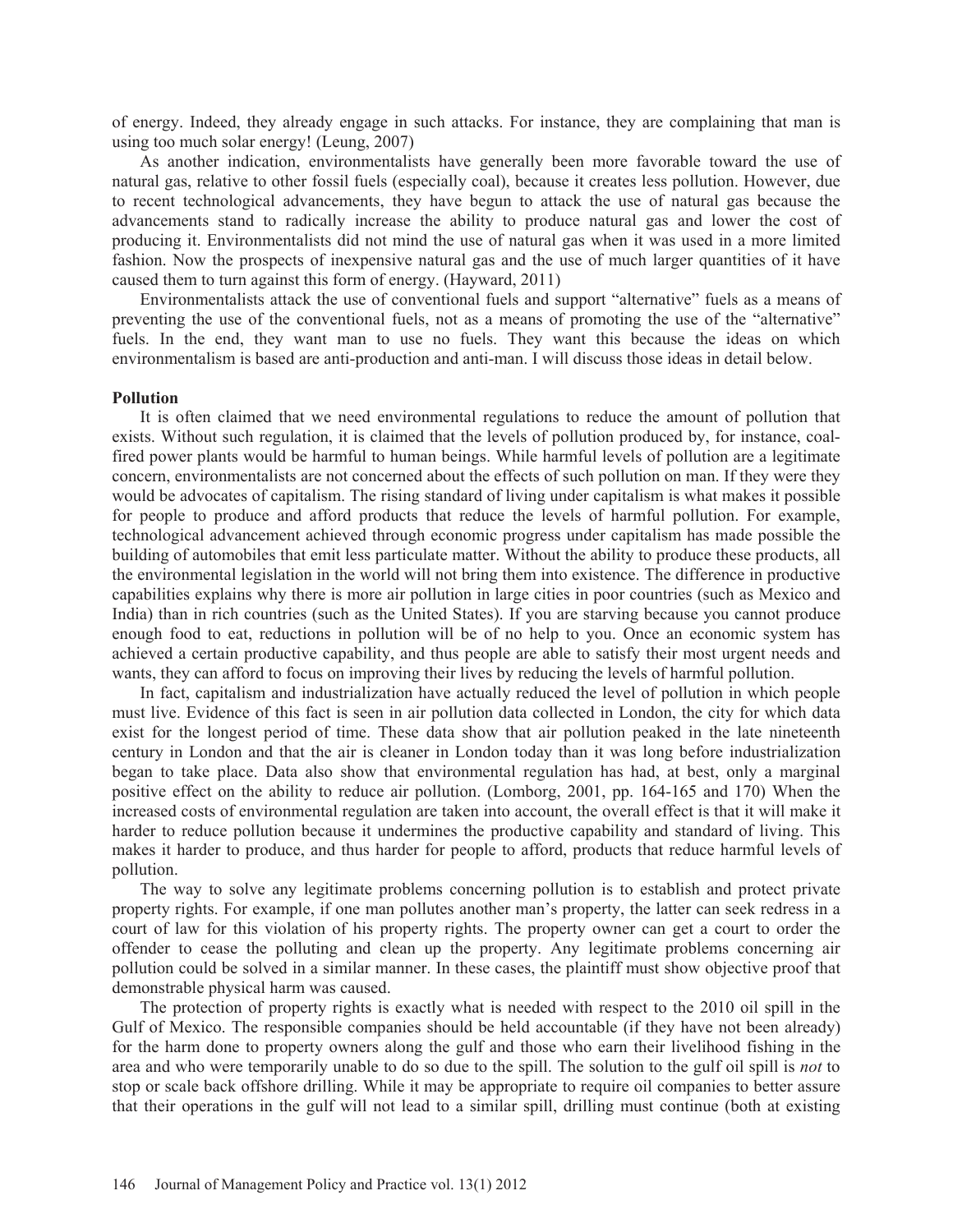wells and new wells to be drilled in the future). Putting a stop to offshore drilling would violate the rights of those drilling for oil in the gulf and would push up the prices of oil and gasoline higher than they already are.

The case of MTBE is also relevant to this issue. One of the reasons given by state governments for banning MTBE was that it leaked from gasoline stations' underground tanks and contaminated water supplies. The solution to the problem in this type of case is not to institute statewide or nationwide bans on the use of MTBE or punish gasoline producers (since they were not responsible for the leaks and were effectively forced by the government to use MTBE in the first place), but to require the offending station owners or producers of defective tanks to stop the leaks and clean up the contamination.

More generally, the solution to harmful pollution is *not* to throttle industrial civilization. Industrialization is key to improving the well being of man. Industrialization has raised the standard of living of human beings in the Western World since it began well over 200 years ago in Great Britain and could do the same for the rest of the world as well. Undermining or destroying industrial civilization would radically lower our standard of living and *increase* the level of pollution we are exposed to. (Rand, 1971, pp. 86-89 and 127-151) and (Simpson, 2005, pp. 88-90 and 139-142)

One must also remember that some "pollution" is beneficial. For example, it is beneficial to use some land for garbage dumps and some areas of the earth to dispose of human waste. The key with respect to waste is to be able to remove it from where we live and, if necessary, chemically alter it to make it less harmful. Through the development of modern sewage systems and transportation systems under capitalism, we are able to remove the waste from where we live, chemically alter it, and therefore live in a much less polluted environment.

As with "alternative" energy, environmentalists use "pollution" merely as a means to attack industrial civilization. They do not care about the issues discussed above because they are not concerned with the well being of man. Just what they are concerned with will be discussed below.

#### **Global Warming**

Environmentalists have reached a feverish pitch on the issue of global warming. They are desperately trying to create a state of fear and hysteria to get government controls enacted. They say if we do not reduce our consumption of fossil fuels, the resulting creation of  $CO<sub>2</sub>$  and increased atmospheric temperature are assured to cause worldwide disasters. According to one news outlet, "A leading U.S. climate researcher says the world has a 10-year window of opportunity to take decisive action on global warming and avert catastrophe." Apparently there are only five years left to avoid disaster (at the time this was written in 2011) since that claim was made in 2006. It is also claimed that disease rates will rise worldwide and that mass extinctions will occur. According to a British report, global warming could cause a level of devastation similar to that caused by the world wars and the Great Depression. Former British Prime Minister Tony Blair said the report "has demolished the last remaining argument for inaction in the face of climate change." And here is the type of action that world leaders are proposing: according to an Associated Press report, forty-six nations, led by France, have called for "a new environmental body to slow global warming and protect the planet, a body that potentially could have policing powers to punish violators." (MSNBC, 2004, 2006a, 2006b, and 2006c) and (Anonymous, 2007b)

One thing that must be established from the outset in any discussion of alleged negative by-products of energy production and an industrialized society is the enormous benefit of these things to human life. Environmentalists systematically ignore or evade this fact. Even worse, they denounce industrial civilization. Even if their worst-case scenario comes true, the negative consequences pale in comparison to the life-promoting value of industrialization. Further, any solutions to the alleged problem of global warming must not violate the freedom on which energy production and industrialization depend. In this context, let us take a look at the claims of environmentalists on the subject of global warming.

Environmentalists scream of impending doom and ignore or evade—or worse yet, try to suppress the significant opposition to their claims concerning global warming. Adherents of manmade global warming routinely try to equate the denial of claims related to manmade global warming with denial of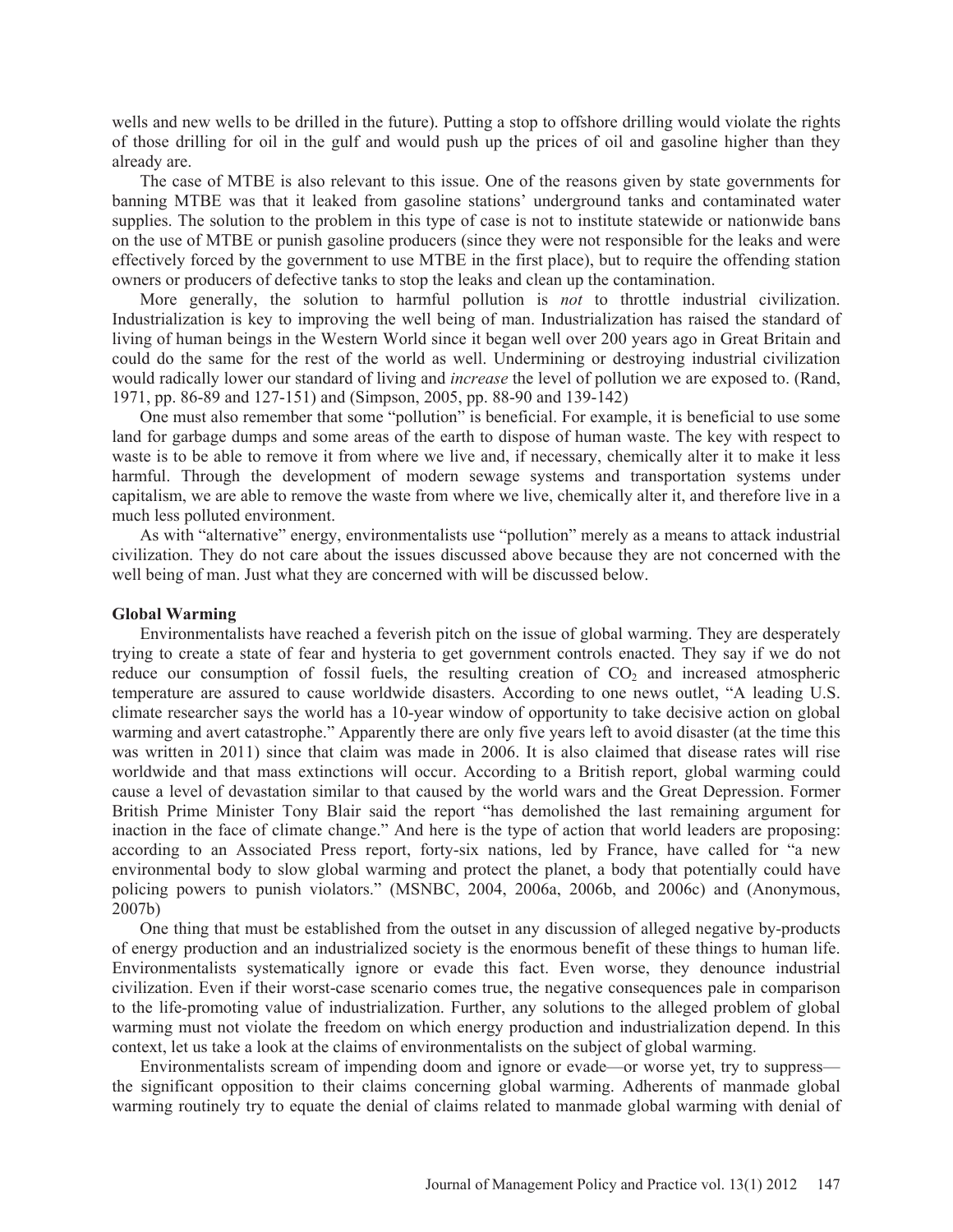the Holocaust. They have also called for criminal trials against their opponents. Further, they have called for the de-certification, by scientific organizations, of those scientists who refute claims about manmade global warming. They have also used their positions of power in the government to bully their opponents to get them to abandon their positions on global warming and get them to stop funding research that refutes claims regarding manmade global warming.<sup>17</sup> These represent blatant attempts to intimidate and silence those who dispute environmentalists' claims on the subject of global warming.

The comparison to "Holocaust deniers," as well as routine references to their opponents as "flat earthers," provide excellent examples of the intellectually corrupt nature of environmentalists. When one claims that we can be as certain about something as enormously complex and difficult to predict as the weather (100 years into the future no less!) as we are about an event that took place in modern history or a fact that can be verified simply by opening one's eyes (thanks to space travel), one does not have as one's goal the attempt to characterize the true nature of the global warming debate. The use of such grossly inaccurate analogies can only have one motive: to ridicule one's opponents in order to avoid having to answer their arguments. Such tactics are typically used as a desperate measure when one knows that one cannot refute the claims of one's opponents and yet one still refuses to abandon one's own false beliefs. In such a situation, the only way for one to believe that one's arguments are still "valid" (and attempt to get others to believe so) is for one to ridicule, ignore, and evade the arguments of one's opponents.

As a part of this intellectual dishonesty, environmentalists ignore or evade the many papers and books written by prominent scientists showing the contradictions, errors, and uncertainty in their claims on global warming.18 They ignore or evade the fact that *more than 31,000 scientists* have signed a petition that declares, in part:

There is no convincing scientific evidence that human release of carbon dioxide, methane, or other greenhouse gasses is causing or will, in the foreseeable future, cause catastrophic heating of the Earth's atmosphere and disruption of the Earth's climate. Moreover, there is substantial scientific evidence that increases in atmospheric carbon dioxide produce many beneficial effects upon the natural plant and animal environments of the Earth.<sup>19</sup>

Let us now take a brief look at the facts environmentalists are ignoring and evading in connection with global warming. I am not going to present a detailed case against the claims made by environmentalists because I have done that elsewhere. (Simpson, 2005, pp. 148-151)

First, the computer models of the earth's atmosphere used to predict the warming that is to occur are notoriously inaccurate and have magnitudes of uncertainty that dwarf the alleged effects from manmade  $CO<sub>2</sub>$ . Further, historical data show a warming trend in the last century but they also show that probably as much warming occurred during the first half of the twentieth century as during the last half and that a global cooling trend existed from the 1940s to the 1970s (which explains why environmentalists are shifting from global warming to "climate change," so they do not have to be concerned about the direction of the change in the weather). If one contrasts this with the fact that far more  $CO<sub>2</sub>$  was generated by man during the last half century than during the previous half century, serious doubts are raised about whether more  $CO<sub>2</sub>$  is causing the warming. It is more likely that changes in solar activity are causing the warming since they are better correlated with changes in the temperature of the earth's atmosphere. Finally, the temperature of the earth's atmosphere has fluctuated throughout its history and although it is believed to be high today it is not believed to be as high as at other times during the earth's history, long before the existence of man. So the evidence does not substantiate the claims made by environmentalists about global warming: other factors are probably more important, the computer models are not reliable, and historical data raise doubts about environmentalists' claims. It is more likely that the atmospheric temperature fluctuations are natural.

Environmentalists also ignore or evade the potential benefits of global warming and the increase in CO2 that is allegedly bringing it about. For instance, evidence shows that past ice ages have had devastating effects on living beings and that the earth is overdue for another one. Surprisingly, some of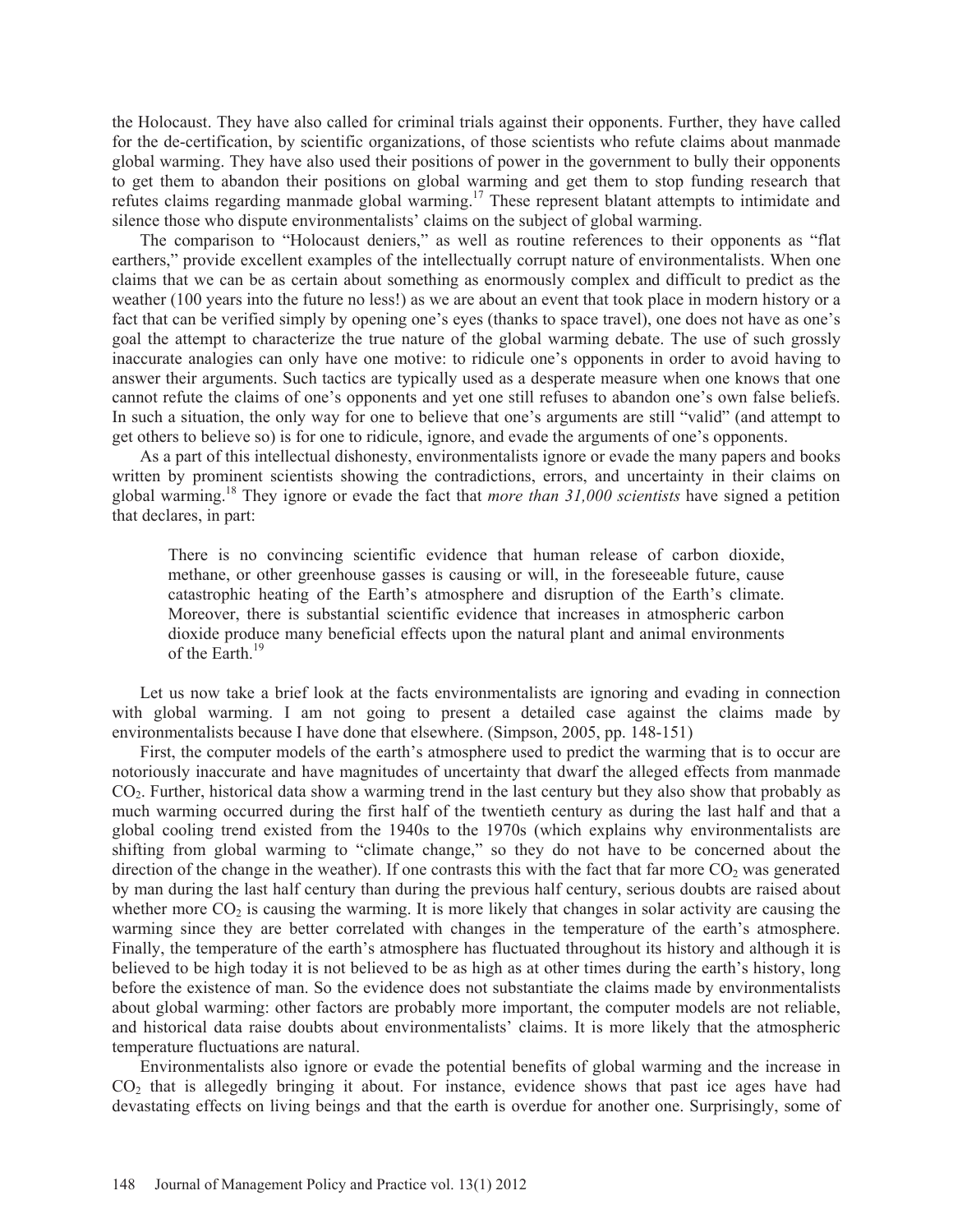these ice ages appear to have occurred during periods when  $CO<sub>2</sub>$  concentrations were much higher than they are now. (Broad, 2006) This belies the notion that the  $CO<sub>2</sub>$  levels created by man are causing the warming experienced in the twentieth century. Nonetheless, if any atmospheric warming is being caused by man it could postpone or eliminate the next ice age. Further, additional  $CO<sub>2</sub>$  makes it easier for plants to grow, which could dramatically reduce the cost of growing food and improve people's ability to feed themselves. Finally, evidence shows that  $CO<sub>2</sub>$  levels have fallen dramatically from early in the earth's history. If they continue to fall, plant life—and therefore animal life—will be impossible. So the creation of  $CO<sub>2</sub>$  by man could save the human race!

If atmospheric warming does come, whether caused by man or nature itself, the rational response would be to protect man's freedom to take the necessary actions to deal with it. For instance, he will need the freedom to build better housing, air conditioning systems, and, perhaps, coastal flood control systems. Freedom is what man requires under any conditions to further his life and well being.

The proposed solution favored by environmentalists, to forcibly impose a radical reduction in our use of fossil fuels—to throttle industrial civilization—will radically reduce our ability to produce the energy we need, lower the standard of living of man, and prevent him from not only dealing with any *potential* harmful side effects of global warming, but prevent him from dealing with *already existing* threats created by nature, such as earthquakes, hurricanes, snowstorms, floods, etc. It will also prevent him from providing the basics he needs to survive, such as growing food, providing clean drinking water, protecting himself from the elements, and so on.

The international body mentioned previously, and proposed by many world leaders, to police  $CO<sub>2</sub>$ emissions by nations is particularly ominous. If implemented, it would be the beginning of an international police state, punish people for attempting to raise their productive capabilities and standards of living, and create a basis for conflict and war between countries. (Reisman, 2007) The key to man's survival is not to enslave him to the arbitrary dictates of governments or international bodies controlled by environmentalists or anyone else, but to protect his freedom so he can produce the values his life requires.

Why is it that environmentalists ignore so many relevant facts and make such flawed arguments? They do so because they are not concerned with evidence or discovering truth. They are concerned only about furthering their destructive cause. As stated by one intellectual leader of the movement, Stephen Schneider, a professor in the department of biological sciences at Stanford University:

[W]e need to get some broad-based support. . . . So we have to offer up scary scenarios . . . and make little mention of any doubts we might have. This 'double ethical bind' we frequently find ourselves in cannot be solved by any formula. Each of us has to decide what the right balance is between being effective and being honest.<sup>20</sup>

Another prominent intellectual leader of the environmentalist movement, Paul Ehrlich, also from Stanford University, stated in connection with the process of verifying species extinction, "biologists don't need to know how many species there are, how they are related to one another, or how many disappear annually to recognize that Earth's biota is entering a gigantic spasm of extinction." (Ehrlich & Ehrlich, 1996, p. 113) Both of these statements represent blatant rejections of the need for objective evidence to prove what one is claiming. They endorse dishonesty and arbitrary assertions. Further, these statements cannot be ignored as the ravings of fringe members of the environmentalist movement. They were made by well-known leaders of the movement that teach at a prestigious university.

About thirty years ago, environmentalists were predicting a global climate catastrophe, except then they were not warning people of the impending doom of global warming, they were warning of the impending doom of global *cooling*. They warned of drastic declines in food production that would take place and urged governments to take action. (Gwynne, 1975) Environmentalists have repeatedly made predictions of wide-spread famine, the depletion of natural resources, and other catastrophic events that have not come true. Based on this, one might think environmentalists are a case of the little boy who cried wolf. But this is mistaken. As stated by George Reisman, "They are a case of the *wolf* crying again and again about alleged dangers to the little boy. The only real danger is to listen to the wolf." (Reisman,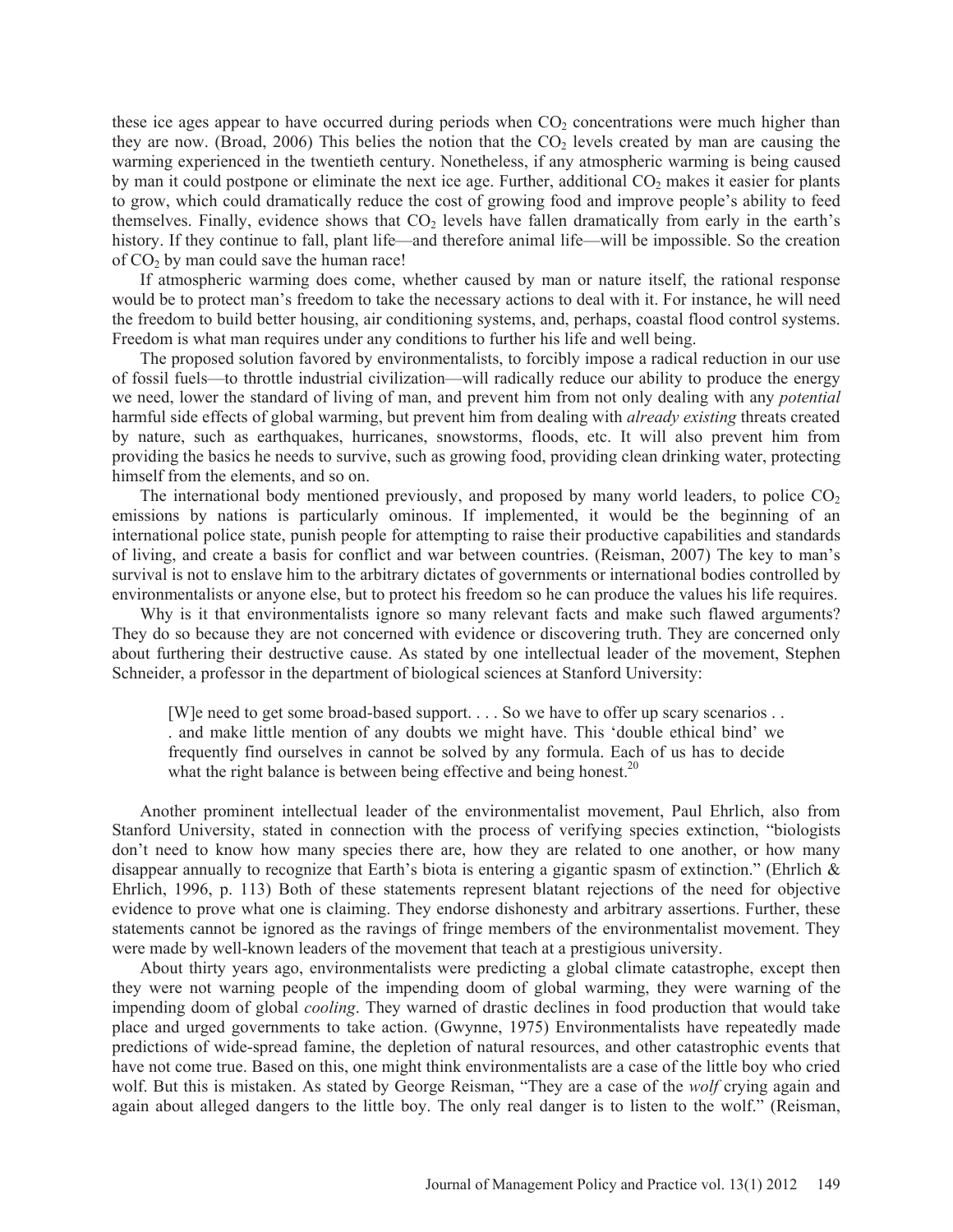### 1996, p. 87) (Emphasis in original.)

What makes environmentalism so dangerous? That is the topic of the next section.

#### **Conclusion to "Alternative" Fuels, Pollution, and Global Warming**

As one can see, the claims that environmentalists make on the topics of "alternative" fuels, pollution, and global warming are not valid. However, the problem with the environmentalists' claims is much deeper than that they are invalid. When an intellectual leader of a movement acknowledges that dishonesty is an acceptable means to get people to join one's cause, and no opposition is voiced within the movement to such an approach, one has witnessed a clear sign of the intellectual bankruptcy of the movement. The intellectually corrupt nature of the environmentalist movement will become even clearer in the next section. Because of their intellectual corruption, the claims of environmentalists in connection with global warming, pollution, the depletion of natural resources, and anything else (including the need for "sustainability," which is really just an attempt to make environmentalism sound more palatable) should be dismissed without consideration until they decide to base their claims on objective evidence and honest methods. No statement they make should be given any weight whatsoever unless it is verified by reputable sources.

#### **A PHILOSOPHICAL ANALYSIS OF ENVIRONMENTALISM AND STATISM**

#### **The Destructive Nature of Environmentalism**

Since man is a conceptual being, to understand the nature of environmentalism—or any ideological movement—one must look at the fundamental ideas driving the movement. Understanding the ideas at the root of a movement is important because the fundamental ideas are the ones that determine what policies and actions are consistent with the movement.<sup>21</sup>

Environmentalism is a movement based on the idea that nature has intrinsic value—value in and of itself. Based on this idea, environmentalists want to sacrifice man to snail darters, spotted owls, and inanimate matter such as rivers and lakes. They want to sacrifice man to everything in nature that is nonman. This is something that is explicitly stated by environmentalists. For instance, David M. Graber, a research biologist at the National Park Service, stated he is "…not interested in the utility of a particular species, or free-flowing river, or ecosystem, to mankind. *They have intrinsic value*, more value—to me than another human body, or a billion of them. Human happiness, and certainly human fecundity, are not as important as a wild and healthy planet." (Graber, 1989, p.1) (Emphasis added.)

In fact, *nature has no intrinsic value*. Nature derives its value from man's ability to use nature to further his life and happiness. For example, a tree does not have value to man by the mere fact of its existence. It has value because one can cut it down and use the wood to build shelter to protect oneself from the elements or because one can pick fruit from the tree and eat it. The tree has value to man because of its beneficial relationship to man.

Based on the belief that nature has intrinsic value, it is believed that, as Mr. Graber states, a freeflowing river has value simply because it exists as a free-flowing river. Therefore, when man dams the river to provide electricity, drinking water, flood control, and recreation areas for himself, he is seen as destroying the good. Despite the fact that damming the river benefits man enormously, the environmentalists would rather sacrifice man to nature so that the river can remain in its natural state. The same is true, for instance, with drilling for oil in northern Alaska. Man is not to alter this frozen wasteland even though the oil will raise his standard of living.

Environmentalists oppose energy production—and the production of everything else—as an end in itself; they oppose it to sacrifice man to nature. This is seen in the quote above by Mr. Graber, in which he professes his desire to sacrifice a billion people for the sake of having a wild planet. In addition, Adam Kolton of the Alaska Wilderness League stated, "Drilling the wildest place in America is objectionable *no matter how it's packaged*." (Alaska Wilderness League, 2001) (Emphasis added.) It does not matter to Mr. Kolton what benefits humans might derive from Alaskan oil.

Or, as environmental author Michael Ableman put it, "The assumption that by buying anything,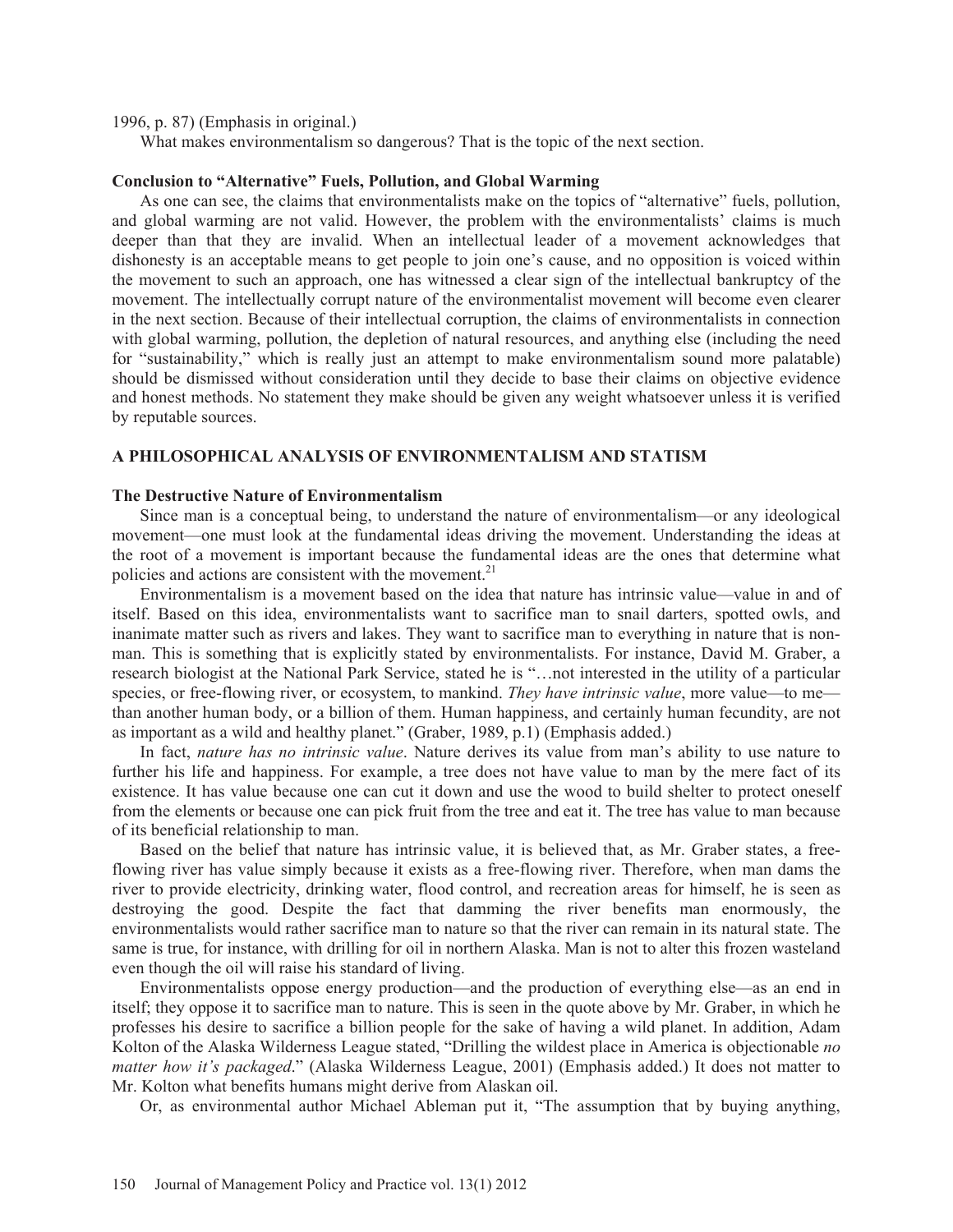whether green or not, we're solving the problem [of man's allegedly harmful effect on 'the environment'] is a misperception. Consuming is a significant part of the problem…" Mr. Ableman's comment shows that even buying "green" products does not go far enough. People who do this are considered to be "light greens." Being a consistent environmentalist requires "sacrifice" and "self-abnegation." "Green consumerism," states Paul Hawken, an author and longtime environmental activist, "is an oxymoronic phrase."<sup>22</sup> Consumption of the products of an industrialized society—any of them—is antithetical to environmentalism.

But an attack on industrial civilization is an attack on human life. Billions of people's lives depend on industrial civilization. They depend on it, for example, for the life saving medicines that are produced by the application of science to production. The application of reason and science to production is the essence of industrial civilization. The application of these fundamental values to production has made possible the abundance of food, clothing, shelter, electricity, sanitation systems, transportation systems, and myriad other products on which people's lives depend.

The sacrifice of man to nature is the logical and consistent result of the belief that nature has intrinsic value. If one believes in the intrinsic value of nature—and takes it seriously—then when man drills for oil, dams a river, strip mines for coal, or in any other way alters the natural surroundings to further his own life and happiness, one will believe that man is destroying the good and is therefore evil. According to these ideas, man is a plague on the earth and must be destroyed.

The more consistent environmentalists understand this. As Mr. Graber states:

I know social scientists who remind me that people are part of nature, but it isn't true. Somewhere along the line—at about a billion years ago, maybe half that—we quit the contract and became a cancer. We have become a plague upon ourselves and upon the Earth…Until such time as Homo sapiens should decide to rejoin nature, some of us can only hope for the right virus to come along." (Graber, 1989, p. 1)

It is irrelevant that most of the people who call themselves environmentalists do not believe in mass murder. What matters is that the wholesale slaughter of human life is consistent with environmentalism. The environmentalists who do not believe in mass slaughter simply do not know or do not care about the nature of the ideas they support; they do not know or care about the goals of those people who take environmentalist ideas seriously and act on them consistently. Ultimately, the inconsistent members of the movement (the "light greens") will only serve to help achieve the ends of the consistent members of the movement. As stated by Ayn Rand:

When two men (or groups) hold the same basic principles, yet oppose each other on a given issue, it means that at least one of them is inconsistent. Since basic principles determine the ultimate goal of any long-range process of action, the person who holds a clearer, more consistent view of the end to be achieved, will be more consistently right in his choice of means; and the contradictions of his opponent will work to his advantage…(Rand, 1967, pp. 145-147)

The wish for death on a massive scale is no accident. It is the logically consistent outcome of environmentalist ideas. And if Graber's statements are not vicious enough and do not call for enough destruction, consider what Eric Pianka, a professor of zoology at the University of Texas at Austin, said in a speech he made in 2006. In this speech, Pianka stated that humans are no better than bacteria. He advocated the use of airborne Ebola to eliminate ninety percent of the world's human population. He advocates the use of this virus because it is highly lethal and it kills in only a matter of days. This is a virus that causes a slow and tortuous death, in which the internal organs eventually liquefy. (Mims III, 2006)

Environmentalists have also put their ideas into action. Members of the Earth Liberation Front routinely torch businesses, residences, and other property in the name of "saving the planet." Members of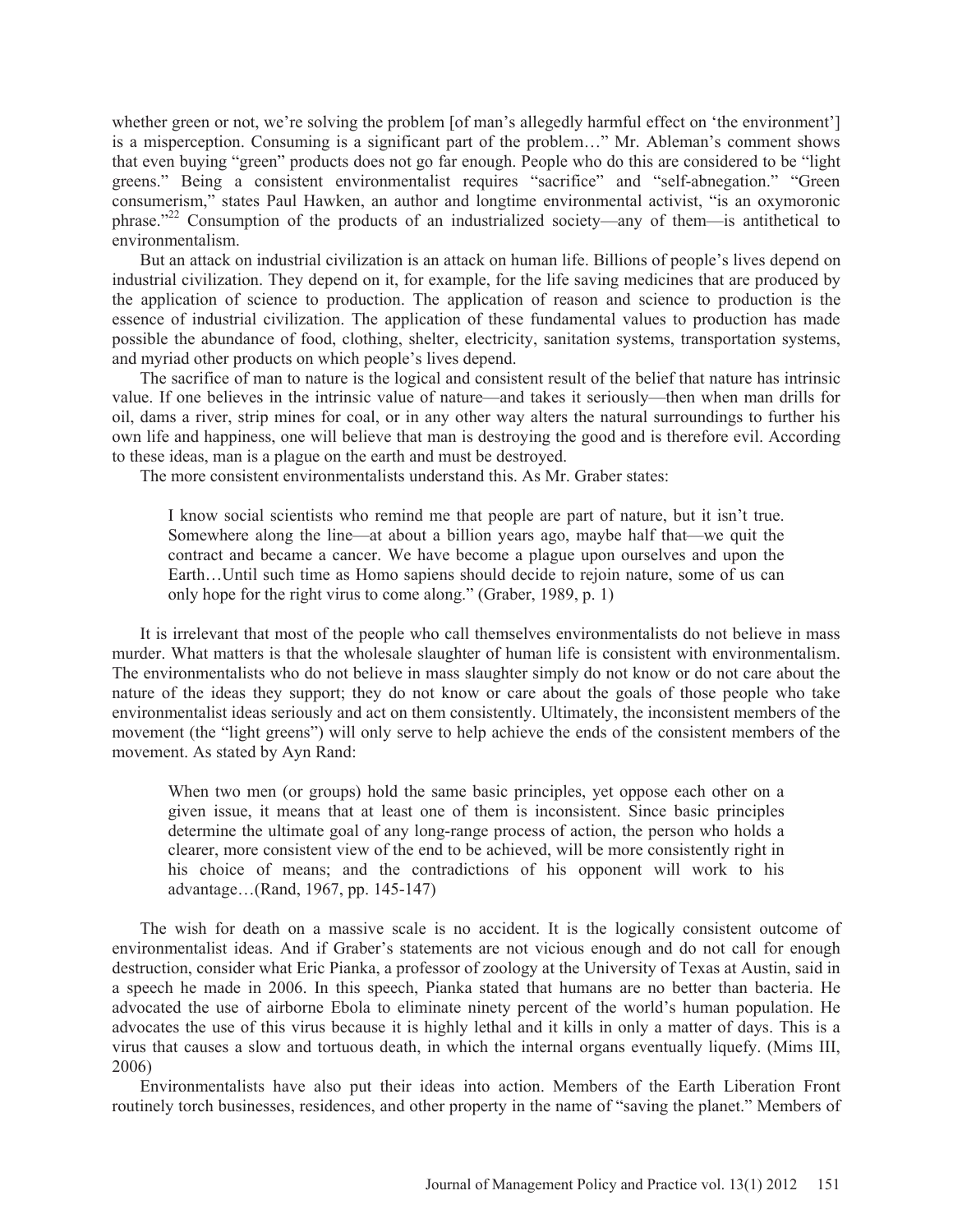Earth First! engaged in the deadly practice of spiking trees to stop logging in the Pacific Northwest. The Unabomber sent mail bombs to businessmen and other individuals because he opposed industrialization and technology based on environmentalist ideas.

Some readers might think that I am focusing only on the "extreme" members of the environmentalist movement and that the views of the people above do not represent the views of environmentalists in general. However, one never hears fellow environmentalists fundamentally criticizing individuals for advocating the destruction of human life on a massive scale. In fact, they are more likely to give them enthusiastic applause and awards instead. For instance, the speech by Pianka was made at a Texas Academy of Science annual meeting, at the end of which he was given a standing ovation by a few hundred fellow members of the academy. This was the reaction of his colleagues to his speech in which he advocated the extermination of billions of people. Later, at the same meeting, Pianka received more applause from a banquet hall filled with about four-hundred people when he was given a plaque naming him the academy's 2006 Distinguished Texas Scientist. This obviously does not represent the views of just a few fringe members of the movement.

While environmentalists have not *yet* been able to realize their desire to slaughter most of the human race, they are still responsible for much hardship, destruction, and even massive numbers of deaths. For instance, they are responsible for the deaths of millions of people each year because of their opposition to the use of the insecticide DDT, which enabled man to control and eliminate insect borne diseases. (Jukes, 1992) and (Anonymous, 2002) They are also responsible for a lower standard of living in the form of higher oil, gasoline, housing, electricity, and automobile prices, as well as a whole host of other prices. I have already discussed why oil, gasoline and electricity prices are higher. Housing prices are higher due to restrictions on logging, which raises the price of lumber to build homes, and on the use of land for building, which raises the price of land. Automobile prices are higher because manufacturers have been forced to design, develop, and produce automobiles that get higher gas mileage and have lower emissions. For example, President Obama revealed plans in 2011 to force automobile manufacturers to achieve an average gas mileage of 54.5 miles-per-gallon (mpg) for light trucks and cars by the 2025 model year. (Migliore, 2011) This is a drastic increase from the 35 mpg by 2020 required by the Energy Independence and Security Act of 2007 and the 25 mpg that exists today. Automobile prices will rise along with the mileage. It will also cause automobile safety to decline as manufacturers reduce the size and weight of their vehicles to meet the new standards.

We have only seen the beginning of the destructive effects of environmentalism in Western culture. If these vicious ideas continue to be integrated into our culture, they will lead to the destruction of human life on a scale that is unimaginable.

### **The Destructive Nature of Statism**

Ayn Rand said statism "holds that man's life and work belong to the state—to society, to the group, the gang, the race, the nation—and that the state may dispose of him in any way it pleases…" (Rand, 1989), p. 4-5) Statism exists in many forms, including theocracy, communism, Nazism, fascism, socialism, and the welfare state or mixed economy. Environmentalism can also serve as the basis for a statist government. Statism is destructive to human life because it is inconsistent with the requirements of human life. This is why statism, in its most consistent forms, leads to death and destruction on a massive scale, as it has in communist and socialist countries such as North Korea and the former Soviet Union.

Man survives by reason. He must use his mind to think and produce the values his life requires. For instance, to grow a field of wheat, he must learn what time of year it is best to plant the crop, how much to water the crop, how much fertilizer to use, and what type of climate and soil are best in which to grow wheat. More fundamentally, he must recognize that water is necessary to grow wheat and that some substances actually improve the wheat's ability to grow and can thus be used as fertilizer. In addition, he must learn how to protect his wheat from disease and pests, he must develop methods of irrigation, and he must learn about the principles of science and engineering and apply them to building machines (such as combines and fertilizer spreaders) that aid him in planting, growing, harvesting, and transporting the wheat. Of course, there are many more things man must use his reason to learn in order to grow an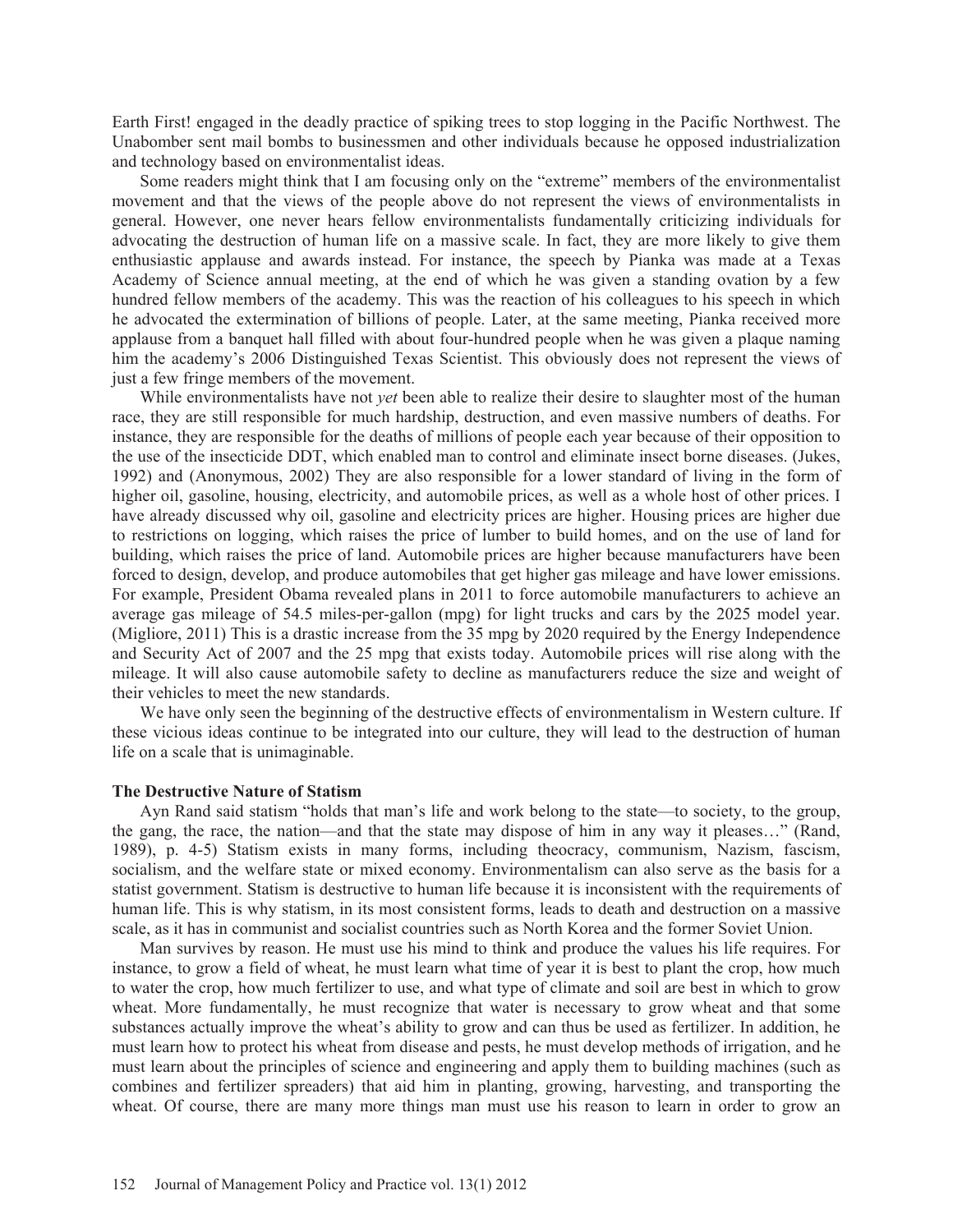adequate supply of wheat.

If it appears complicated enough to acquire the necessary knowledge just to grow a field of wheat, imagine the enormous amount of thought and effort required to produce the myriad products necessary for human survival (including energy). For each individual man to be able to use his reason, freedom (i.e., the absence of the initiation of physical force, of compulsion and coercion) is required. Man needs the freedom to study and learn about all the principles of agriculture, physics, and engineering mentioned above and in every other field of human endeavor. He also needs the freedom to apply the knowledge he gains to produce the things he needs to survive. Finally, he needs the freedom to use what he produces for his own benefit.

Statism prevents all this. It prevents all this, for instance, through the regulations and authoritarian governments that are thwarting our ability to produce energy. For example, it prevents the necessary thinking and acting through the imposition of price controls on oil, gasoline, and electricity production. Price controls forcibly prevent sellers of these products from setting the price they think is appropriate. They thus prevent buyers from obtaining products for which they are willing to pay and sellers from expanding the production of goods appropriately. In addition, so-called wind-fall profits taxes expropriate funds that rightfully belong to producers and prevent them from using the funds to produce greater amounts of wealth or pay owners a dividend. Subsidies on "alternative" energy force taxpayers to pay for products that they show with their own voluntary purchases in the marketplace they do not want to purchase. The subsidies also decrease the funds available to produce products that people do want to purchase. Authoritarian governments expropriate property from producers and attempt to prevent production from being disciplined by the profit motive and price system. They substitute the gun of the dictator for the discipline of the marketplace.

One can see here that statism sacrifices individuals by forcibly preventing them from using their minds to further their own lives. All brands of statism have the sacrifice of the individual in common, whether it is theocracy (as in Middle Eastern countries today), the welfare state or mixed economy (as in the U.S.), socialism, or environmental statism. Statism is a political expression of the morality of selfsacrifice. This morality says that it is a moral virtue for individuals to sacrifice themselves, whether to other people, nature, an alleged God, etc. A statist government provides a specific outlet to which the individual is forcibly sacrificed. Under theocracy the individual is sacrificed to an alleged God, under socialism and the welfare state or mixed economy the individual is sacrificed to "society" or the "public good" (i.e., other men, albeit to a lesser degree under the latter two), and under environmental statism the individual is sacrificed to animals, plants, rocks, and dirt. Despite their differences, the end result is the same: human life is destroyed.

#### **The Relationship Between Environmentalism and Statism**

Environmentalism and statism are not ideological equals. Environmentalism is more fundamental than statism. Statism is a more general and abstract concept that focuses on politics; it subsumes all forms of collectivist politics. Environmentalism focuses primarily on a theory of value. This theory of value, as discussed above, leads logically to a code of morality that says men should sacrifice themselves to preserve the natural environment. It also provides the moral justification for a statist government to achieve this goal.

Since the collapse of the Soviet Union, the world has explicitly seen the failure of socialism and has, to a significant extent, abandoned socialist forms of statism. However, the moral belief that it is good for individuals to sacrifice themselves remains. The result in the West has been that socialist statists have been largely replaced by environmental statists.

In terms of potential destructiveness toward energy production, environmentalism represents a much greater threat than statism. By upholding the intrinsic value of nature, environmentalism explicitly attacks all forms of production, including the production of energy. Environmentalism requires that man stop all production to preserve nature. Statism qua statism does not call for the end of all production. Milder forms of statism, such as the welfare state, merely regulate the production of wealth to achieve the goals of statists (such as redistributing income). Even socialists upheld at one time that their political/economic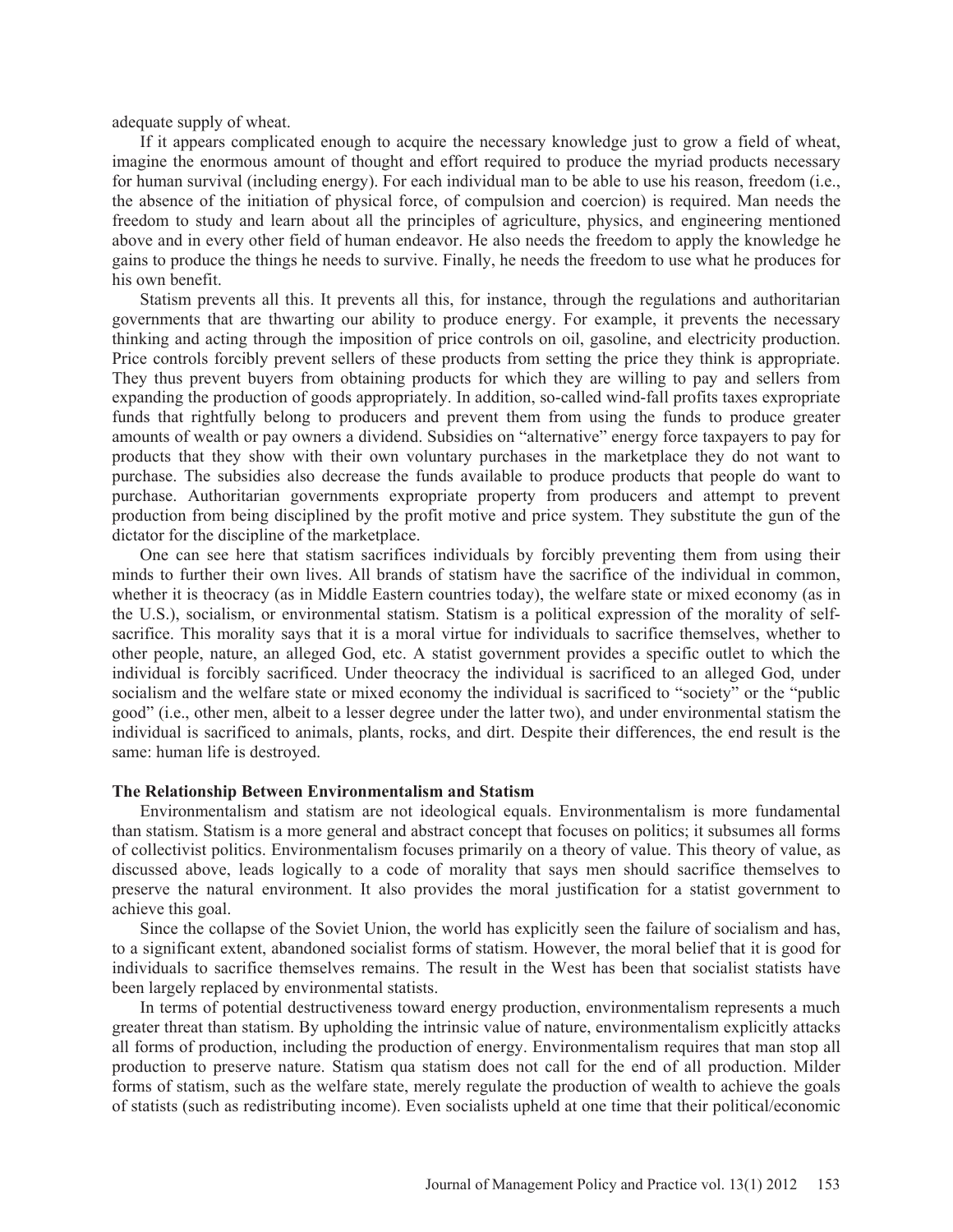system would be more productive than any other system. Nevertheless, socialism is antithetical to production for the reasons I have discussed throughout this paper that statism destroys the productive capability. In essence, non-environmental statists want to enslave and destroy you but sometimes encourage the production of wealth to achieve their goals. Environmentalists want to prevent you from altering nature and thus seek to enslave you, prevent you from producing, and even kill you in order to achieve this goal.

Overall, environmentalism is a greater threat to human life. It is the worse of two evils. It would lead to the most brutal statist type of government possible, and therefore greater destruction than other statist forms of government, because of its more fundamental attack on the requirements of human life.

## **CONCLUSION**

Environmentalist and statist ideology are wreaking havoc on the energy industry because of their destructive natures. They are based on the anti-human ideas of collectivism and sacrifice. They require the use of force to achieve their goals. If implemented consistently, they would lead to death and destruction on a massive scale. This has already occurred under some of the more virulent forms of statist governments that have been implemented throughout the world in the twentieth century, such as in communist North Korea, China, Cuba, and the former Soviet Union (among others), where as many as one-hundred million people have been killed in pursuit of socialist ideals. (Courtois, Werth, Panné, Paczkowski, Bartosek, & Margolin, 1999, p. 4) The sacrifice required by socialism is probably best seen in the socialist slogan "from each according to his ability to each according to his need," which condemns those of productive ability to be sacrificed to those in need and makes everyone needy as a result. So the sacrifice of one-hundred million people under socialism is no accident. It is a logical outcome of the ideas on which socialism is based.

Environmentalists, not happy with sacrificing some men to other men, call for the sacrifice of mankind to nature. Fortunately, a government consistently based on environmentalism has not yet been created. The destruction that would be caused by such a government would make the communists and socialists look like friends of humanity.

In order to enable the energy industry—and every other industry—to flourish, governments based on the right ideas must be established. Governments that protect individual freedom are needed. If freedom is protected, men will be able to do the necessary thinking and acting to produce more and better energy products. Freedom is protected through the application of the principle of individual rights. Individual rights define and sanction what a man is free to do when living in a society of men. Capitalism is the political and economic system that protects individual rights and, therefore, freedom. Capitalism is the only political/economic system consistent with what men must do to further their lives and happiness; it is the only system that protects man's freedom to use his reason—his tool for thinking conceptually—to understand and succeed in the world, including succeeding at producing energy.

The morality of rational egoism (that is, the morality of rational self-interest) gives rise to and supports the principle of individual rights. This morality says that each man has a moral right to his own life and should live it to pursue his own happiness. It condemns as evil sacrificing oneself to others or sacrificing others to oneself, including the sacrifice of men to animals, plants, and inanimate matter. It recognizes that the effort that individuals put forth to produce wealth, such as energy products, is one of the highest moral virtues because of the importance of wealth to furthering human life. If rational egoism and capitalism are accepted on a wide scale, not only will it lead to an abundance of energy products, it will lead to the greatest flourishing of human life that the world has ever known.<sup>23</sup>

#### **ENDNOTES**

Title: This article is a much longer and more detailed version of another article written by the author (Simpson, 2008-2009). The section on oil and gasoline production is based on yet another article written by the author (Simpson, 2011). I thank Alex Epstein, Annaliese Cassarino, Craig Biddle, and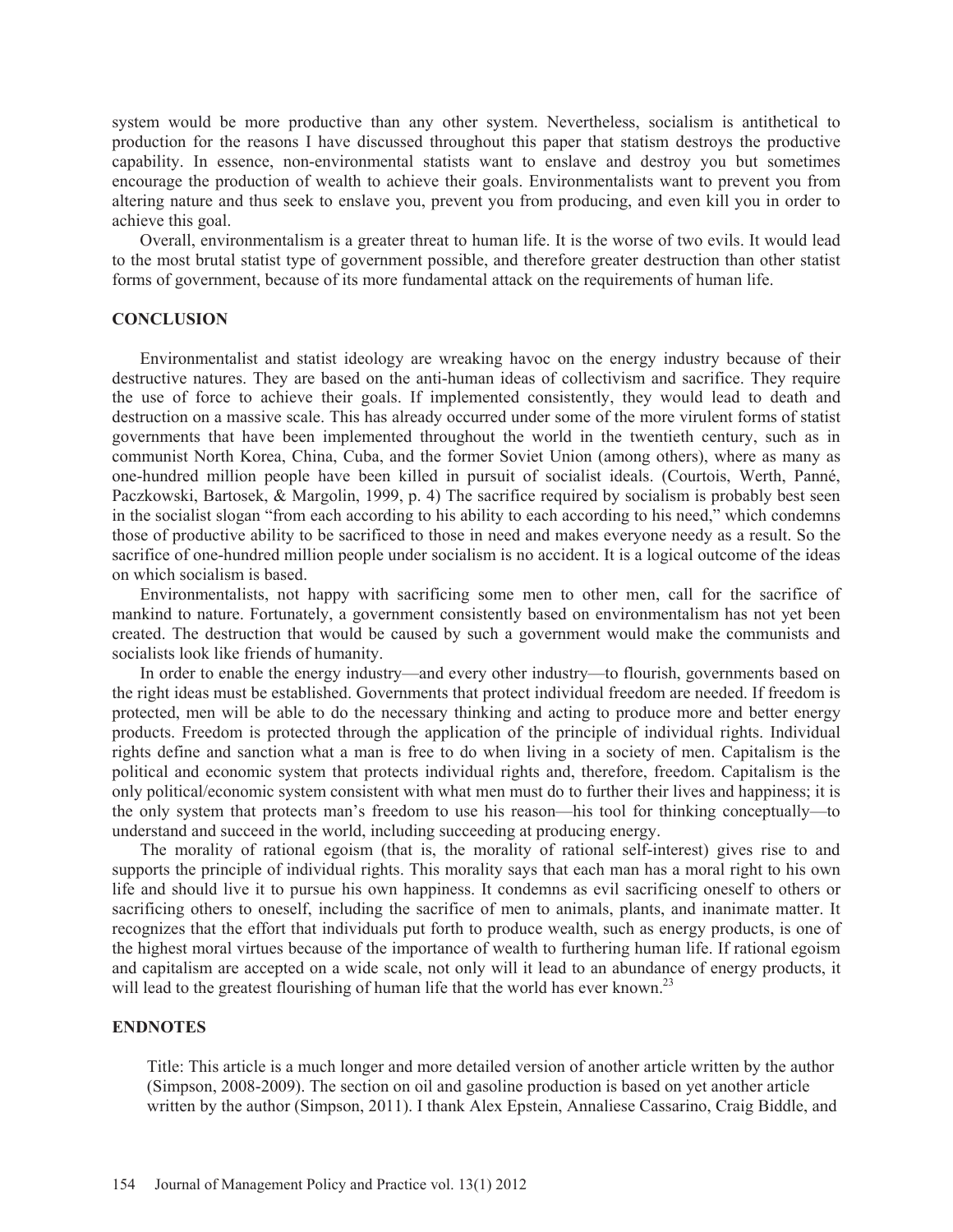Jim Brown for helpful comments on earlier versions of this article. All the opinions expressed in this article are, of course, my own.

- 1. On U.S. refinery capacity and for examples of regulations see the following articles from *Oil & Gas Journal*: (Nakamura, 2003), (Snow, 2005, 2006a, and 2006b) and (Anonymous, 2005). For more examples of regulations see (Glain & Howe, 2004). For examples of lawsuits by the EPA see (Temple, 2005).
- 2. See (Anonymous, 2005), (Nakamura, 2003), and (U.S. Energy Information Administration [USEIA], 2011).
- 3. See (Reisman, 1996, pp. 191-192) for more on the nature of speculation.
- 4. For the current price of gasoline, see (American Automobile Association, 2011). The price I quote is from October 7, 2011. On how prices of manufactured goods are determined by their costs of production, see (Reisman, 1996, pp. 172-173 and 411-417).
- 5. On why welfare is inappropriate, see (Bernstein, 2001). On the proper functions of government, see (Simpson, 2005, pp. 5-10 and 205-209).
- 6. See (Simpson, 2005, pp. 171-177) for more on this subject.
- 7. These figures are based on data obtained from the USEIA at http://www.eia.gov/countries/data.cfm. For net imports, the United Kingdom showed the second largest increase in net imports from 2000 to 2010. However, the UK shifted from being a net exporter of about 800,000 b/d in 2000 to a net importer of about 230,000 b/d in 2010, so its change was not purely made up of an increase in imports.
- 8. 8. On Chernobyl, see (NucNet, 2006) and (Peterson, 2000). On the nature of communism and socialism, see (Simpson, 2005, pp. 21-23).
- 9. On what prevents and leads to greater safety and quality in products and services, see (Simpson, 2005, pp. 101-116).
- 10. On the proposed new transmission line, known as the Sunrise Powerlink, see (Lifsher, 2008), (Jones, 2007), and (SDG&E, 2010a and 2010b).
- 11. California electricity production capacity data were obtained from the State Electricity Profiles of the USEIA at http://www.eia.doe.gov/cneaf/electricity/st\_profiles/backissues.html. Electricity consumption data were obtained from the CEC.
- 12. Data for electricity consumption in California were obtained from the CEC. Data on California's electricity production capacity were obtained from (USEIA, 2009).
- 13. For a detailed discussion of some of the trading tactics made possible by California's "deregulation" of its electricity market, see (Wakeland, 2002).
- 14. For one estimate, see (Jaccard, 2005, pp. 148-150).
- 15. For examples, see quotes provided in (Deming, 2003, pp. 1-2) and (Cambridge Energy Research Associates, 2006).
- 16. The discussion on why we are not running out of natural resources is based on (Reisman, 1996, pp. 63-67).
- 17. For examples of equating those who reject claims concerning manmade global warming with those who deny the Holocaust and calling for criminal trials against them, see (Kingston, 2005) and (O'Carroll, 2009). On the bully tactics of politicians, see (Anonymous, 2006). On the call for the de-certification of scientists, see (Cullen, 2006).
- 18. For some examples, see (Singer, 1992), (Ellsaesser, 1992), (Idso, 1992), and (Black, 1992). Also see, (Emsley, 1996), (Robinson, Robinson, & Soon, 1998), (Lomborg, 2001, pp. 258-324), and (Michaels, 2005) for more examples.
- 19. See the Oregon Institute of Science and Medicine "Petition Project" at http://www.oism.org/pproject/.
- 20. As quoted in (Schell, 1989).
- 21. My discussion of the nature of environmentalism is based on (Simpson, 2005, pp. 143-146).
- 22. See (Williams, 2007) for the quotations in this paragraph.
- 23. For a thorough discussion of rational egoism and individual rights, see (Rand, 1964, pp. 13-39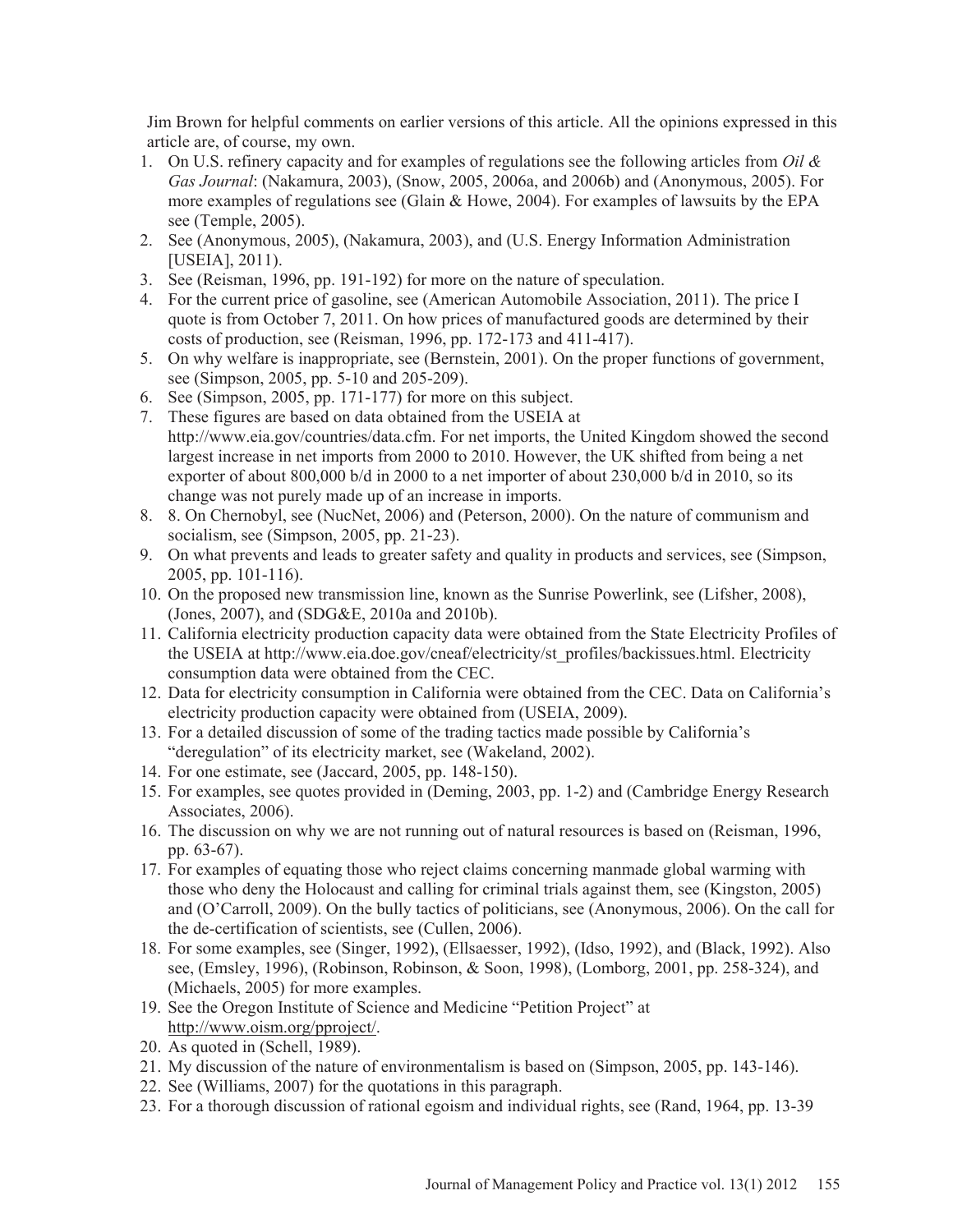and 108-117). On capitalism, see (Rand, 1967, pp. 11-34).

## **REFERENCES**

Alaska Wilderness League. (2001, April 9). Despite Congressional Opposition, Bush Budget Features \$1.2 Billion From Arctic Refuge Oil Leasing. *The Arctic Truth,* 1(43).

Allen, E. (2003, December 3). San Antonio-Based Refiners Defend Clean-Air Additive that Pollutes Water. *San Antonio Express-News,* p. 1E.

American Automobile Association. (2011, October 7). Daily Fuel Gauge Report. Retrieved from http://www.fuelgaugereport.com/

American Petroleum Institute. (2011, July). Motor Fuel Taxes, Summary Report. Retrieved from http://www.api.org/statistics/fueltaxes/

Anonymous. (1994, October 13). Dismantling of the Shoreham Nuclear Plant Is Completed. *The New York Times,* p. B6.

Anonymous. (2002, June 14). The Life and Deaths of DDT. *Wall Street Journal,* p. A12.

Anonymous. (2005, September 26). Attention to Refining. *Oil & Gas Journal,* 103*,* 21.

Anonymous. (2006, November 2). Inside Politics: Shut Up, They Said. *The Washington Times,* http://www.washingtontimes.com/news/2006/nov/02/20061102-120635-8944r/?page=

Anonymous. (2007a, May 12). After Yukos. *The Economist,* pp. 67-68.

Anonymous. (2007b, February 4). France and 45 Other Countries Call for World Environmental Monitor-Europe-International Herald Tribune. *The New York Times,* http://www.nytimes.com/2007/02/04/world/europe/04iht-climate.4466254.html

Anonymous. (2008, January). Barack Obama Interview with the *San Francisco Chronicle*. Retrieved from http://www.youtube.com/watch?v=Hdi4onAQBWQ

Anonymous. (2011, April 22). Obama Looks into Oil Fraud. Retrieved from http://www.valleynewslive.com/story/14496104/obama-examines-gas-prices

Antosh, N. (2003, August 21). Gasoline Line Repair Expected by Weekend. *Houston Chronicle.*

Baker, D.R. (2000, August 5). PG&E Abandons Power Plant Plan For Barge in Bay. *San Francisco Chronicle,* p. A1.

Bernstein, A. (2001). The Welfare State Versus Values and the Mind. *Intellectual Activist,* 15(10), 11-24.

Beveridge & Diamond. (2007, April 4). Supreme Court Reverses Fourth Circuit in *Duke Energy Corp.* Retrieved from http://www.bdlaw.com/news-152.html

Black, P.E. (1992). It's the Water! In J.H. Lehr (Ed.), *Rational Readings on Environmental Concerns*, (pp. 433-437). New York: Van Nostrand Reinhold.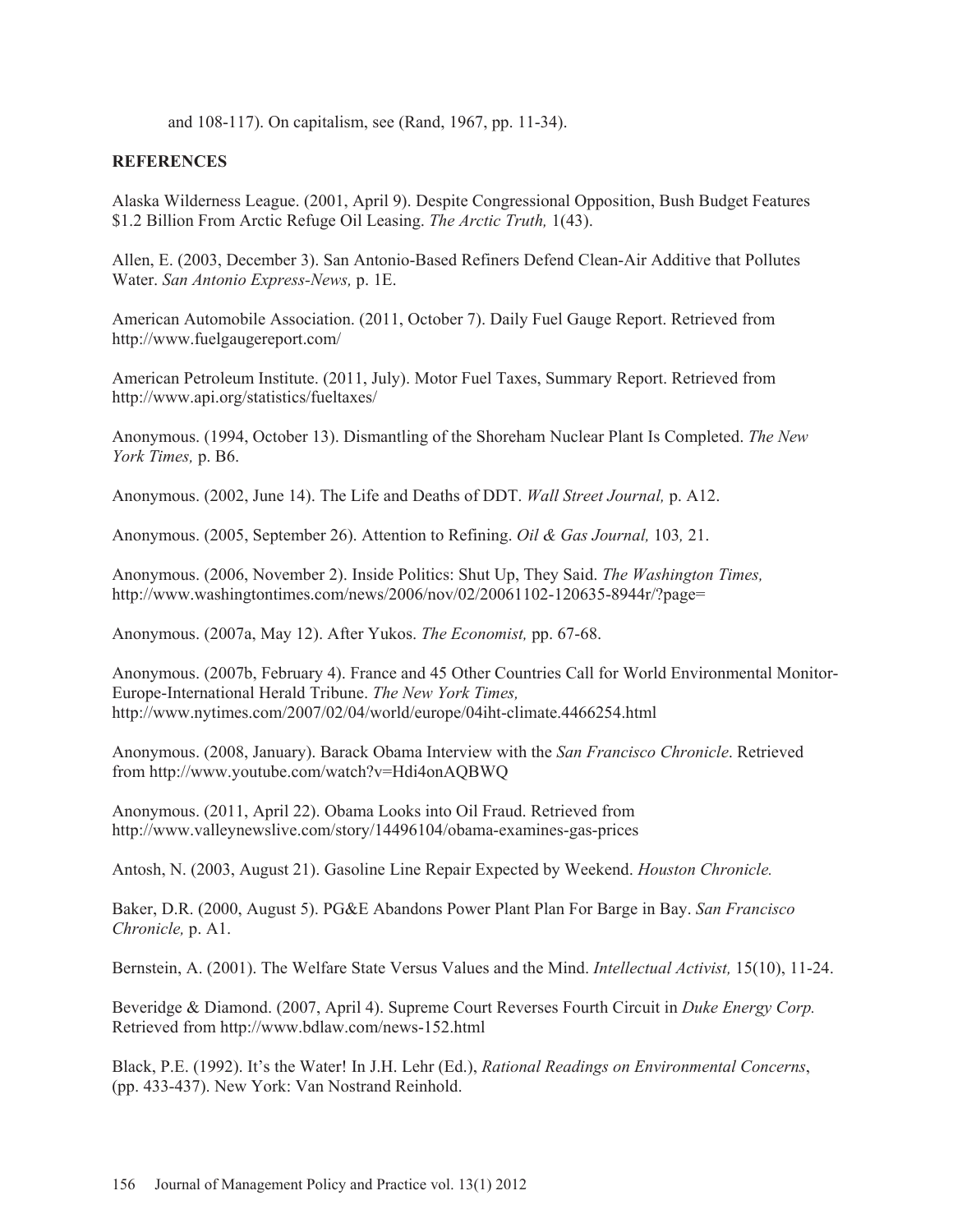Broad, W.J. (2006, November 7). In Ancient Fossils, Seeds of a New Debate on Warming. *The New York Times.*

California Energy Commission. (2005, November). *Integrated Policy Report.* Available from http://www.energy.ca.gov/2005publications/CEC-100-2005-007/CEC-100-2005-007-CMF.PDF

Cambridge Energy Research Associates. (2006, November 14). Peak Oil Theory—'World Running Out of Oil Soon'—Is Faulty; Could Distort Policy & Energy Debate. Retrieved from http://groups.yahoo.com/group/energyresources/message/96167

Courtois, S., Werth, N., Panné, J., Paczkowski, A., Bartosek, K., & Margolin, J. (1999). *The Black Book of Communism: Crimes, Terror, Repression* (J. Murphy & M. Kramer, Trans.). Cambridge, MA: Harvard University Press.

Cullen, H. (2006, December 21). Junk Controversy Not Junk Science…. Retrieved from http://www.weather.com/blog/weather/8\_11392.html

Deming, D. (2003, January 29). Are We Running Out of Oil? Policy Backgrounder No. 159. Retrieved from http://www.ncpa.org/pdfs/bg159.pdf

Ehrlich, P.R. & Ehrlich, A.H. (1996). *Betrayal of Science and Reason: How Anti-Environmental Rhetoric Threatens Our Future.* Washington, DC: Island Press.

Ellsaesser, H.W. (1992). The Great Greenhouse Debate. In J.H. Lehr (Ed.), *Rational Readings on Environmental Concerns*, (pp. 404-414). New York: Van Nostrand Reinhold.

Emsley, J. (Ed.). (1996). *The Global Warming Debate.* London: The European Science and Environment Forum.

Garay, A. (2003, August 27). Motorists Paying Higher Prices for Gasoline. *Arizona Daily Sun.*

Glain, S.J. & Howe, P.J. (2004, May 20). Clean-Air Rules Fuel Gas Run-Up. *Boston Globe.*

Graber, D.M. (1989, October 22). Mother Nature as a Hothouse Flower. *Los Angeles Times Book Review*, p. 1.

Gwartney, J.D., Stroup, R.L. & Sobel, R.S. (2000). *Economics: Private and Public Choice* (9th ed.). Fort Worth, TX: The Dryden Press.

Gwynne, P. (1975, April 28). The Cooling World. *Newsweek,* p. 64.

Hammerton, J. (2011, July 21). End of the Line: Why the EPA Train Wreck Must Be Stopped. Retrieved from http://www.freedomworks.org/publications/end-of-the-line?src=nl

Hanson, K. (2006, October 25). Groups Sue Southern California Air Quality Agency Over New Power Plants. *Long Beach Press-Telegram.*

Hays, K. (2007, March 7). ExxonMobil to Hand Over the Reins: Oil Giant Says it Will Give Control of Orinoco Basin Project to Venezuela. *Houston Chronicle.*

Hayward, S.F. (2011, April 18). The Gas Revolution. *The Weekly Standard,* 16*,*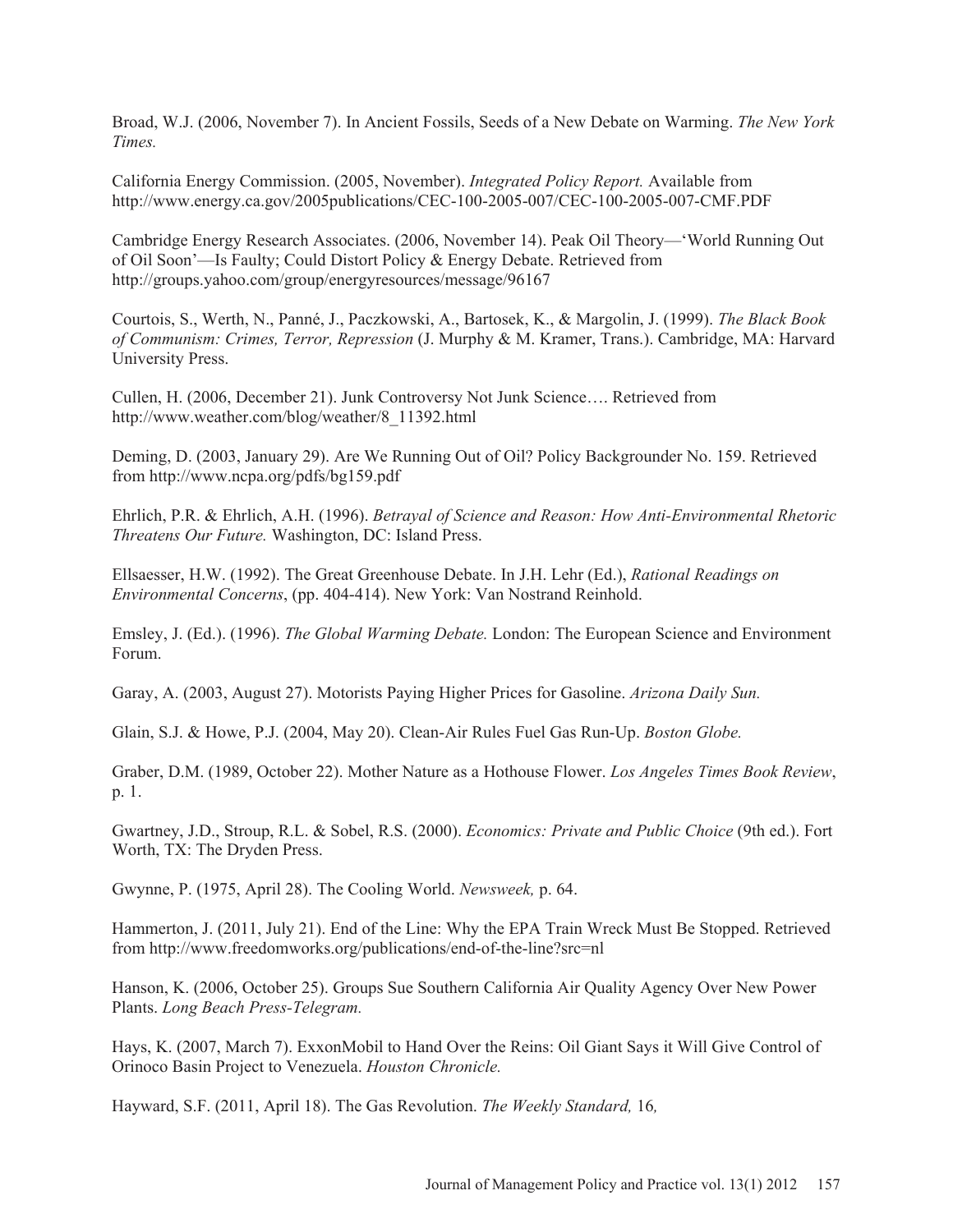http://www.weeklystandard.com/articles/gas-revolution\_557014.html

Idso, S.B. (1992). Carbon Dioxide and Global Change: End of Nature of Rebirth of the Biosphere? In J.H. Lehr (Ed.), *Rational Readings on Environmental Concerns*, (pp. 414-433). New York: Van Nostrand Reinhold.

Isaac, D. (2001, January 22). California's Recipe For Energy Crisis: When Demand Booms, Forget Supply. *Investor's Business Daily,* p. A28.

Jaccard, M. (2005). *Sustainable Fossil Fuels: The Unusual Suspect in the Quest for Clean and Enduring Energy.* Cambridge: Cambridge University Press.

Jacoby, J. (2008, June 4). No Profits, No Oil. *Boston Globe,* http://www.boston.com/bostonglobe/editorial\_opinion/oped/articles/2008/06/04/no\_profits\_no\_oil/

Jones, J.H. (2007, May 22). State Puts Another Powerlink Option on the Table. *San Diego Union-Tribune,* http://www.signonsandiego.com/uniontrib/20070522/news\_1m22route.html.

Jukes, T.H. (1992). The Tragedy of DDT. In J.H. Lehr (Ed.), *Rational Readings on Environmental Concerns*, (pp. 217-220). New York: Van Nostrand Reinhold. (Reprinted from *Farm Chemicals,* 1988)

Kingston, M. (2005, November 21). Himalayan Lakes Disaster. *The Daily Briefing,* Retrieved from http://webdiary.com.au/cms/?q=node/986

Leung, C.C. (2007, July 3). Human Greed Takes Lion's Share of Solar Energy. *Sydney Morning Herald,* http://www.smh.com.au/news/environment/human-greed-takes-lions-share-of-solarenergy/2007/07/02/1183351126304.html#

Lifsher, M. (2008, December 19). Desert Power Line Gets Ok. *Los Angeles Times,* http://articles.latimes.com/2008/dec/19/business/fi-sunrise19

Lomborg, B. (2001). *The Skeptical Environmentalist: Measuring the Real State of the World.* Cambridge: Cambridge University Press.

Lynch, M. (2002). Forecasting Oil Supply: Theory and Practice. *The Quarterly Review of Economics and Finance,* 42*,* 373–389.

Lynch, M. (2009, August 24). 'Peak Oil' Is a Waste of Energy. *The New York Times,* http://www.nytimes.com/2009/08/25/opinion/25lynch.html

Mares, D.R. & Altamirano, N. (2007, March). *Venezuela's PDVSA and World Energy Markets: Corporate Strategies and Political Factors Determining Its Behavior and Influence.* Available from http://www.rice.edu/energy/publications/docs/NOCs/Papers/NOC\_PDVSA\_Mares-Altamirano.pdf

Marson, B. & Vandeveire, M. (2003, August 19). Phoenix Receiving Most of Its Usual Gasoline Supply. *Arizona Daily Star.*

Michaels, P.J. (Ed.). (2005). *Shattered Consensus: The True State of Global Warming.* Lanham, MD: Rowman & Littlefield Publishers, Inc.

Migliore, G. (2011, July 29). CAFE Standards Set to Rise to 54.5 MPG for 2025. *AutoWeek*. Retrieved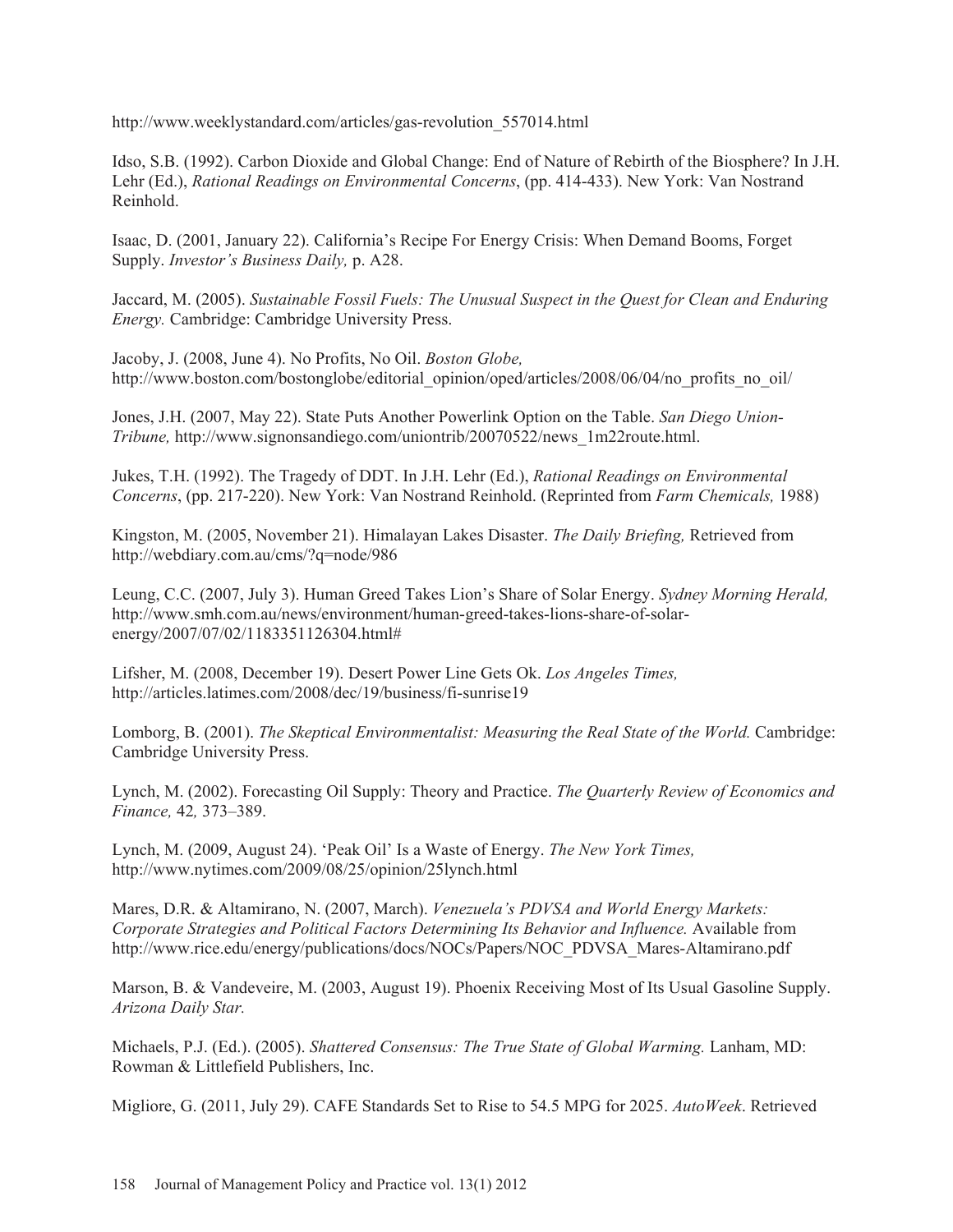from http://editorial.autos.msn.com/blogs/autosblogpost.aspx?post=2d53125a-4f68-44a0-b8c3- 65ef61a5a1c8

Mims III, F.M. (2006, March 31). Meeting Doctor Doom. *The Citizen Scientist.* Retrieved from http://www.freerepublic.com/focus/news/1607905/posts

MSNBC. (2004, January 8). Study Sees Mass Extinctions via Warming. Retrieved from http://www.msnbc.msn.com/id/3897120/

MSNBC. (2006a, October 30). Britain Seeks 'Bold' Climate Action, Hires Gore. Retrieved from http://www.msnbc.msn.com/id/15480912/

MSNBC. (2006b, November 14). Global Warming Causing Disease to Rise. Retrieved from http://www.msnbc.msn.com/id/15717706/

MSNBC. (2006c, September 14). Warming Expert: Only Decade Left to Act in Time. Retrieved from http://www.msnbc.msn.com/id/14834318/

Mufson, S. (2006, May 6). Congress Tells FTC to Define Price Gouging. *Washington Post,* p. D01.

Nakamura, D.N. (2003, August 11). U.S. Refining: A History. *Oil & Gas Journal,* 101*,* 15.

NucNet. (2006, February). Chernobyl Fact File. Retrieved from http://www.neimagazine.com/journals/Power/NEI/April\_2006/attachments/NucNetChernobylFactFile.pdf

O'Carroll, E. (2009, July 3). Are Climate-Change Deniers Guilty of Treason? *Christian Science Monitor,* http://www.csmonitor.com/Environment/Bright-Green/2009/0703/are-climate-change-deniers-guilty-oftreason

Oliver, C. (2001, January 8). California's Home-Bred Energy Crisis: Blame Government, Not Deregulation. *Investor's Business Daily.*

Paulson, M. (1999, July 2). One Dam Down; Others in Line. *Seattle Post-Intelligencer,* p. A1.

Peterson, S. (2000, December 8). Chernobyl Closes, Legacy Endures. *Christian Science Monitor,* 93*.*

Pohl, M.M. (2002). Bringing Down Our Dams: Trends in American Dam Removal Rationales. *Journal of the American Water Resources Association,* 38*,* 1511-1519.

Rand, A. (1964). *The Virtue of Selfishness.* New York: Signet.

Rand, A. (1967). *Capitalism: The Unknown Ideal.* New York: Signet.

Rand, A. (1971). *The New Left: The Anti-Industrial Revolution.* New York: Signet.

Rand, A. (1989). Introducing Objectivism. In L. Peikoff (Ed.), *The Voice of Reason,* (pp. 3-5). New York: Meridian. (Reprinted from the *Los Angeles Times,* June 17, 1962)

Ray, D.L. (1992). Radiation Around Us. In J.H. Lehr (Ed.), *Rational Readings on Environmental Concerns,* (pp. 589-603). New York: Van Nostrand Reinhold. (Reprinted from D.L. Ray and L Guzzo, *Trashing the Planet,* Washington, DC: Regnery Gateway, 1990)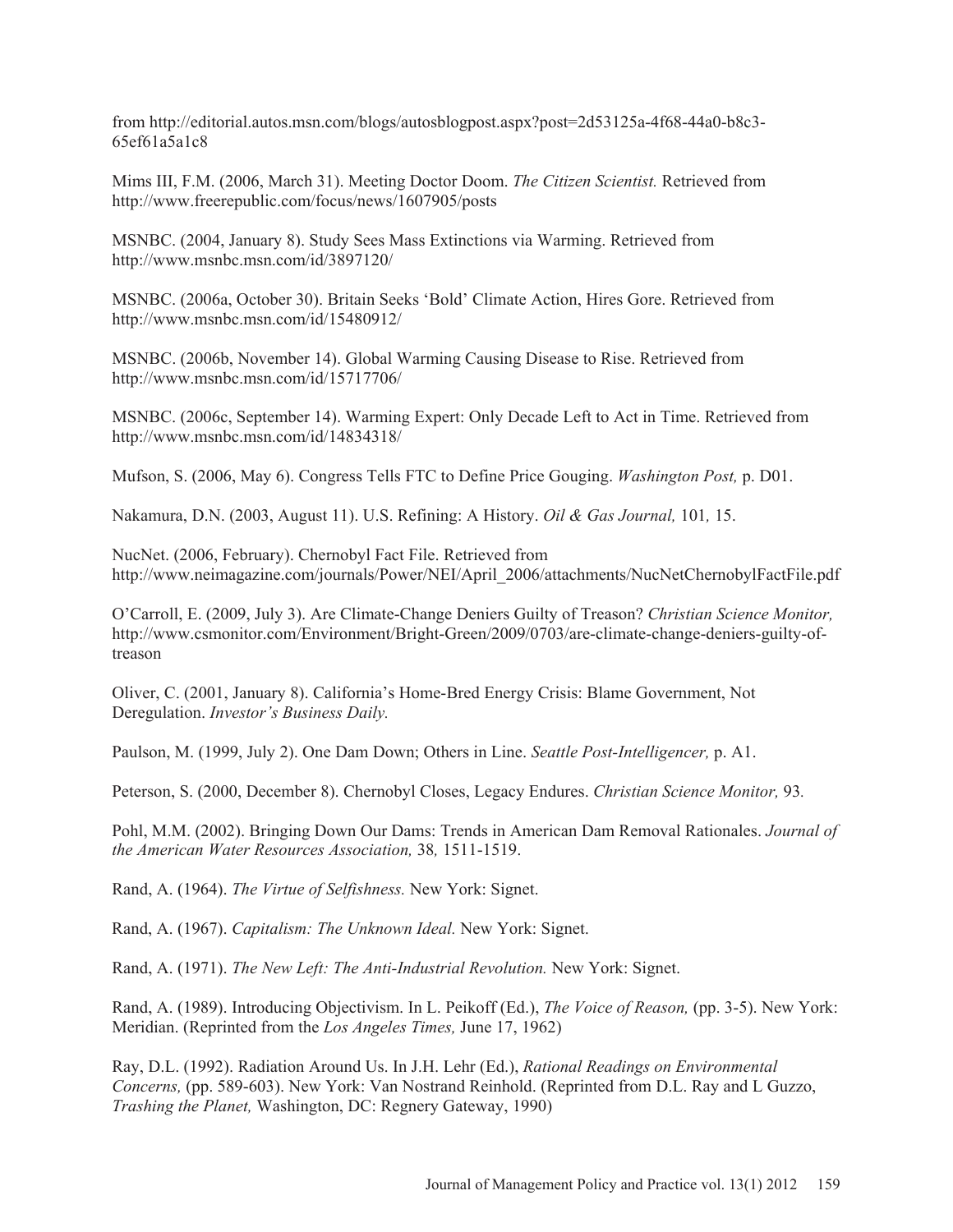Reisman, G. (1996). *Capitalism: A Treatise on Economics.* Ottawa, IL: Jameson Books.

Reisman, G. (2006, August 14). Mining for the Next Million Years. Retrieved from http://georgereisman.com/blog/2006/08/mining-for-next-million-years.html

Reisman, G. (2007, February 9). The Environmentalist Noose is Tightening. Retrieved from http://georgereisman.com/blog/2007\_02\_01\_archive.html

Robinson, A.B., Robinson, N.E., & Soon, W. (1998, January). Environmental Effects of Increased Atmospheric Carbon Dioxide. Retrieved from http://www.oism.org/pproject/s33p36.htm

Rubenstein, D. (2000, February). A Barrage of Environmental Lawsuits Slams Several Midwestern Coal-Fired Utilities. *Corporate Legal Times,* p. 70.

San Diego Gas & Electric. (2010a). Setting the Record Straight: The Facts about the Sunrise Powerlink. Retrieved from http://www.sdge.com/sunrisepowerlink/info/Myth\_v\_Fact.pdf

San Diego Gas & Electric. (2010b). Sunrise Powerlink, Frequently Asked Questions. Retrieved from http://www.sdge.com/sunrisepowerlink/FAQs.html

Schell, J. (1989, October). "Our Fragile Earth," *Discover,* 10*,* 44-50.

Silverstein, K. (2006, August 30). Clean Air Clarity May Come. *EnergyBiz Insider.* Retrieved from http://www.energycentral.com/centers/energybiz/ebi\_detail.cfm?id=200

Silverstein, K. (2010, December 9). Can the Courts Order Carbon Cuts? *Energy Biz.* Retrieved from http://www.energybiz.com/article/10/12/can-courts-order-carbon-cuts

Simpson, B.P. (2005). *Markets Don't Fail!* Lanham, MD: Lexington Books.

Simpson, B.P. (2008-2009). The Assault on Energy Producers. *The Objective Standard,* 3(4), 55-70.

Simpson, B.P. (2011). The Effect of Environmental Regulations and Other Government Controls on Oil and Gasoline Production. *Energy & Environment, 22,* 151-166.

Singer, S.F. (1992). Global Climate Change Facts and Fiction. In J.H. Lehr (Ed.), *Rational Readings on Environmental Concerns,* (pp. 393-403). New York: Van Nostrand Reinhold. (Reprinted from *World Climate Report,* 2(4), 1990)

Snow, N. (2005, July 18). NPRA's Timely Capacity Tally. *Oil & Gas Journal,* 103*,* 29.

Snow, N. (2006a, May 8). Industry Groups Reply to Anger Over Gasoline Prices. *Oil & Gas Journal,*  104*,* 27.

Snow, N. (2006b, August 7). U.S. Refining on Tightrope. *Oil & Gas Journal,* 104*,* 26.

Stuckey, M. (2007, January 22). Nuclear Power 'Wave'—or Just a Ripple? Retrieved from http://www.msnbc.msn.com/id/16272910/from/ET/

Suarez, R. & Coyle, M. (2007, April 2). Supreme Court Says EPA Can Regulate Greenhouse Gases. *PBS*